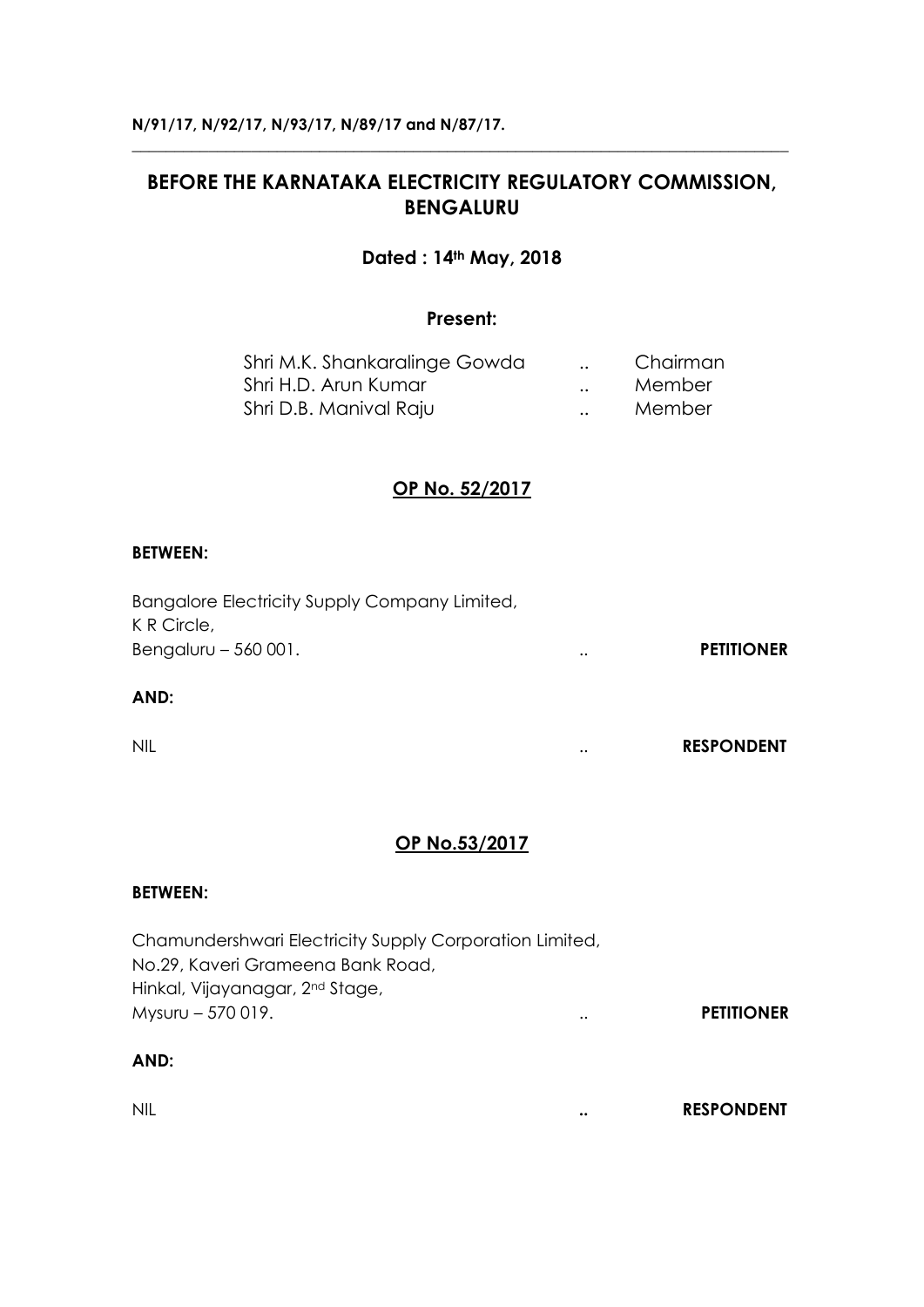# **OP No.54/2017**

\_\_\_\_\_\_\_\_\_\_\_\_\_\_\_\_\_\_\_\_\_\_\_\_\_\_\_\_\_\_\_\_\_\_\_\_\_\_\_\_\_\_\_\_\_\_\_\_\_\_\_\_\_\_\_\_\_\_\_\_\_\_\_\_\_\_\_\_\_\_\_\_\_\_\_\_\_

#### **BETWEEN:**

| Mangalore Electricity Supply Company Limited,<br>MESCOM Bhavana,<br>Kavoor Cross Road, |                      |                   |
|----------------------------------------------------------------------------------------|----------------------|-------------------|
| Bejai,<br>Mangaluru - 575 004.                                                         | $\bullet$ .          | <b>PETITIONER</b> |
| AND:                                                                                   |                      |                   |
| <b>NIL</b>                                                                             | $\bullet$ .          | <b>RESPONDENT</b> |
| OP No.55/2017                                                                          |                      |                   |
| <b>BETWEEN:</b>                                                                        |                      |                   |
| Hubli Electricity Supply Company Limited,<br>P.B. Road,<br>Navanagar                   |                      |                   |
| Hubballi - 580 025.                                                                    | $\ddot{\phantom{0}}$ | <b>PETITIONER</b> |
| AND:                                                                                   |                      |                   |
| <b>NIL</b>                                                                             |                      | <b>RESPONDENT</b> |
| <u>OP No.56/2017</u>                                                                   |                      |                   |
|                                                                                        |                      |                   |
| <b>BETWEEN:</b>                                                                        |                      |                   |
| Gulbarga Electricity Supply Company Limited,<br>Station Road,                          |                      |                   |
| Kalaburagi-585 101.                                                                    |                      | <b>PETITIONER</b> |
| AND:                                                                                   |                      |                   |
| <b>NIL</b>                                                                             |                      | <b>RESPONDENT</b> |
| [Petitioners are represented by Shri Shahbaaz Husain, Advocate.]                       |                      |                   |

- - - - - - -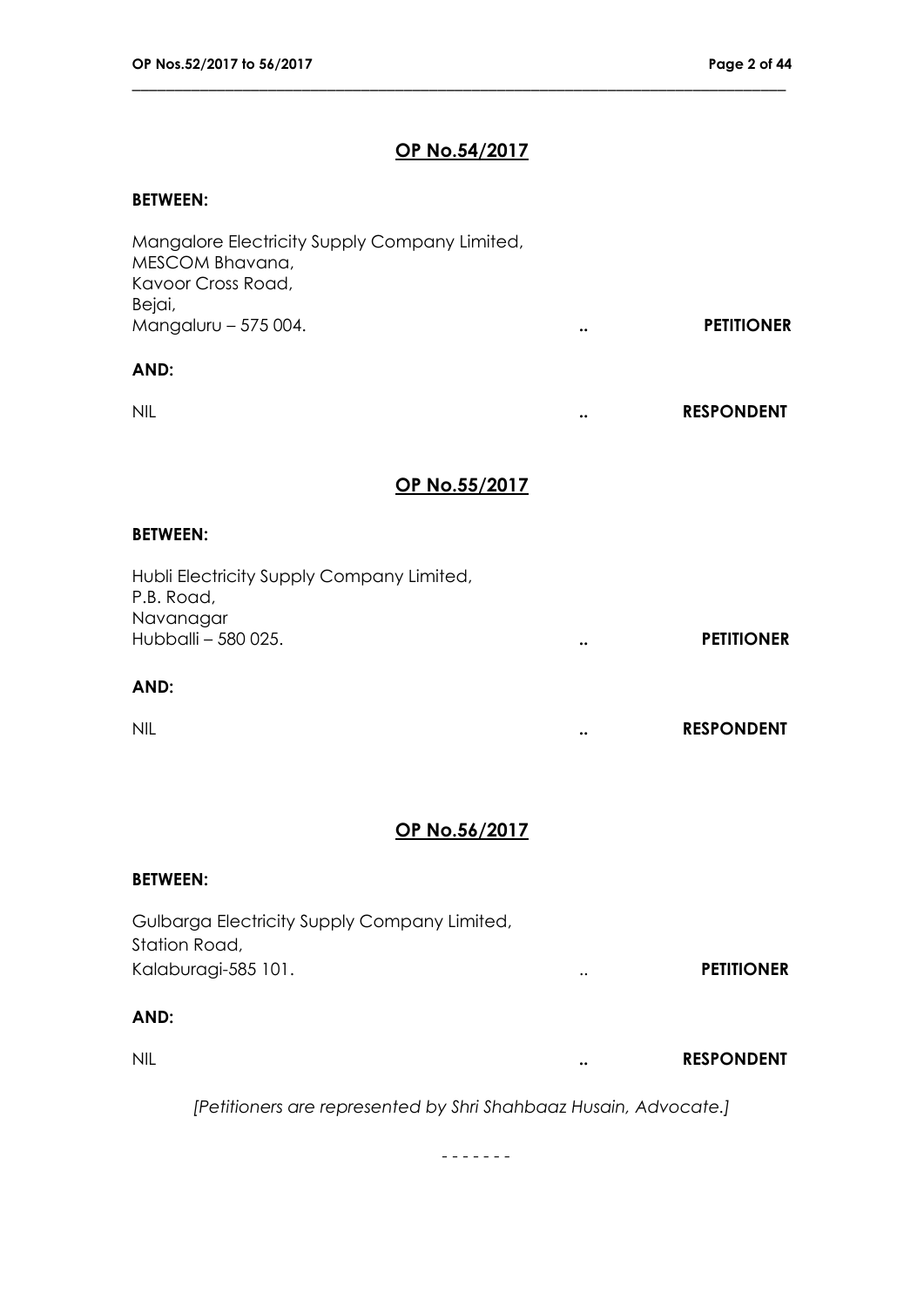#### **COMMON ORDER**

- 1) The Petitioners in the above Petitions have sought approval of the Commission for levying an additional surcharge of Rs.1.00 per unit (except MESCOM, which has requested for Rs.0.63 per unit) on all the Open Access Consumers with effect from 1st April, 2017.
- 2) As common questions of law and facts are involved in the above Petitions, this common Order is being passed.
- 3) The facts submitted in these Petitions, in brief, are as under:
	- (a) The Petitioners are the Distribution licensees in terms of Section 14 of the Electricity Act, 2003 (hereinafter referred to as the 'Act') and are responsible for distribution of power in different parts of the State of Karnataka.
	- (b) Under the provisions of Section 64 of the Act and in accordance with the KERC (Terms and Conditions for Determination of Tariff for Distribution and Retail Sale of Electricity) Regulations, 2006, the Petitioners had filed individual applications during November, 2016 praying for:
		- (i) Review of Annual Performance for FY16;
		- (ii) Modification of ARR for FY18 thereon and approval of the modified ARR for FY18; and,
		- (iii) Revision of Retail Supply Tariff, for the FY18.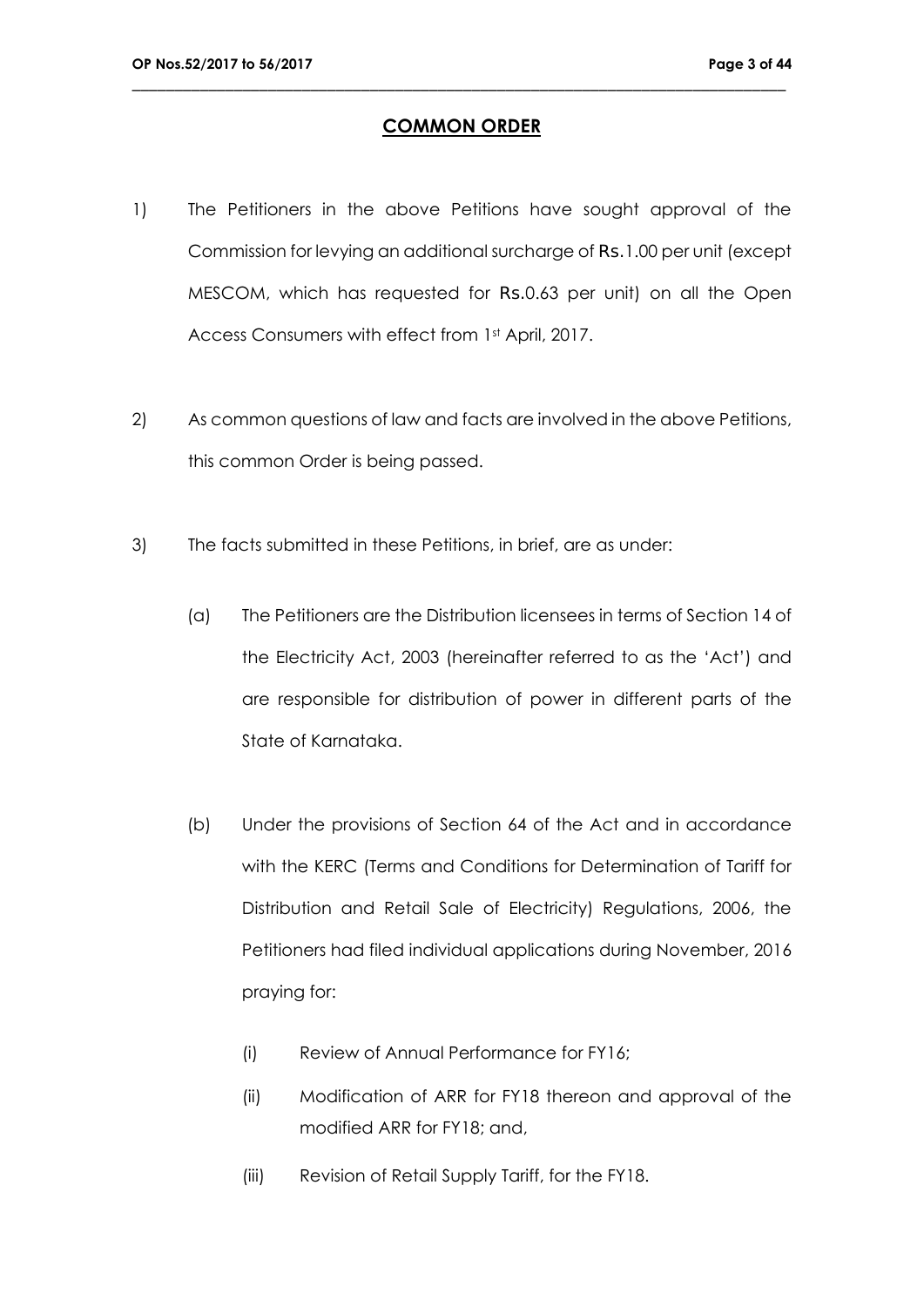(c) In continuation of the above tariff applications, the Petitioners have filed these Petitions praying for approval for levy of the Additional Surcharge on open access consumers.

- 4) The submissions made by the Petitioners in support of their prayer may be summed up as follows:
- (a) Levy of Additional Surcharge on Open Access consumers is permitted under Section 42(4) of the Electricity Act, 2003, Clause 8.5.4 of the Tariff Policy, 2016, Clause 5.8.3 of the National Electricity Policy and Clause 11(vii) of the KERC (Terms and Conditions for Open Access) Regulations, 2004.
- (b) The Petitioners on the one hand, have tied up considerable quantum of power after approval of the Commission by considering the overall requirement and growth in retail supply of power, and on the other, the Open Access (OA) users, who are now buying considerable quantum of power under OA, are not availing power supply from the jurisdictional Electricity Supply Company (ESCOM). As a result, the entire tied up generation capacity is not being availed of by the ESCOMs and a part of it remains idle. In this situation, the ESCOMs need to back-down the generation and also have to pay the Fixed Charges (or Capacity Charges) to the Generators, as per the terms and conditions of the Power Purchase Agreements (PPAs), irrespective of the utilization of generation. The burden of such fixed cost, affecting the consumers who buy power from the ESCOMs, needs to be mitigated. Hence, it would be appropriate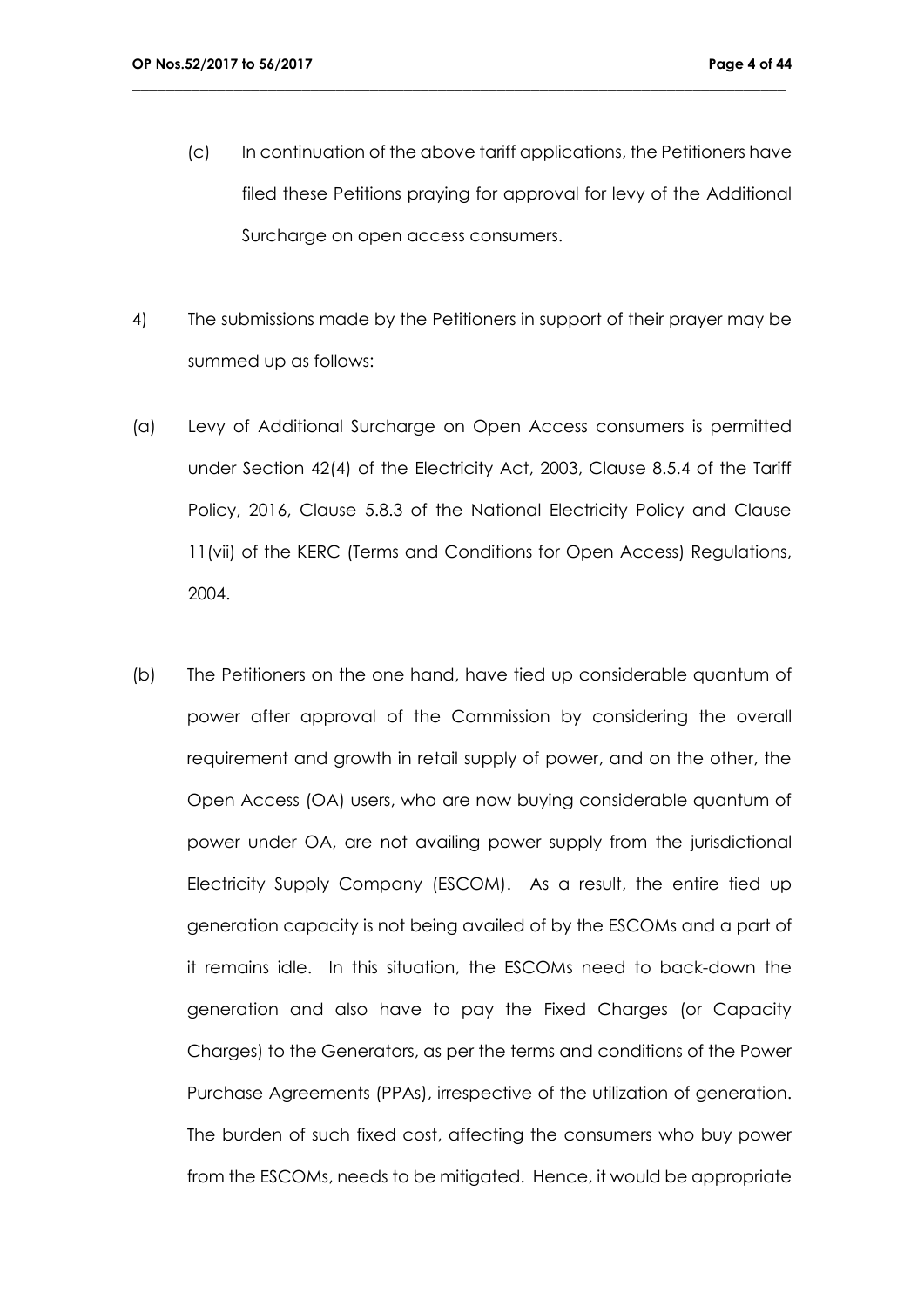to determine an Additional Surcharge for the OA consumers, as per Section 42(4) of the Act, Clause 8.5.4 of the Tariff Policy, 2016 and Clause 5.8.3 of the National Electricity Policy. Additional surcharge is being levied in the Tariff Orders of States, like Andhra Pradesh, Gujarat, Haryana, Delhi, Maharashtra, etc.

- (c) The following methodology could be adopted for computation of Additional Surcharge for the rest of the 4<sup>th</sup> Control Period under the Multi-Year Tariff (MYT) regime, considering the OA impact in FY 2015-16 and FY 2016-17 (up to December, 2016) and adjustment of any variation at the time of truing up:
	- (i) Computation of the power availability based on the contracted capacity and the power requirement based on the demand projection, approved for the consumers of the ESCOMs;
	- (ii) Estimation of back-down capacity and volume (in MW and MUs) based on the Merit Order Despatch (MOD) principle;
	- (iii) Estimation of the OA Capacity (in MW) and volume (in MUs);
	- (iv) Estimation of the Fixed Charges obligation on the ESCOMs due to the backed down capacity; and
	- (v) Calculation of the Fixed Charges obligation due to OA capacity, resulting in the assets being stranded on a pro-rata basis.
- (d) Based on the above methodology, the Petitioners, except MESCOM, have computed the Additional Surcharge required to be levied at Rs.1.00 per unit, with effect from 1st April, 2017, to all the OA Consumers, as follows: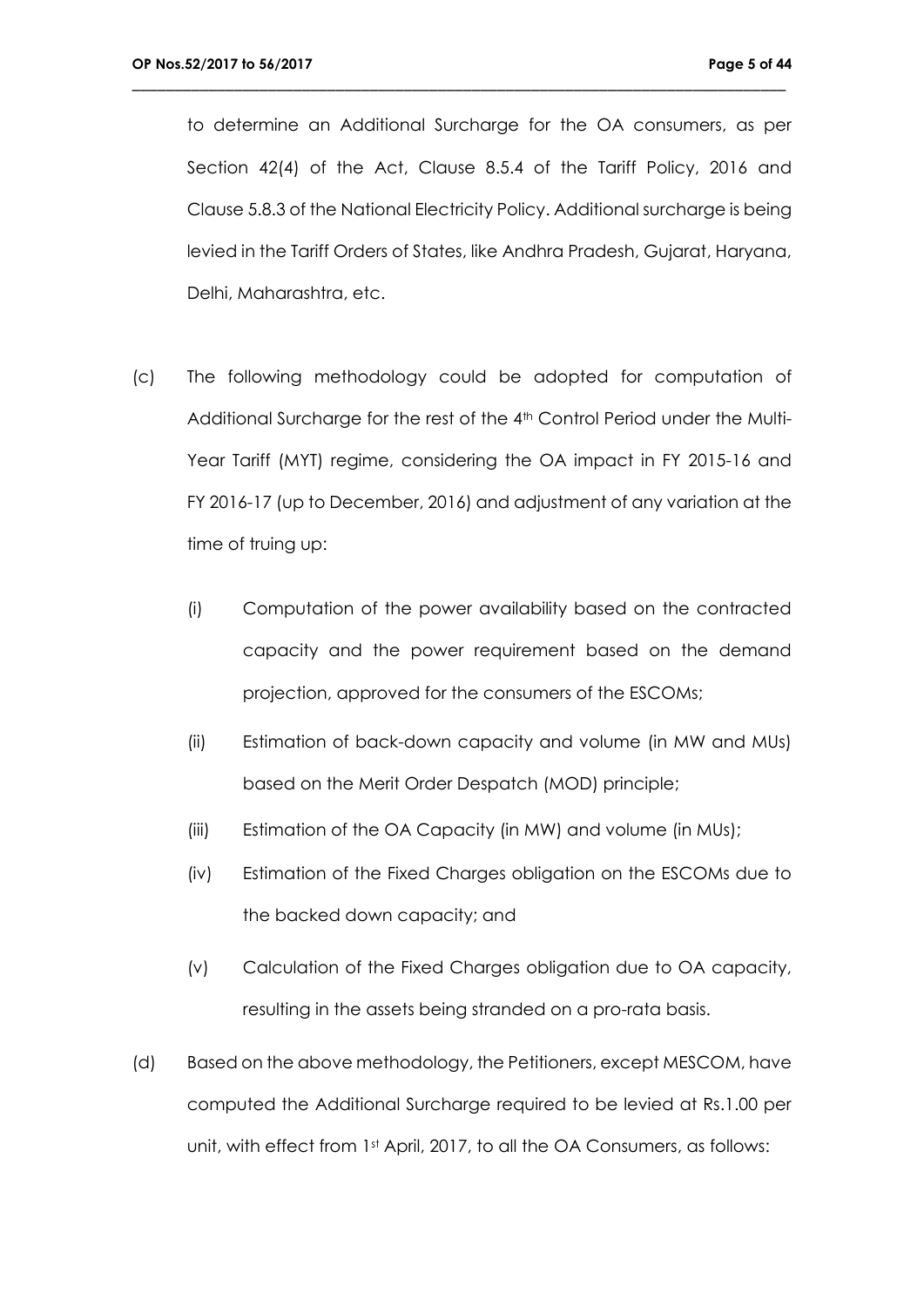#### **TABLE – 1**

\_\_\_\_\_\_\_\_\_\_\_\_\_\_\_\_\_\_\_\_\_\_\_\_\_\_\_\_\_\_\_\_\_\_\_\_\_\_\_\_\_\_\_\_\_\_\_\_\_\_\_\_\_\_\_\_\_\_\_\_\_\_\_\_\_\_\_\_\_\_\_\_\_\_\_\_\_

#### *Open access volume and capacity for the year FY 2015-16 and FY 2016 -17 ( upto December, 2016)*

| Year               | <b>OA Volume</b><br>(MU)<br>(FY 2015-16) | <b>OA Capacity</b><br>(derived)<br>(MW)<br>FY 2015-16 | <b>OA Volume</b><br>(MU)<br>(Apr. 2016 to<br>Dec. 2016) | <b>OA Capacity</b><br>(derived)<br>(MW)<br>(Apr. 2016 to<br>Dec. 2016) |
|--------------------|------------------------------------------|-------------------------------------------------------|---------------------------------------------------------|------------------------------------------------------------------------|
| <b>Particulars</b> | 1131.74                                  | 129.097                                               |                                                         | 255.35                                                                 |

#### **TABLE – 2**

*Generation Volume and Capacity backed down compared to OA Volume and Capacity for FY 2015-16 and FY 2016-17 (April-Dec., 2016) (by SLDC)*

| Year                            | <b>OA</b><br>Volume<br>(MU) | <b>OA</b><br>Capacity<br>(derived)<br>(MW) | <b>Backing</b><br>Down/<br>Reserve<br>shutdown(RS<br>D) Volume<br>(MU) | <b>Backing</b><br>Down/RSD<br>Volume<br>(derived)<br>(MW) | <b>Ratio=OA</b><br>Volume/B<br><b>D</b> Volume |
|---------------------------------|-----------------------------|--------------------------------------------|------------------------------------------------------------------------|-----------------------------------------------------------|------------------------------------------------|
| 2015-16                         | 1131.74                     | 129.097                                    | 4295                                                                   | 490.3                                                     | 26.35%                                         |
| 2016-17<br>(up to Dec.<br>2016) | 1687.19                     | 255.35                                     | 6752                                                                   | 1023                                                      | 24.99%                                         |

#### **TABLE - 3**

*Capacity charges approved by the Commission in its Tariff Order dated 30.03.2016 for the year 2016-17.*

| SL. No         | <b>Generating Stations</b>                                                            | Energy<br>(in MU) | Capacity<br>charges<br>(in Crs.) | Capacity<br>charges per<br>Unit (in Rs/unit) |
|----------------|---------------------------------------------------------------------------------------|-------------------|----------------------------------|----------------------------------------------|
|                | State Owned Thermal<br>stations (KPCL Thermal<br>stations)                            | 17646.77          | 1570.36                          | 0.89                                         |
| $\overline{2}$ | Central Owned Thermal<br>stations (CGS stations)<br>(except DVC-until 1&2<br>and 7&8) | 18375.51          | 1447.60                          | 0.79                                         |
| 3              | IPPS (M/s UPCL)                                                                       | 7462.68           | 1325.73                          | 1.78                                         |
| 4              | Total                                                                                 | 43484.96          | 4343.69                          | 1.00                                         |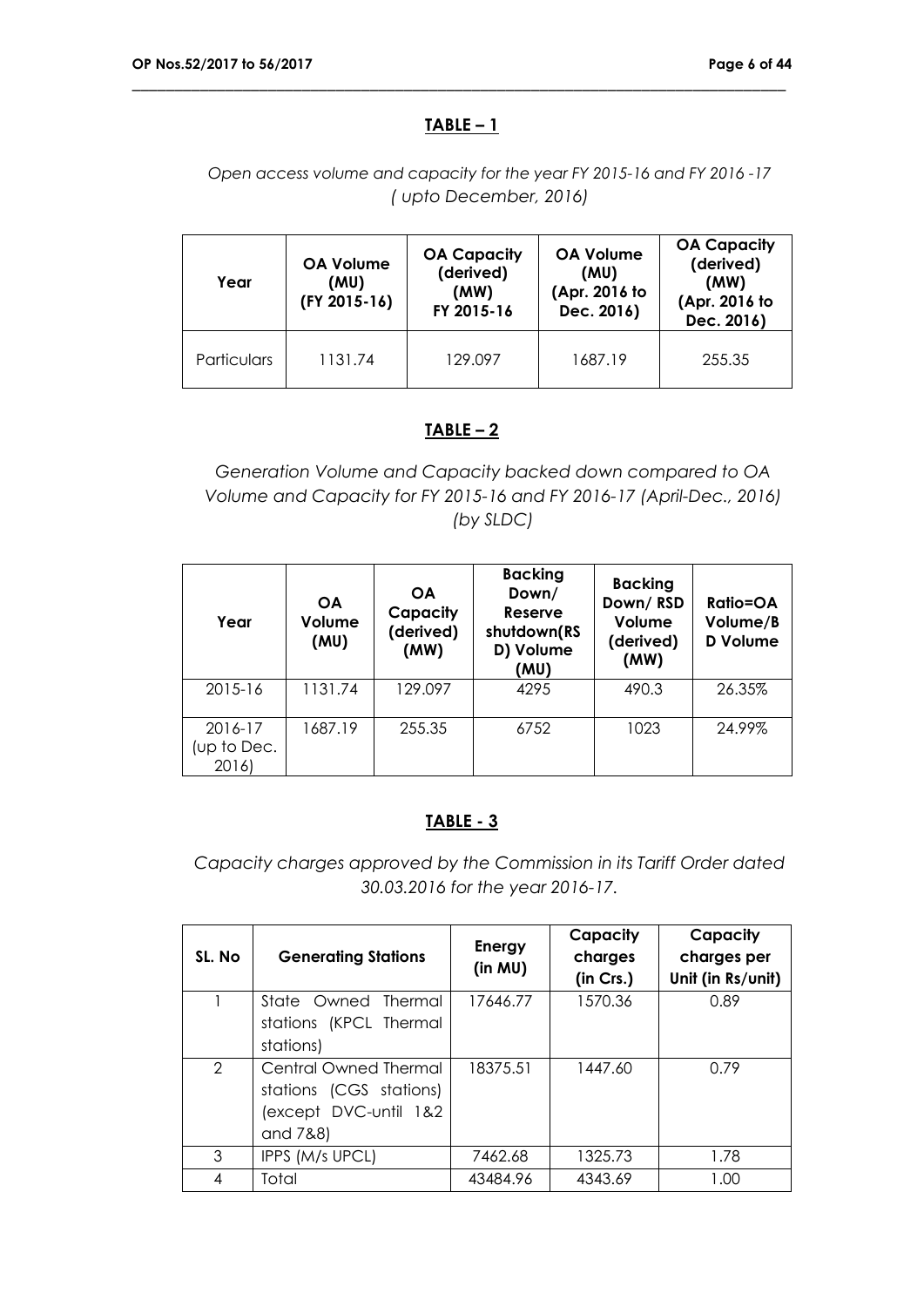#### **TABLE - 4**

\_\_\_\_\_\_\_\_\_\_\_\_\_\_\_\_\_\_\_\_\_\_\_\_\_\_\_\_\_\_\_\_\_\_\_\_\_\_\_\_\_\_\_\_\_\_\_\_\_\_\_\_\_\_\_\_\_\_\_\_\_\_\_\_\_\_\_\_\_\_\_\_\_\_\_\_\_

## *Back down Energy in respect of M/S JSW (Short Term Power)*

| SL. No.       | Year        | Back down<br>(in<br>energy<br>MU) | Deemed energy charges on compensation<br>at 20% of the Cost (Amt. in Rs. Cr.)<br>$(Rs. 5.08 x20\% = 1.02)$ |
|---------------|-------------|-----------------------------------|------------------------------------------------------------------------------------------------------------|
|               | $2015 - 16$ | 664.31                            | 67.76                                                                                                      |
| $\mathcal{P}$ | 2016-17     | 182.17                            | 18.58                                                                                                      |

## **TABLE - 5**

#### *Computation of Additional Surcharge on OA consumers for the rest of the period from FY 2017-18 to FY 2018-19*

| <b>Particulars</b>                                                                                  | Reference               | Unit       | <b>Value (FY</b><br>$2016 - 17$ |  |  |  |
|-----------------------------------------------------------------------------------------------------|-------------------------|------------|---------------------------------|--|--|--|
| Step-1: Establishing contribution of OA to backing down / stranded capacity.                        |                         |            |                                 |  |  |  |
| Avg. OA volume (Apr. to Dec. -16)                                                                   | (a)                     | MU         | 1687.19                         |  |  |  |
| Avg. Backing Down quantum<br>(Apr to Dec-16)                                                        | (b)                     | MU         | 6752                            |  |  |  |
| Ratio<br>between<br>OA.<br>and<br>backed down quantum                                               | $(c) = (a) / (b)$       | %          | 24.98                           |  |  |  |
| Step-2: Ascertaining Cost of Stranded Capacity                                                      |                         |            |                                 |  |  |  |
| <b>Particulars</b>                                                                                  | Reference               | Unit       | <b>Value (FY</b><br>$2016 - 17$ |  |  |  |
| Approved<br>Fixed<br>cost<br>Оf<br>Thermal Generating Sources<br>for Year (FY 2016-17)              | (d)                     | Rs. Crores | 4343.69                         |  |  |  |
| Total Available<br><b>MU</b><br>from<br><b>Thermal Generating stations for</b><br>Year (FY 2016-17) | (e)                     | MU         | 43484.96                        |  |  |  |
| Wtd. Avg. Per unit FC of<br><b>Thermal Generating Stations</b>                                      | $(f)=(d)/(e) \times 10$ | Rs./kWh    | 1.00                            |  |  |  |
| Total Projected Back down/<br>RSD Volume for year FY 2017-18<br>(based on FY 17)                    | (g)                     | MU         | 6752                            |  |  |  |
| Fixed Cost pertaining to Back<br>down/RSD capacity                                                  | $(h)=(f) \times (g)/10$ | Rs. Crs    | 675.2                           |  |  |  |
| Cost attributable to OA as<br>stranded capacity charge                                              | $(i) = (h) x(c)$        | Rs. Crs    | 168.66                          |  |  |  |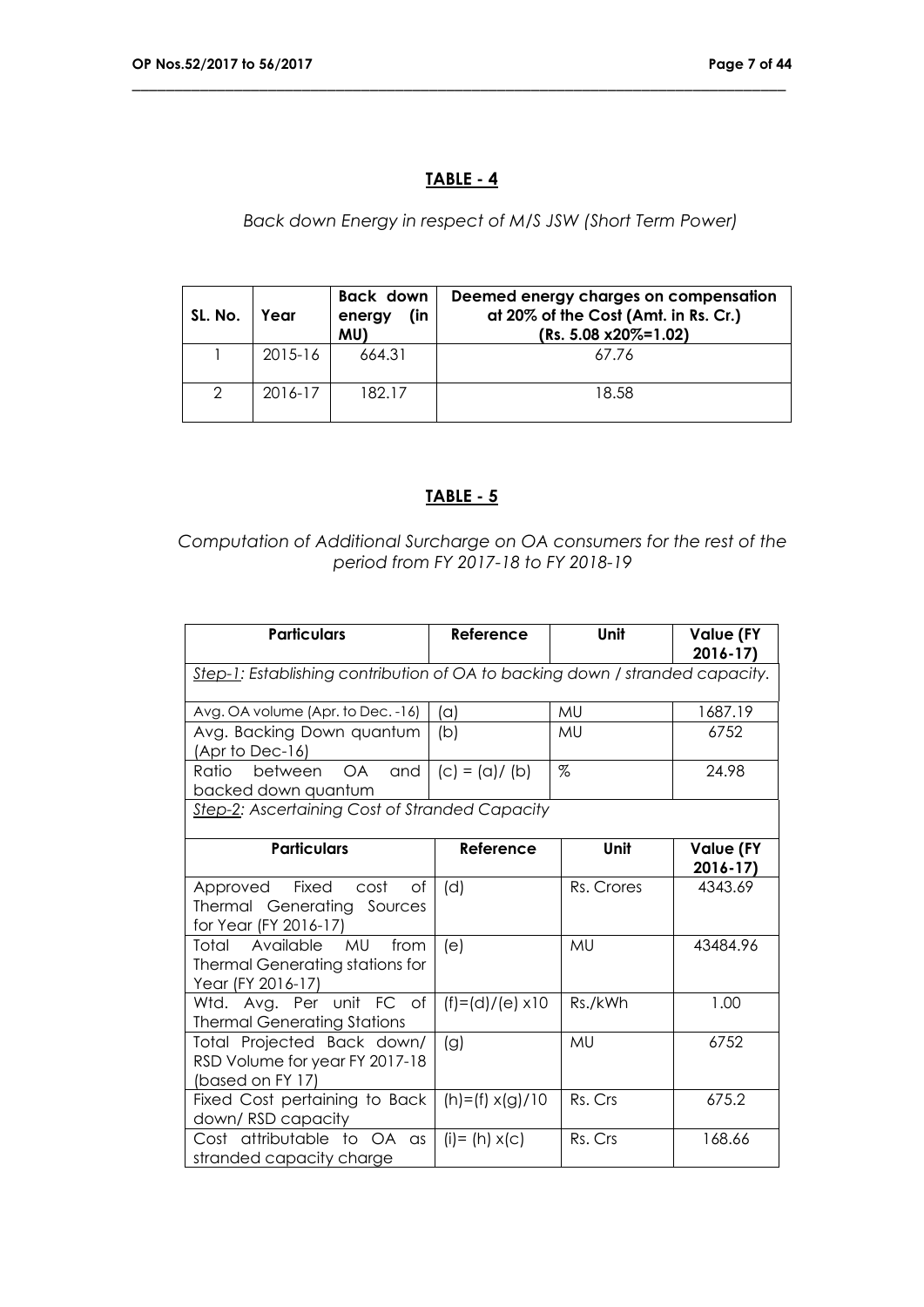| Step-3: Segregating the impact of OA Consumers.                               |                        |           |         |  |  |  |
|-------------------------------------------------------------------------------|------------------------|-----------|---------|--|--|--|
| Projected Open Access<br>Volume for year (FY 2017-18)                         | (j)                    | <b>MU</b> | 1687.19 |  |  |  |
| Cost attributable to OA as<br>168.66<br>Crs.<br>(k)<br>stranded capacity cost |                        |           |         |  |  |  |
| Step-4: Determination of Additional Surcharge                                 |                        |           |         |  |  |  |
| Per Unit Additional surcharge<br>(to be applicable on Non-<br>Captive OA)     | $(I) = (k) / (j)^* 10$ | Rs./Unit  | 1.00    |  |  |  |

- (e) The MESCOM in its Petition has claimed Rs.0.63 towards Additional Surcharge. Here itself we may note that, the MESCOM has relied upon the same data as relied by other ESCOMs, but has wrongly considered the total projected back-down / RSD volume for FY17-18 as 4295 MUs, instead of 6752 MUs. It is noted that, 4295 MUs pertains to back-down / Reserve Shutdown (RSD) volume for FY 2015-16. Therefore, the MESCOM should have considered 67542 MUs as the projected back-down/ RSD volume for FY 2017-18. Because of this arithmetical error, the MESCOM has arrived at the per unit Additional Surcharge at Rs.0.63 per unit, instead of Rs.1.00 per unit.
- 5) After hearing the counsel for the Petitioners, the Petitioners were directed to issue a Public Notice, inviting comments / objections from the stakeholders/interested persons and also to upload a copy of the Petitions on the Website of the respective Petitioners. Accordingly, the Petitioners published a Public Notice on 07.09.2017 in the newspapers, inviting comments / objections from the stakeholders.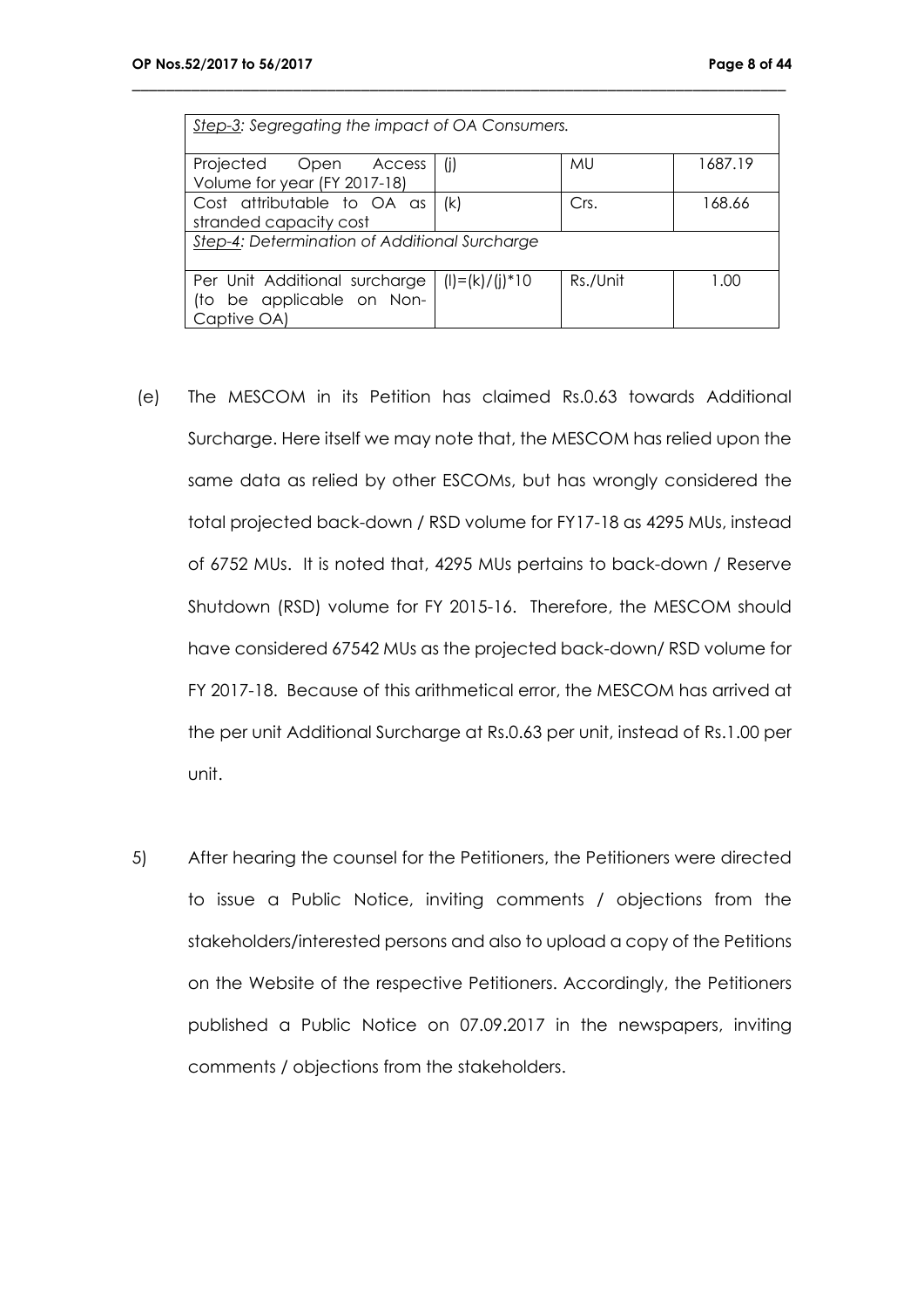6) In response to the aforesaid Public Notice, the Commission received comments / objections from 36 (thirty-six) stakeholders/interested persons. The objections / suggestions may be summarized as follows:

- (a) The Regulations limit the capacity allowed to the sanctioned contract demand of OA consumers, who pay demand charges based on the contract demand, even if they do not draw power from Petitioners. Hence, there is no case to levy Additional Surcharge on the ground of stranded capacity.
- (b) Karnataka is a power deficit State and the claim that the generation capacity is being backed down / stranded due to OA is flawed. Further, Petitioners have consistently been procuring power in short term market through tendering process which indicates that the Petitioners are aware of power shortage well in advance and hence the question of stranded cost and the need to determine Additional Surcharge does not arise.
- (c) Whereas, the Petitioners claim that power is being backed down because the consumers procure power through OA, the real reason for backing down is that the Petitioners procure cheaper power from short term sources whose total cost is less than even the variable cost of the generators being backed down.
- (d) The OA consumers, apart from demand charges, also pay transmission and wheeling charges, cross-subsidy surcharges, etc., which have a fixed component of tariff and, therefore, the levy of Additional Surcharge is not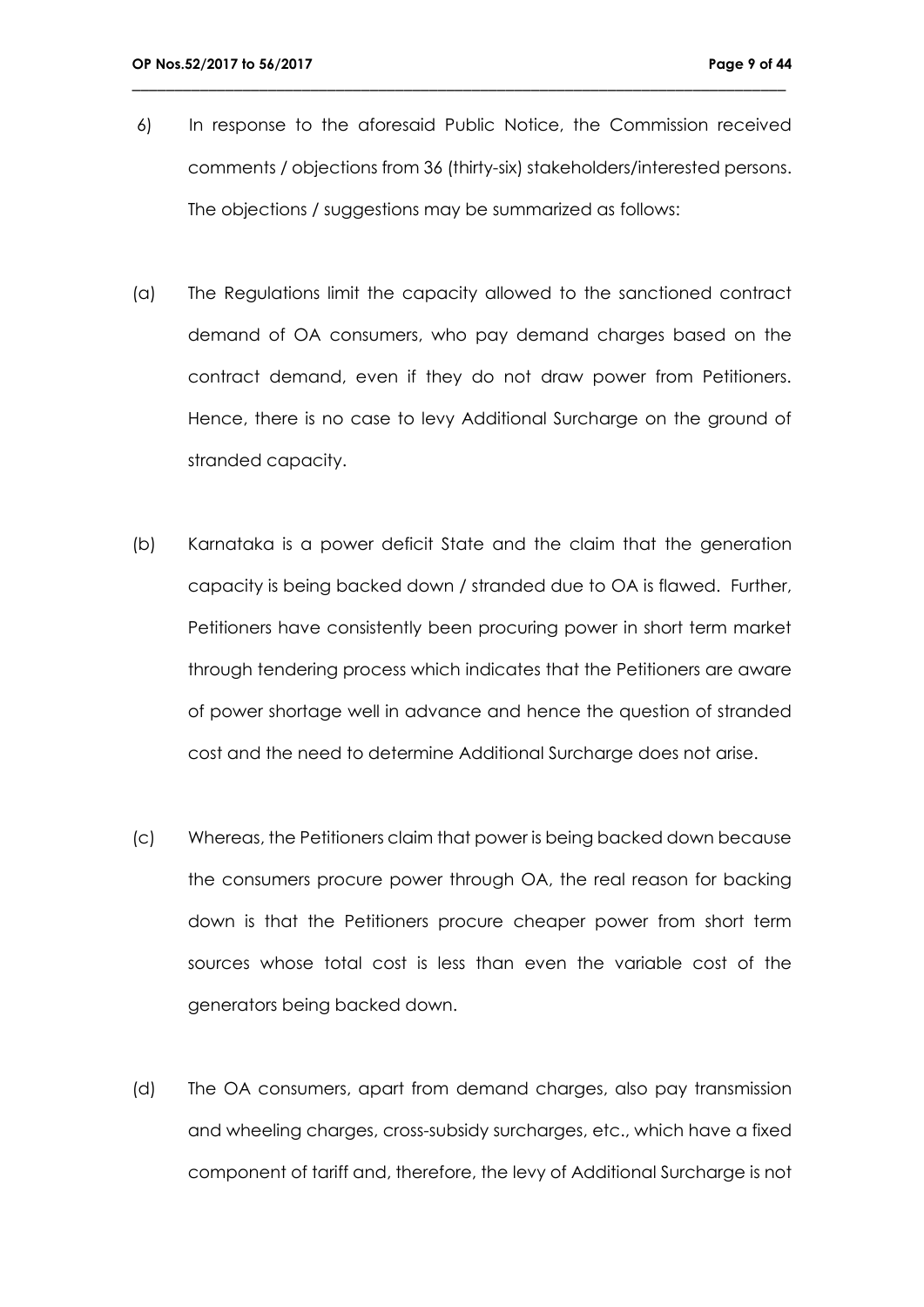justified. Further, the impact of the Additional Surcharge on the OA consumers has not been shown.

- (e) The instances of backing down of Thermal Power Plant due to excess wind generation or any notified transmission outage or overload and load shedding, in any form, should be considered to estimate the actual stranded capacity due to the OA. Further, the stranded capacity should be compared with the net import of power by the OA customers during a time-slot.
- (f) The demand of the Petitioners for the Additional Surcharge during the period April, 2016 to December, 2016 when Section 11 of the Act was imposed in the State, with restrictions for sale of power outside the State and when they resorted to purchase of power through short term to tide over power shortage, is a misconstrued one, as there was no stranded capacity.
- (g) The OA consumers were exempted from payment of surcharges for promoting renewable energy generators, who enjoyed exemption from Cross-Subsidy Surcharge for selling power through the OA. The Renewable Energy generators with '*must run status'* need not back down under the normal circumstances and therefore, the OA consumers, purchasing power from the Renewable Energy generators, do not come under the purview of the Additional Surcharge.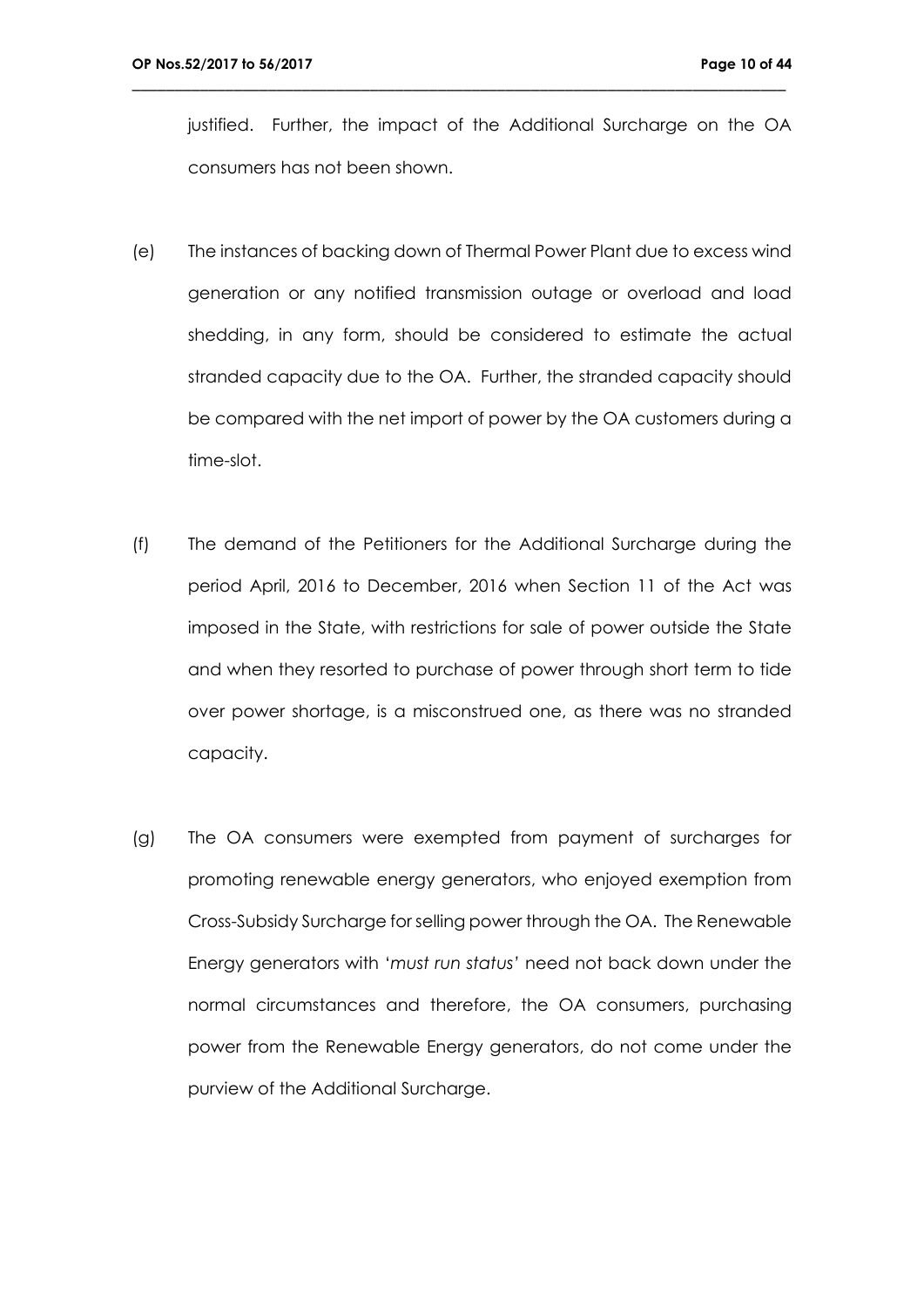(h) The Additional surcharge is not payable by an OA consumer, who is not a consumer of the Distribution Licensee.

- (j) The RE project developers contend that imposition of additional surcharge on open access consumers, purchasing the renewable energy is against the promotional measures to be extended to RE generators as per the object of the Electricity Act, 2003.
- (k) The methodology adopted by the ESCOMs for the calculation of the Additional Surcharge is inappropriate. Power is surrendered by the ESCOMs on account of many reasons and seasonal variation of the demand is the most common reason. There are periods when the quantum of the power surrendered is less than the quantum of the power drawn under the OA. In such situations, the Fixed Charges obligation to the OA consumers is limited only to the actual quantum of power surrendered, but not on the whole quantum of the OA availed. The backed down quantity should be arrived at, considering the 15-minute time block of the backed down quantity and the OA quantity.
- 7) The replies filed by the Petitioners to the issues raised by the stakeholders, may be summarized as follows:
- (a) The Fixed Cha*r*ges recovered from the OA consumers would cover only about 13 percentage point of the Fixed Charges (Demand Charges) out of the 30% of the actual Fixed Charges incurred by the ESCOMs and the balance 17 percentage point of the Fixed Charges, which should have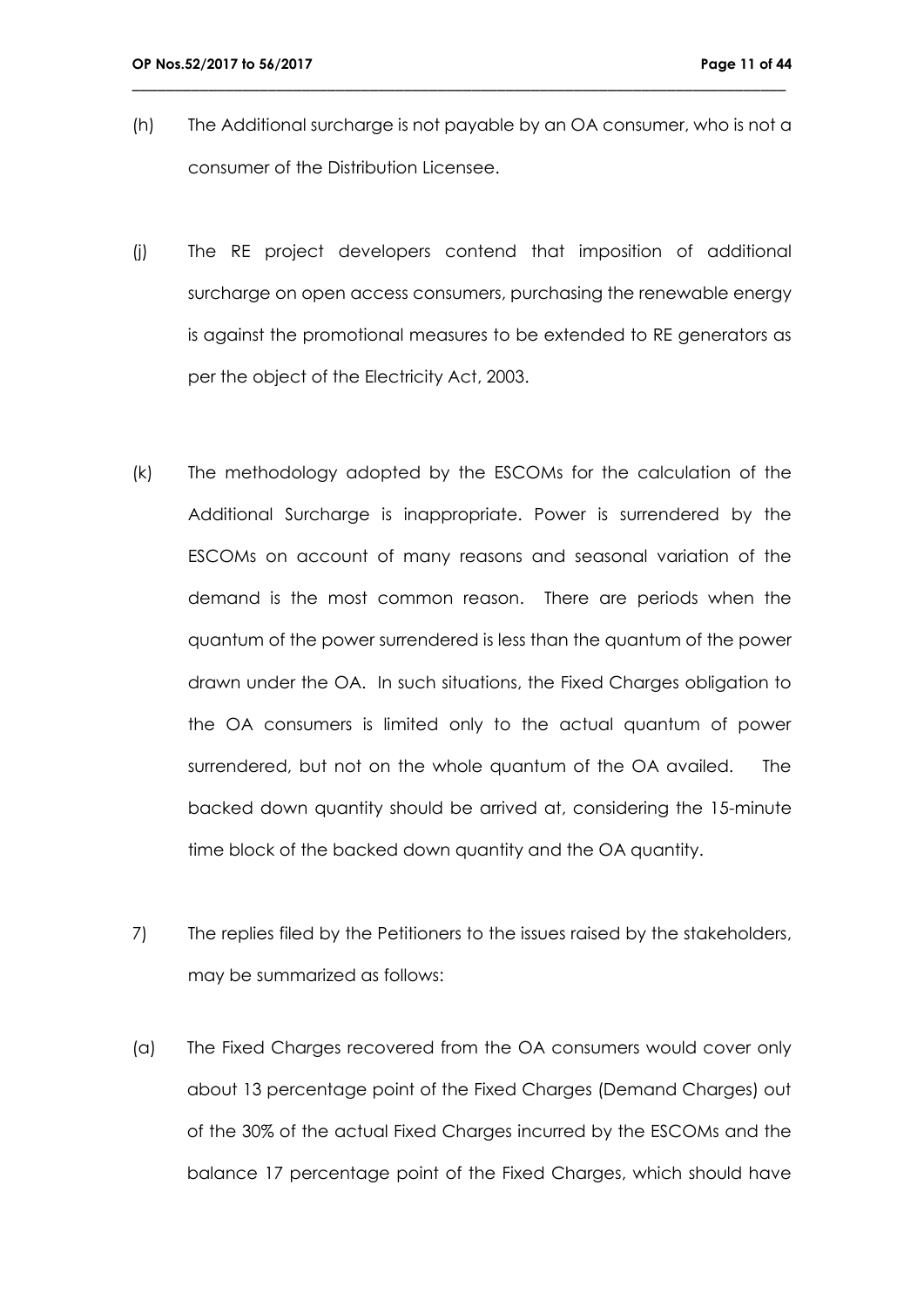been recovered, has been in-built in the energy charges, while determining the Retail Supply Tariff. Whenever, the HT and EHT consumers of an ESCOM opt for OA, the in-built portion of the Fixed Charges in the energy charges, is not recovered, to the extent of the volume of energy not purchased from that ESCOM. Therefore, the Demand Charges payable by the HT and EHT consumers, who opt for OA, do not completely cover the actual Demand Charges to be incurred by the ESCOMs.

- (b) The Fixed Charges recovered by the Petitioners is less than the Fixed Charges incurred by the Petitioners to procure power owing to their universal obligation to supply power, because of which the Petitioners are saddled with the stranded cost. Whenever any consumer opts to avail intermittent supply through OA, bringing down the actual offtake of power from the contracted generating entities, the Petitioners get no respite from the reduction in demand, as they would have to pay the fixed charges for the contracted demand, without being able to recover the same completely.
- (c) Long term PPAs have been entered into with the Generators by the ESCOMs, considering the existing consumers, as well as, a certain increase in the annual consumption, to fulfill the supply obligation. But, the OA consumers, availing power from sources other than the ESCOMs, would compel the ESCOMs to surrender power to the extent of their OA obligation, which can be categorized as stranded or surrendered power, and hence, the OA consumers are bound to make good the losses sustained by the ESCOMs, in the form of Additional Surcharge, as provided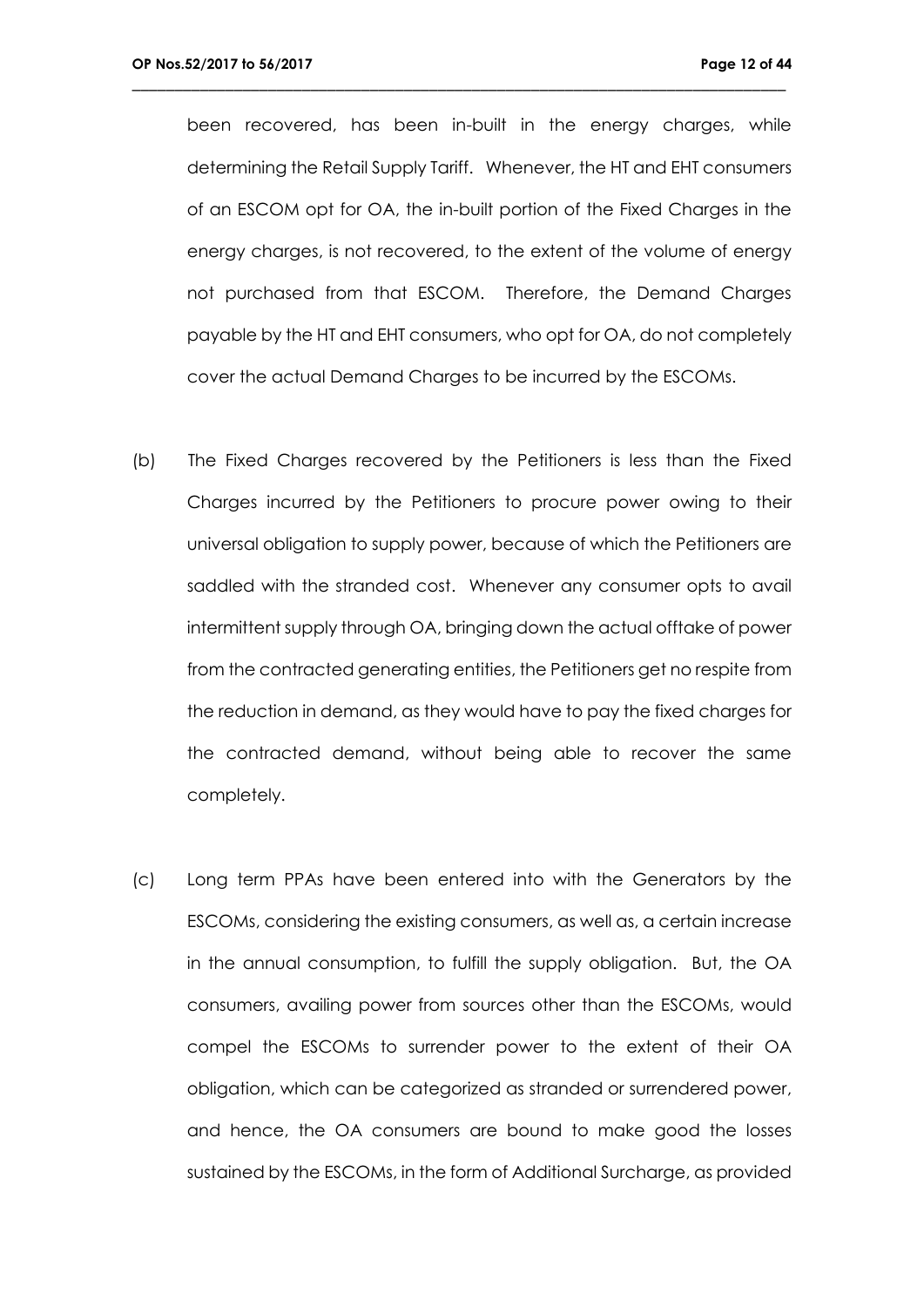under Section 42 of the Act. The OA consumers, who have a right to schedule the energy, as per their will, cannot challenge levy of the Additional Surcharge, on the grounds, such as, the State is facing deficit of energy or the ESCOMs are opting for cheaper short term power.

- (d) The back-down of generation is for various reasons, including transmission constraints due to outages, excess generation and also due to OA. The Additional Surcharge is calculated only for the quantum of OA in proportion to the total back-down. The backed-down quantum of energy has been calculated considering the 15-minute time-block.
- (e) The Petitioners are required, under universal service obligation, to keep their entire generation and transmission capacity available, all the time, though the OA consumers, procure energy from sources other than ESCOMs themselves. Hence, in order to prevent undue burden on the other consumers, there is a need for determining and recovering the Additional Surcharge.
- (f) The Additional Surcharge is to be levied on OA consumers of all categories, without any differentiation, since the stranding of power may be caused by any of them. A person using energy through Captive Power Plant (CPP) under OA or through RE generation shall have to be dealt with equally, as all the OA consumers, who are consumers of the ESCOMs cease to draw power from the ESCOMs once the power is drawn through open access.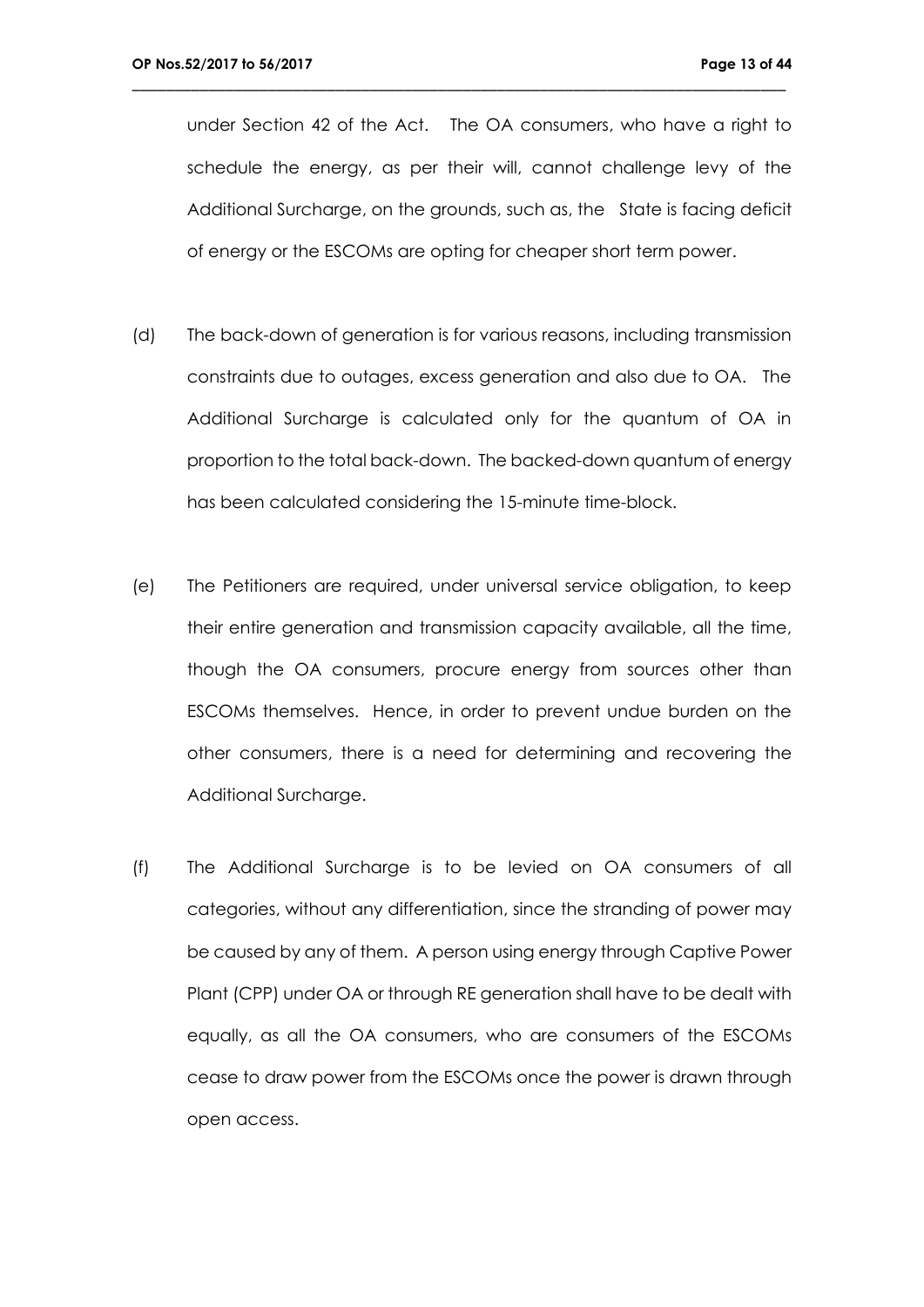(g) The methodology adopted for calculation of the Additional Surcharge is strictly in accordance with the Electricity Act, 2003.

- 8) At the public hearing held on 29.11.2017, some of the stakeholders sought time to respond to the common reply filed by the Petitioners and accordingly, the reply of the ESCOMs was hosted on the Website of the Commission and the stakeholders were granted time upto 15.12.2017 to respond. A List of stakeholders, who have submitted their objections/ written statements is attached herewith as **ANNEXURE – I.**
- 9) The additional Objections thus filed by the stakeholders may be summed up as follows:
	- (a) There is no provision in the Electricity Act, 2003 or the National Tariff Policy, 2016, permitting the ESCOMs to recover the 17% of the Fixed Charges from the Energy Charges. The Energy Charge component of the Retail Supply Tariff contributes approximately 88% to 91% of the total approved revenue in respect of HT-2A Industrial Category Consumers and the rest is recovered from the Fixed Charge component of the Retail Supply Tariff, OA Charges, losses, banking charges, charges under the UI mechanism, etc. Therefore, the claim of the ESCOMs for the recovery of the deficit 17% of the Fixed Charges by way of the Additional Surcharge is untenable.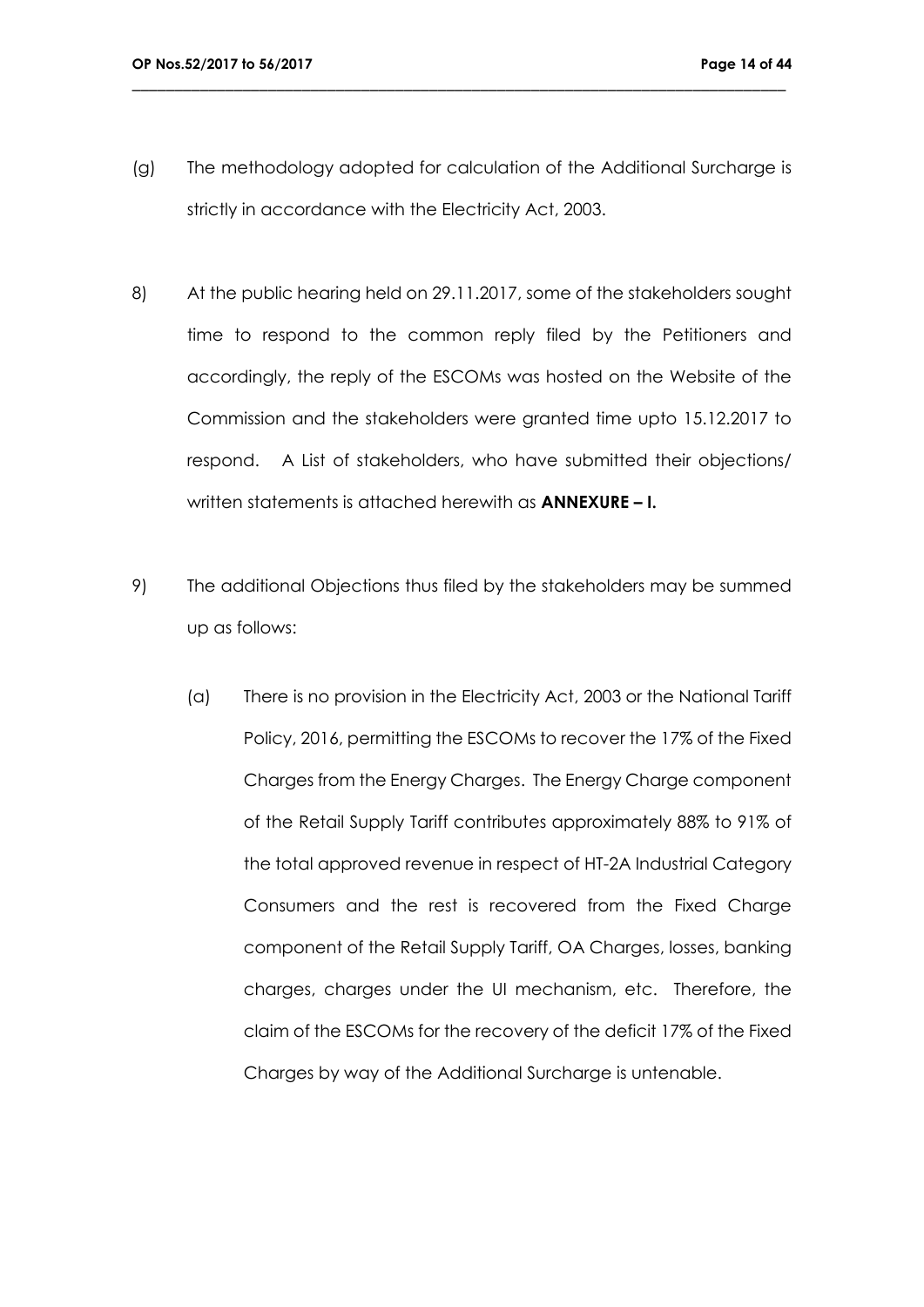(b) The ESCOMs are required to properly forecast the demand, not only by considering the embedded consumers but also the OA consumers, and enter into Power Purchase Agreements (PPAs) for supply of electricity. The ESCOMs are not necessarily required to make the power arrangements on long-term basis and they can do so on short-term and mid-term basis, and the same can be ensured by proper planning and forecasting of the demand and supply. The mere fact that the ESCOMs have deficit energy demonstrates that, there is no stranded capacity which necessitates levy of the Additional Surcharge. Hence, the ESCOMs cannot justify the levy of the Additional surcharge while there is power deficit in the State.

- (c) It is imperative for the ESCOMs to ensure, fixation of appropriate tariff for the power sold to the embedded consumers and proper forecasting of the demand by the embedded and the OA consumers. It is not permissible for the ESCOMs to burden the OA consumers with the levy of Additional Surcharge due to inefficiency on the part of the ESCOMs in fixation and/or collection of an appropriate tariff, and demand and supply forecasting or their inability to sell the stranded capacity and/or surrender the same.
- 10) We have carefully considered the averments made in the Petitions, the Objections of the stakeholders and subsequent pleadings and perused the records.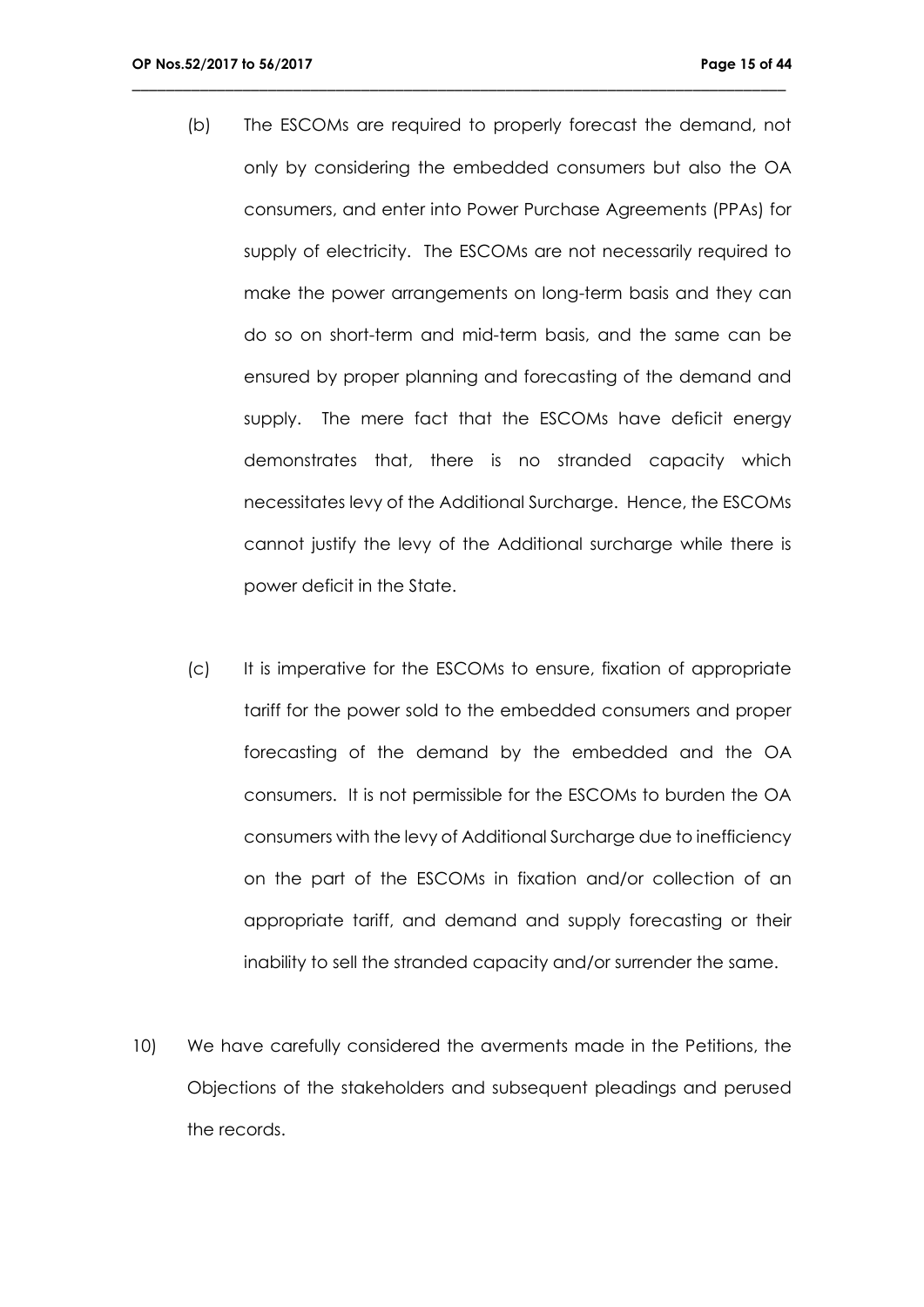- 11) The following issues would arise for our consideration:
	- (1) Whether the ESCOMs have conclusively demonstrated that, consequent upon allowing Open Access, their obligation, in terms of the existing power purchase commitments, has been, and will continue to be, stranded? Or whether there is an unavoidable obligation and incidence to bear the Fixed Costs, consequent to such power purchase commitments?

- (2) What should be the amount of Additional Surcharge payable by the OA consumers to the ESCOMs, procuring power from sources other than the RE generators and procuring power from the Power Exchanges?
- (3) Whether Additional Surcharge could be levied on Captive Consumers?
- (4) Whether Additional Surcharge cannot be levied on the OA consumers procuring power from the RE generators? If not, what should be the rate of the Additional Surcharge to such OA consumers?
- (5) Whether Additional Surcharge could be allowed from 01.04.2017, as prayed for by the ESCOMs, or from any other date?
- (6) What Order?
- 12) After considering the submissions of the parties and material placed on record, our findings on the above Issues are as follows :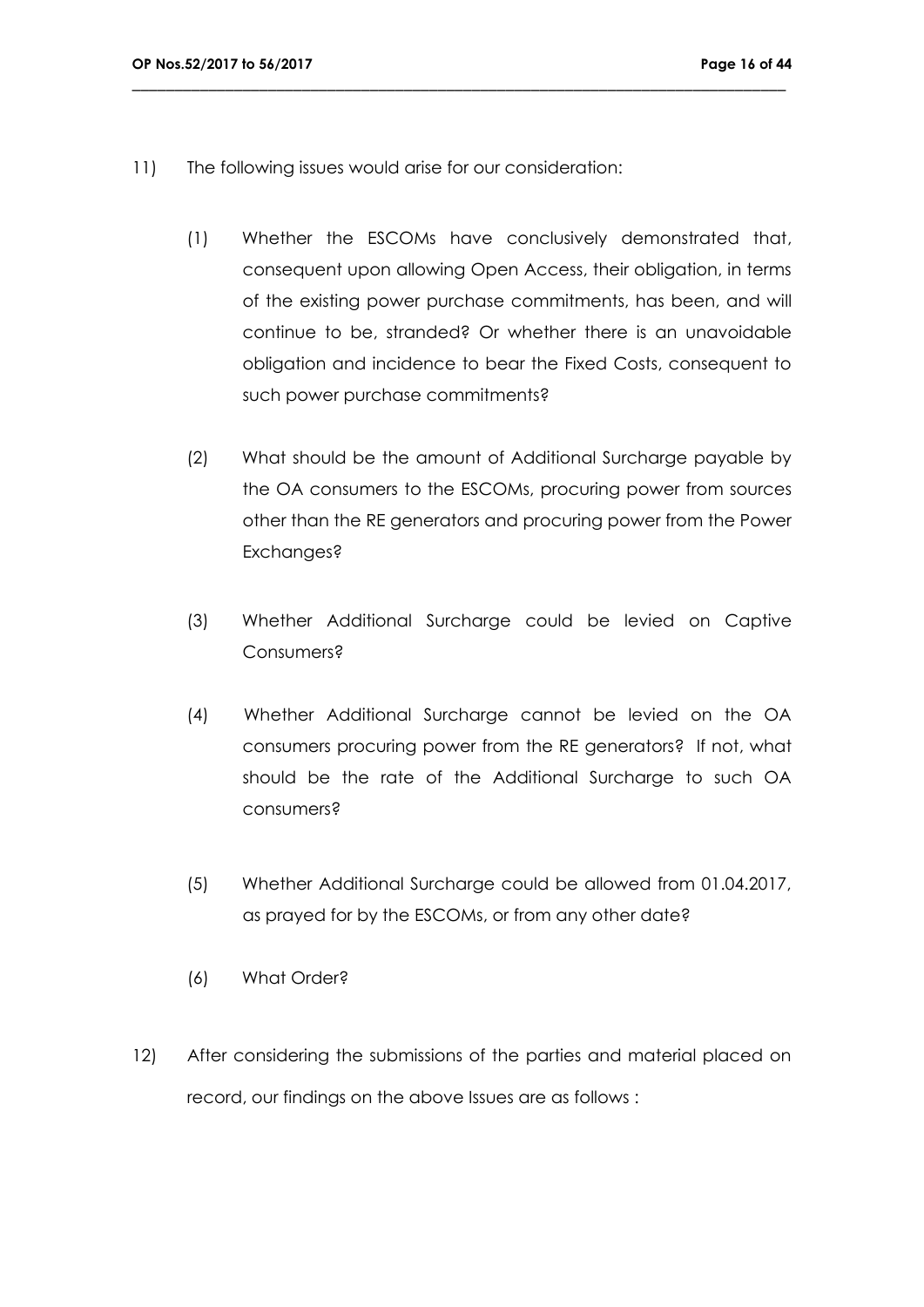13) **ISSUE No.(1):** *Whether the ESCOMs have conclusively demonstrated that, consequent upon allowing the OA their obligation, in terms of the existing power purchase commitments, has been, and will continue to be, stranded? Or whether there is an unavoidable obligation and incidence to bear the Fixed Costs, consequent to such power purchase commitments?*

\_\_\_\_\_\_\_\_\_\_\_\_\_\_\_\_\_\_\_\_\_\_\_\_\_\_\_\_\_\_\_\_\_\_\_\_\_\_\_\_\_\_\_\_\_\_\_\_\_\_\_\_\_\_\_\_\_\_\_\_\_\_\_\_\_\_\_\_\_\_\_\_\_\_\_\_\_

**ISSUE No.(2):** *What should be the amount of Additional Surcharge payable by the OA consumers to the ESCOMs, procuring power from sources other than the RE generators and procuring power from the Power Exchanges?*

As these two issues are interconnected, they are dealt together.

- (a) The Petitioners have relied upon Section 42(4) of the Electricity Act, 2003, Clause 8.5.4 of the National Tariff Policy, 2016 and Regulation 11 of the KERC (Terms and Conditions for Open Access) Regulations, 2004 and the amendments thereof, in support of their claim. The said provisions are extracted below:
- (b) Section 42(4) of the Electricity Act, 2003 reads thus :

#### *"42. Duties of Distribution Licensee and Open Access.-*

*XXX XXX XXX*

*(4) Where the State Commission permits a consumer or class of consumers to receive supply of electricity from a person other than the distribution licensee of his area of supply, such consumer shall be liable to pay an additional surcharge on the charges of wheeling, as may be specified by the State Commission, to meet the fixed cost of such distribution licensee arising out of his obligation to supply.*

*XXX XXX XXX"*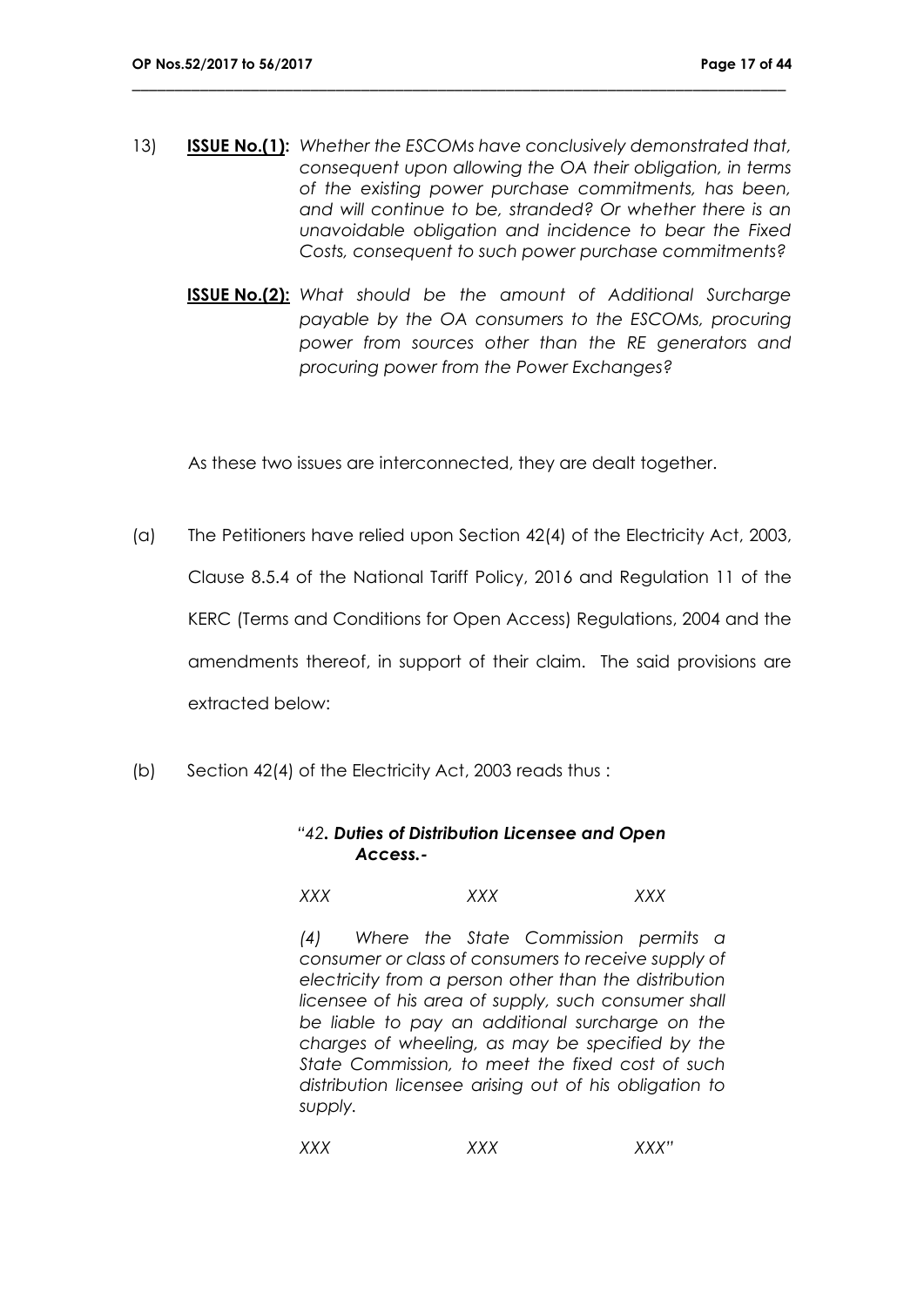(c) Clause 8.5.4 of National Tariff Policy, 2016 reads thus:

*"The additional surcharge for obligation to supply as per Section 42 (4) of the Act should become applicable only if it is conclusively demonstrated that the obligation of the licensee, in terms of existing power purchase commitments, has been and continues to be stranded, or there is an unavoidable obligation and incidence to bear fixed costs consequent to such a contract. The fixed costs related to network assets would be recovered through wheeling charges."*

(d) Regulation 11(vii) of KERC (Terms and Conditions for Open Access)

\_\_\_\_\_\_\_\_\_\_\_\_\_\_\_\_\_\_\_\_\_\_\_\_\_\_\_\_\_\_\_\_\_\_\_\_\_\_\_\_\_\_\_\_\_\_\_\_\_\_\_\_\_\_\_\_\_\_\_\_\_\_\_\_\_\_\_\_\_\_\_\_\_\_\_\_\_

Regulations, 2004 reads thus:

#### "*11(vii). Additional Surcharge*

*According to section 42(4) of the Act, additional surcharge as may be specified by the Commission on charges of wheeling are payable by the consumer seeking open access for receiving supply from a source other than the distribution licensee of his area of supply to meet the fixed cost of the distribution licensee arising out of his obligation to supply. The open access customer shall be liable to pay such additional surcharge as may be determined by the Commission from time to time. Such additional surcharge shall be applicable only if it is conclusively demonstrated that the obligation of a licensee, in terms of existing power purchase commitments, has been and continues to be stranded, or there is an unavoidable obligation and incidence to bear fixed costs consequent to such a contract. However, in the case of a new open access customer (i.e. if the open access customer was not a consumer of the licensee), no such additional surcharge is payable."*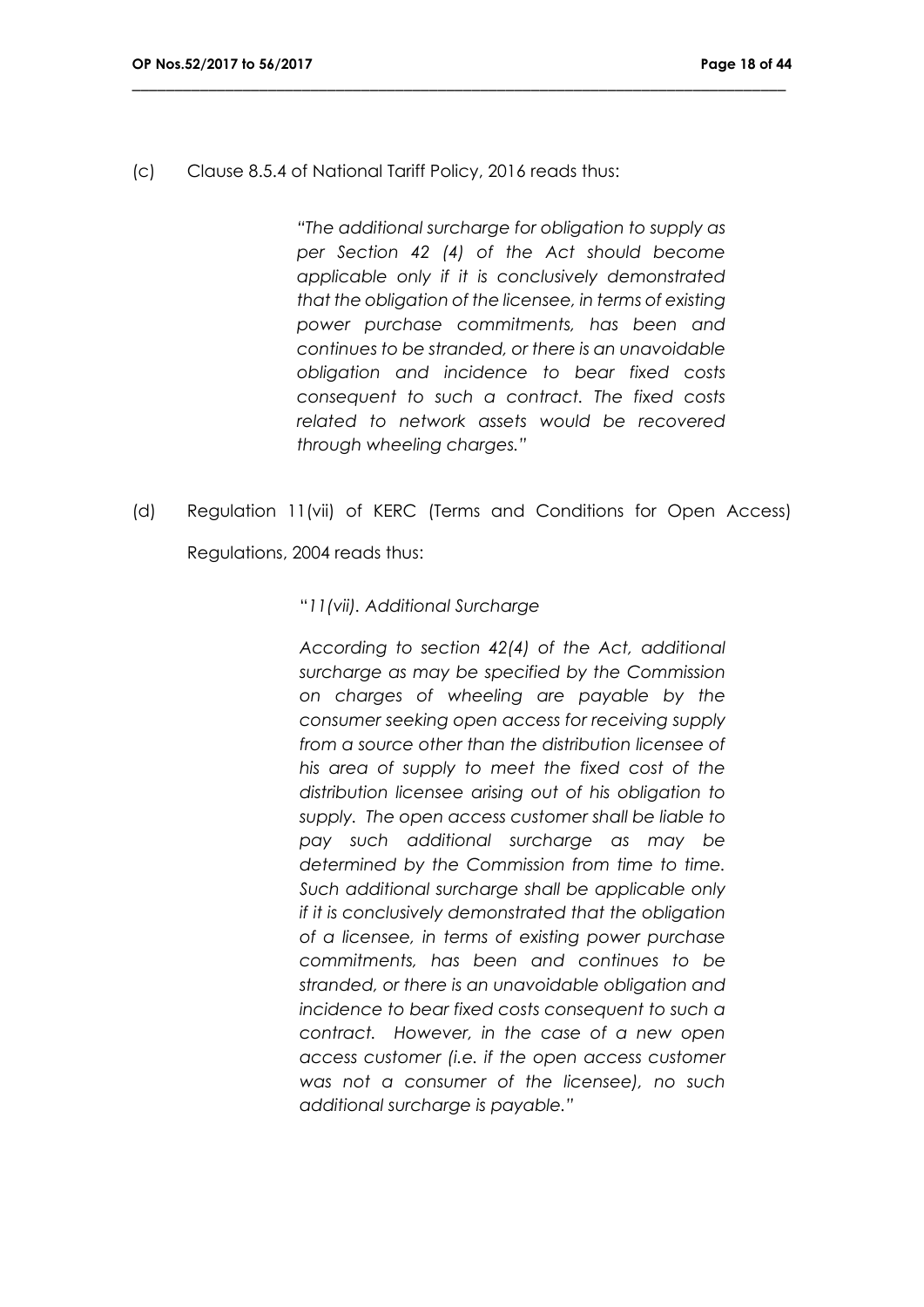(e) Keeping the above provisions in view, we note that, as per the power supply agreement with the consumers, the Petitioners-ESCOMs have an obligation to supply power to such consumers. For the power supply made by the ESCOMs, the consumers have to pay a tariff having component of fixed charge and the energy charge, as determined by the Commission. Based on the total requirement of power to be supplied to the consumers, the ESCOMs enter into long / medium / short term Power Purchase Agreements. During the tenure of such Agreements, the ESCOMs have to pay to the generators, the energy charges based on the drawal and fixed charges, irrespective of the drawal of energy from the generators. Due to drawal of energy by the OA consumers from the sources other than the ESCOMs, the ESCOMs are not able to offtake the entire contracted power but have to incur the fixed charges irrespective of drawal of energy.

\_\_\_\_\_\_\_\_\_\_\_\_\_\_\_\_\_\_\_\_\_\_\_\_\_\_\_\_\_\_\_\_\_\_\_\_\_\_\_\_\_\_\_\_\_\_\_\_\_\_\_\_\_\_\_\_\_\_\_\_\_\_\_\_\_\_\_\_\_\_\_\_\_\_\_\_\_

(f) The Hon'ble Supreme Court in case of *SESA Sterlite Vs OERC & Ors,* reported in **(2014) 8 SCC 444**, has held as under:

> *"The issue of open access surcharge is very crucial and implementation of the provision of open access depends on judicious determination of surcharge by the State Commissions. There are two aspects to the concept of surcharge – one, the cross-subsidy surcharge i.e. the surcharge meant to take care of the requirements of current levels of cross-subsidy, and the other, the additional surcharge to meet the fixed cost of the distribution licensee arising out of his obligation to supply. The presumption normally is that generally the bulk consumers would avail of open access, who also pay at relatively higher rates. As such, their exit would necessarily have adverse effect on the finances of the existing licensee,*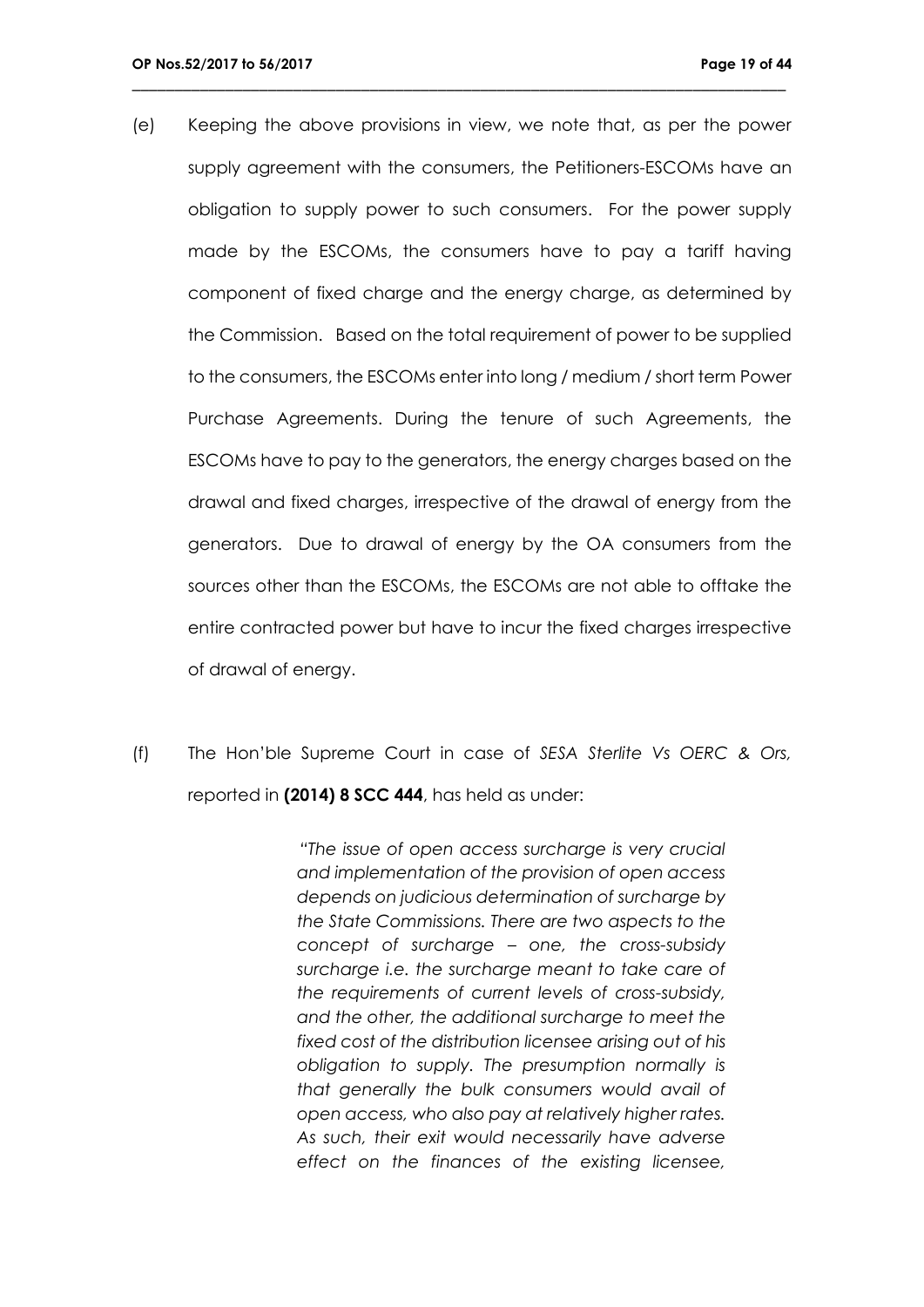*primarily on two counts – one, on its ability to crosssubsidies the vulnerable sections of society and the other, in terms of recovery of the fixed cost such licensee might have incurred as part of his obligation to supply electricity to that consumer on demand (stranded costs). The mechanism of surcharge is meant to compensate the licensee for both these aspects."*

- (g) Considering the statutory provisions and the Hon'ble Supreme Court's decision, referred to above, we can come to the conclusion that there is no scope to dispute the entitlement of the ESCOMs for the Additional Surcharge, if it is demonstrated that, on account of the OA consumers availing of the power from other sources, the ESCOMs are liable to incur the stranded Fixed Charges. Even the Objectors do not seriously dispute this and only plead that they pay Fixed Charges for the electricity contracted, though they purchase the electricity through Open Access, limiting the same to the contracted demand as per the OA Regulations and, as such, there is no justification for collection of the Additional Surcharge by the ESCOMs towards stranded Fixed Charges.
- (h) The Petitioners, in support of their claim for levying the Additional Surcharge on the OA consumers, have calculated the weighted average of the capacity charges per unit at the rate of Rs.1.00 per Unit, payable to the Thermal Generating Stations having long-term PPAs with the ESCOMs. They have reckoned that the total OA volume is attributable to the back-down of the Thermal generation and, therefore, the OA consumers are liable to pay the Additional Surcharge of Rs.1.00 per Unit.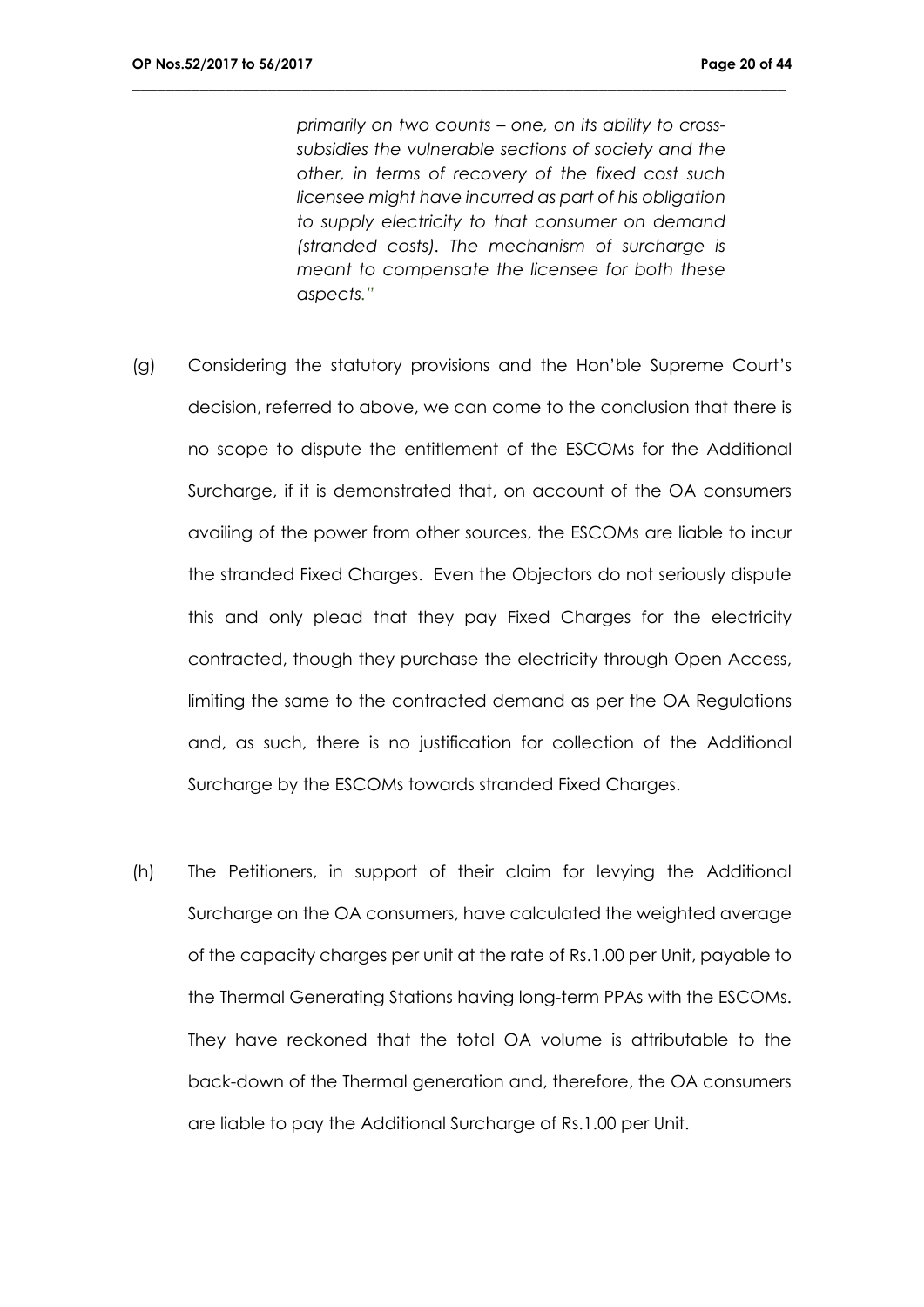(j) We also note that, a few other States are charging the Additional Surcharge and the rates of Additional Surcharge prevailing in these States are as under:

| SI.<br>No.    | <b>Name of the State</b> | <b>Additional Surcharge</b><br>(in Rs./unit) |
|---------------|--------------------------|----------------------------------------------|
|               | Telangana                | 0.52                                         |
| $\mathcal{P}$ | Maharashtra              | 1.11                                         |
| 3             | Gujarat                  | 0.49                                         |
|               | Rajasthan                | 0.80                                         |
| 5             | Madhya Pradesh           | 0.65                                         |
| 6             | Haryana                  | 0.99                                         |
| 7             | Punjab                   | 1.25                                         |
| ρ             | Himachal Pradesh         | 0.49                                         |

- (k) Contesting the claim of the Petitioners that they are suffering from stranded Fixed Charges, the OA consumers have, submitted that there cannot be any stranded Fixed Charges, as the ESCOMs, owing to shortage of electricity in the State, resort to load shedding, do not meet the entire demand of the State and continue to purchase RTC power, from time to time, from Generators and Power Exchange.
- (l) We have considered the material on record and the submissions made by both the sides. The data furnished by the Petitioners in Tables 1 to 5, extracted earlier, are not shown to be incorrect. We have cross-checked these data and found that they are quite acceptable.
- (m) It is undisputed that, under Section 43(4) of the Act, the Petitioners have a Universal Supply Obligation towards the consumers, be it industrial consumers or others, and the Petitioners enter into long term PPAs to fulfill their obligations. The Petitioners have to pay the agreed fixed charges as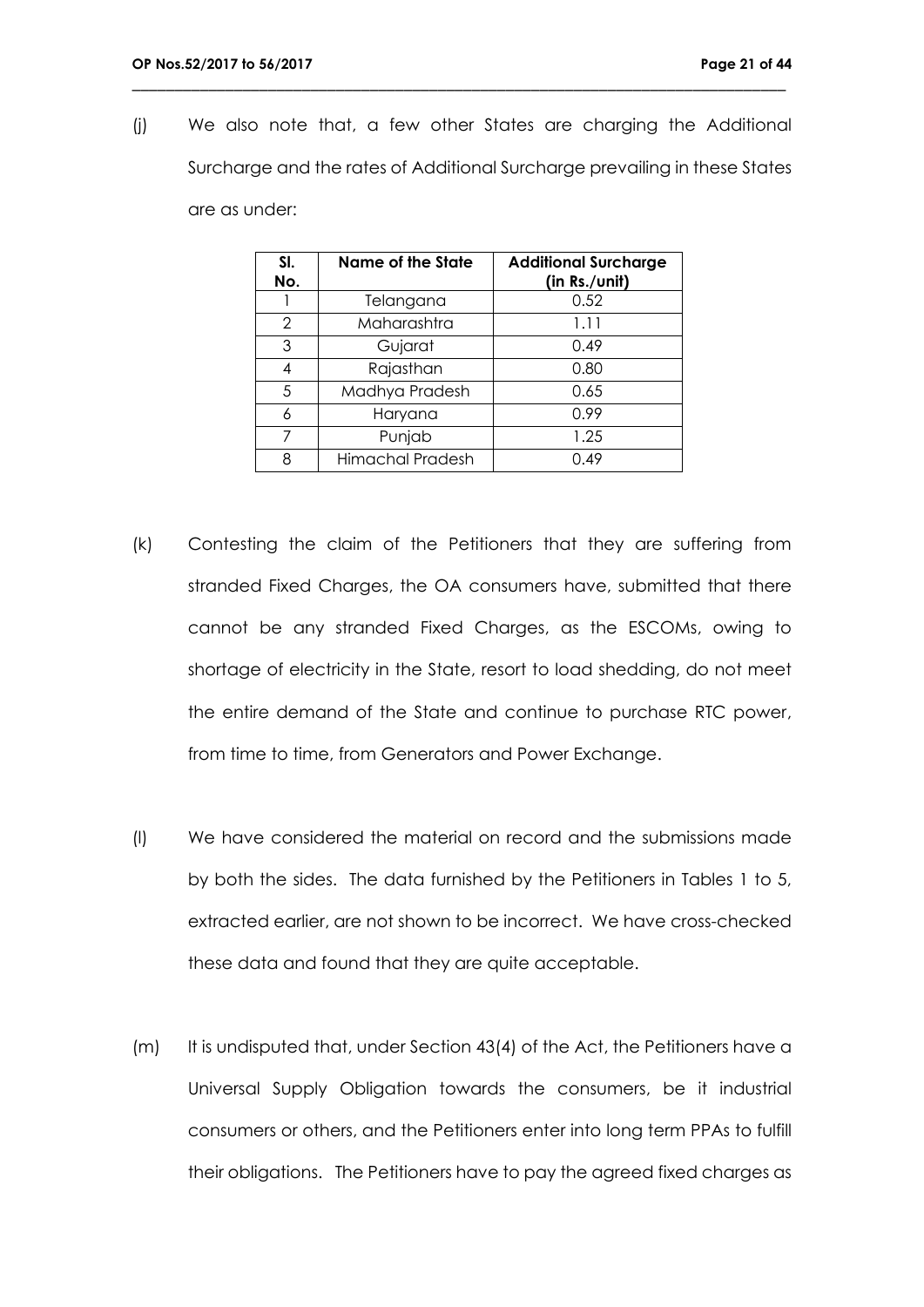per PPA, towards power purchase, irrespective of the fact, whether they offtake the entire contracted power or a reduced quantum of contracted power on account of a few consumers opting for power purchase under open access. The data produced by Petitioner ESCOMs reveal that, there is stranded capacity for which fixed charges under the Power Purchase Agreements have been paid. The ESCOMs claim that the same needs to be compensated.

\_\_\_\_\_\_\_\_\_\_\_\_\_\_\_\_\_\_\_\_\_\_\_\_\_\_\_\_\_\_\_\_\_\_\_\_\_\_\_\_\_\_\_\_\_\_\_\_\_\_\_\_\_\_\_\_\_\_\_\_\_\_\_\_\_\_\_\_\_\_\_\_\_\_\_\_\_

- (n) The OA consumers contend that, the drawal of power under the OA is restricted to their contract demand and fixed charges for the same are paid to the Petitioners, which mainly cover the fixed cost of PPA, and as such, they do not suffer any stranded capacity and the levy of Additional Surcharge is not tenable.
- (p) The Hon'ble APTEL, in the Order dated 29.04.2016 in Appeal Nos. 269 of 2014 and others, filed by the Open Access Users Association and others, has upheld the levy of the Additional Surcharge, duly accepting the findings of the HERC, which are reproduced as follows (Paragraph-41.1):

*"The Commission observes that the distribution licensees, based on the data provided by them for the period April 2013 to March 2014, have been able to conclusively prove, backed with calculations, that their long term power purchase commitments do get stranded most of the times when power is drawn by embedded open access consumers from other sources and the ESCOMs have to bear the fixed cost of such stranded power which ultimately get passed on to other consumers. They have worked out the cost of such stranded power and based on that has worked out the additional*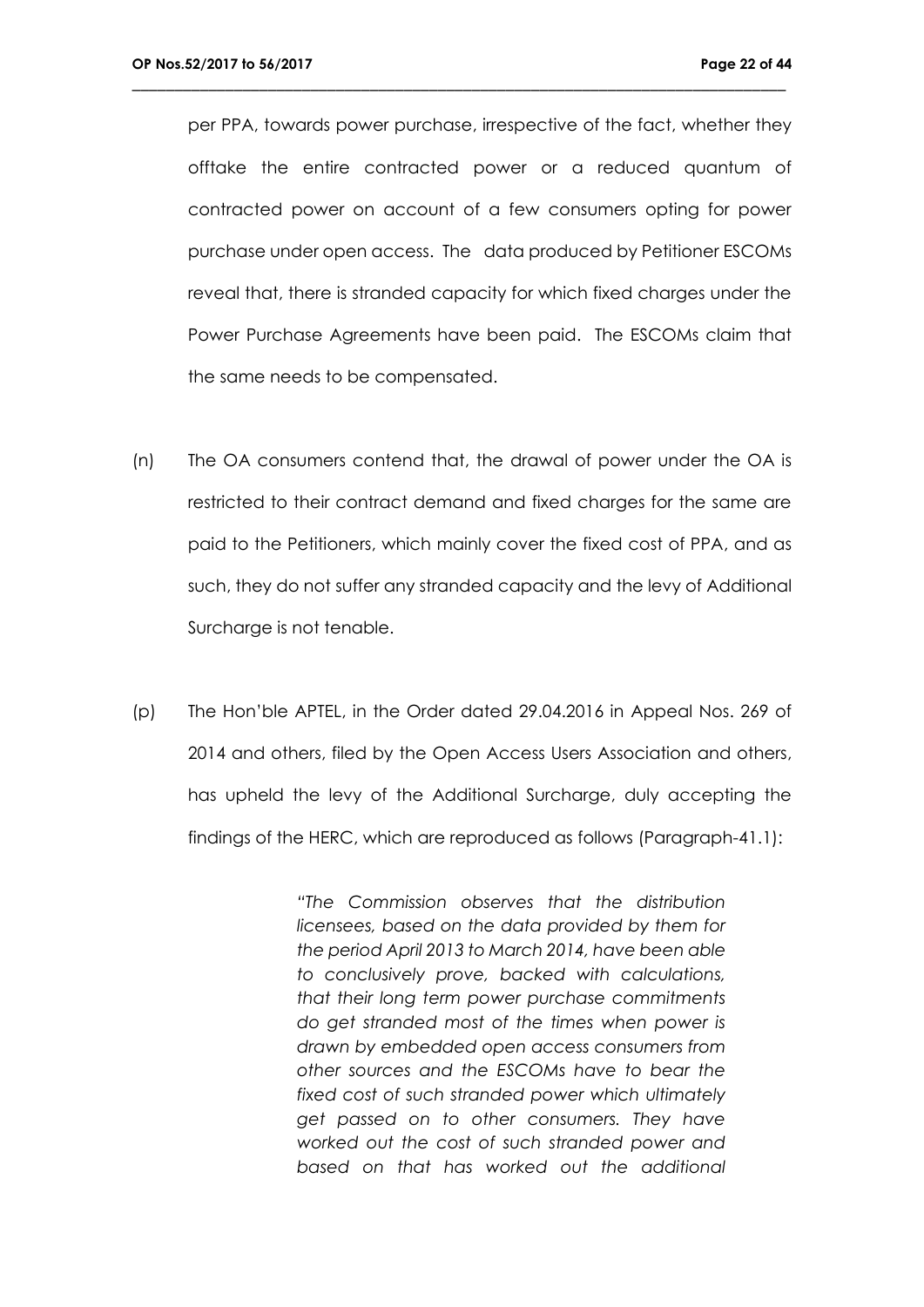*surcharge as 97 paise/unit for FY 2013-14. The Commission further observes that it would not be fair if the cost incurred by distribution licensees for the power purchase commitments stranded on account of power drawn by open access consumers from other sources is passed on to other consumers as that would amount to cross subsidising of the open access consumers by other consumers. It would also be fair to assume that, as the number of open access consumers and power drawn through open access is increasing every year, the additional surcharge worked on similar basis for FY 2014-15 would not work out less than as has been worked out by UHBVNL for FY 2013-14"*

- (q) The Petitioners have tied up for procurement of considerable quantum of power from various conventional sources with an installed capacity of 13,356 MW as on 31.03.2017. The State has also made significant capacity addition in generation from Renewable Energy sources available within the State and the total capacity available as on 31.03.2017 works out to be 7,222 MW. Thus, the total installed capacity of the State from all sources (conventional and renewable) works out to 20,578 MW as on 31.03.2017. As at the end of FY18, the total installed capacity available to the State from all sources is 26,458 MW (14,151 MW from conventional and 12,307 MW from RE sources).
- (r) The 1st Petitioner (BESCOM) has made the following analysis, while filing the Tariff Petition for FY19, highlighting the under-recovery of the Fixed Charges for the 1 MW and above consumers, on the basis of the data for FY17: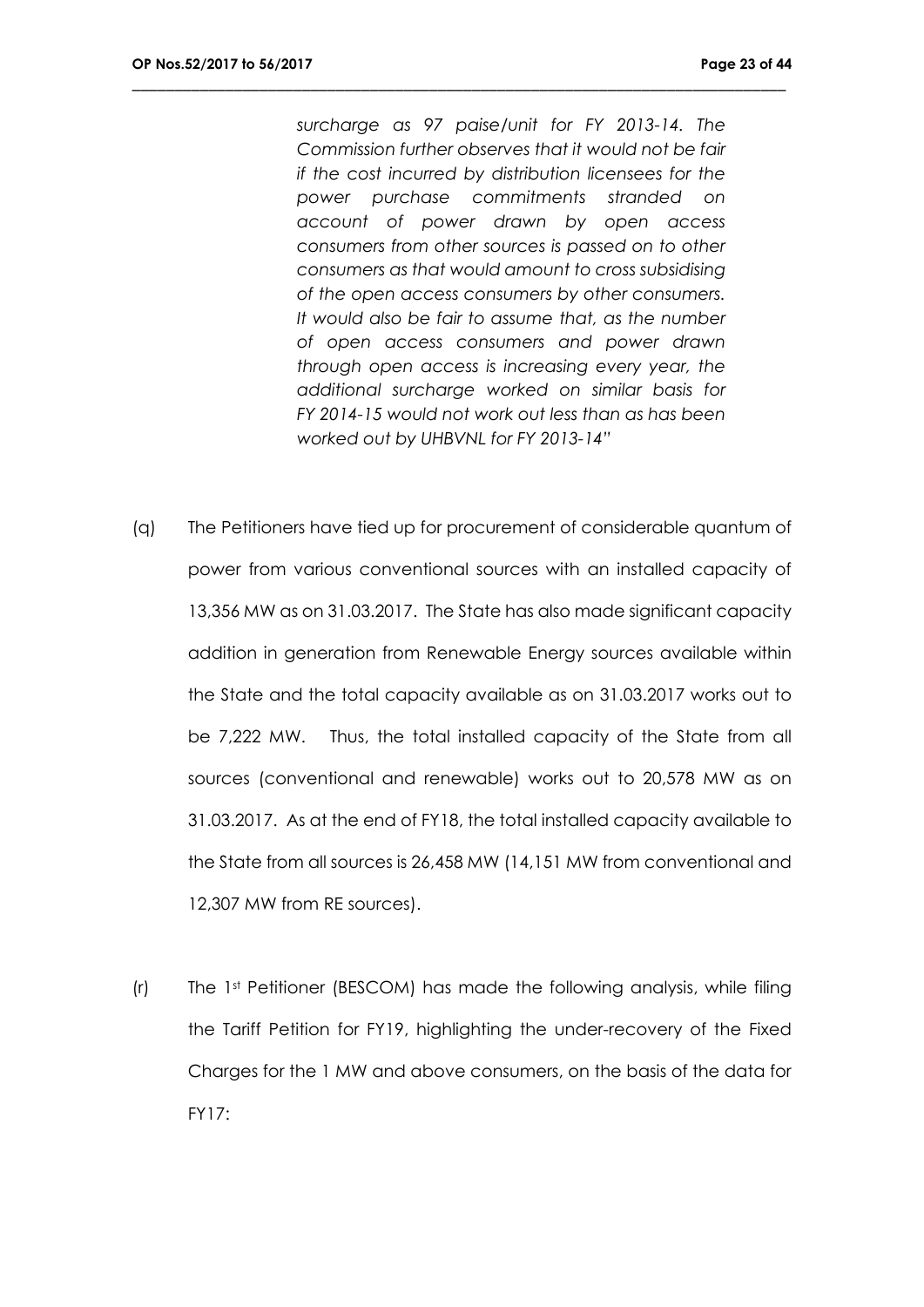| Particulars                                  | Unit      | $110$ kV &<br>66 kV | 11 kV   | LT       | Total    |
|----------------------------------------------|-----------|---------------------|---------|----------|----------|
| Energy Sales as per flow<br>diagram          | <b>MU</b> | 924.50              | 7306.88 | 18007.85 | 26239.23 |
| Distribution Losses                          | <b>MU</b> | 0.00                | 551.04  | 3437.37  | 3988.41  |
| Net IF energy                                | <b>MU</b> | 924.50              | 7857.91 | 21445.23 | 30227.64 |
| Transmission Loss                            | $\%$      | 4.00%               | 4.00%   | 4.00%    |          |
| Net Energy at Gen                            | <b>MU</b> | 963.05              | 8185.58 | 22339.36 | 31487.99 |
| Dist. of energy input                        | %         | 3.06%               | 26.00%  | 70.94%   | 100.00%  |
| PP Cost                                      | Rs.in Cr. |                     |         |          | 13672.98 |
| Dist. of PP Cost                             | Rs.in Cr. | 418.39              | 3554.97 | 9699.62  | 13672.98 |
| Dist. of energy sales                        | $\%$      | 3.52%               | 27.85%  | 68.63%   | 100.00%  |
| Other Cost (Transmission<br>& Dist. network) | Rs.in Cr. |                     |         |          | 2567.49  |
| Dist. of other Cost                          | Rs.in Cr. | 90.38               | 715.05  | 1762.07  | 2567.50  |
| <b>Total Cost</b>                            | Rs.in Cr. | 508.77              | 4270.02 | 11463.05 | 16241.84 |
| Voltage-wise<br>per unit<br>Cost of supply   | Rs./unit  | 5.50                | 5.84    | 6.37     | 6.19     |

\_\_\_\_\_\_\_\_\_\_\_\_\_\_\_\_\_\_\_\_\_\_\_\_\_\_\_\_\_\_\_\_\_\_\_\_\_\_\_\_\_\_\_\_\_\_\_\_\_\_\_\_\_\_\_\_\_\_\_\_\_\_\_\_\_\_\_\_\_\_\_\_\_\_\_\_\_

#### (i) Voltage-wise Cost of Supply:

(ii) Power Purchase Cost consisting of both Fixed and Variable Costs, is further segregated as shown below:

| Particulars                                           | Unit      | 110 kV &<br>66 kV | 11 kV   | LT      | Total    |
|-------------------------------------------------------|-----------|-------------------|---------|---------|----------|
| PP Cost                                               | Rs.in Cr. |                   |         |         | 13672.98 |
| Dist. of PP Cost                                      | Rs.in Cr. | 418.18            | 3554.41 | 9700.38 | 13672.97 |
| $%$ share                                             |           | 3.06%             | 26.00%  | 70.95%  | 100%     |
| Total Fixed Charges -<br>PP                           | Rs.in Cr. |                   |         |         | 1803.17  |
| Voltage-wise FC                                       | Rs.in Cr. | 55.15             | 468.75  | 1279.27 | 1803.17  |
| <b>Total Variable</b><br>Charges                      | Rs.in Cr. |                   |         |         | 11869.81 |
| Voltage-wise VC                                       | Rs.in Cr. | 363.03            | 3085.66 | 8421.11 | 11869.80 |
| Other Cost                                            | Rs.in Cr. | 90.38             | 715.05  | 1762.07 | 2567.50  |
| <b>Total Fixed</b><br>Expenditure (FC+<br>Other Cost) | Rs.in Cr. | 145.53            | 1183.80 | 3041.34 | 4370.67  |

 The total Fixed Expenditure incurred on HT consumers for FY17 is Rs.1329.33 Crores, as declared in the BESCOM's filing at page 36.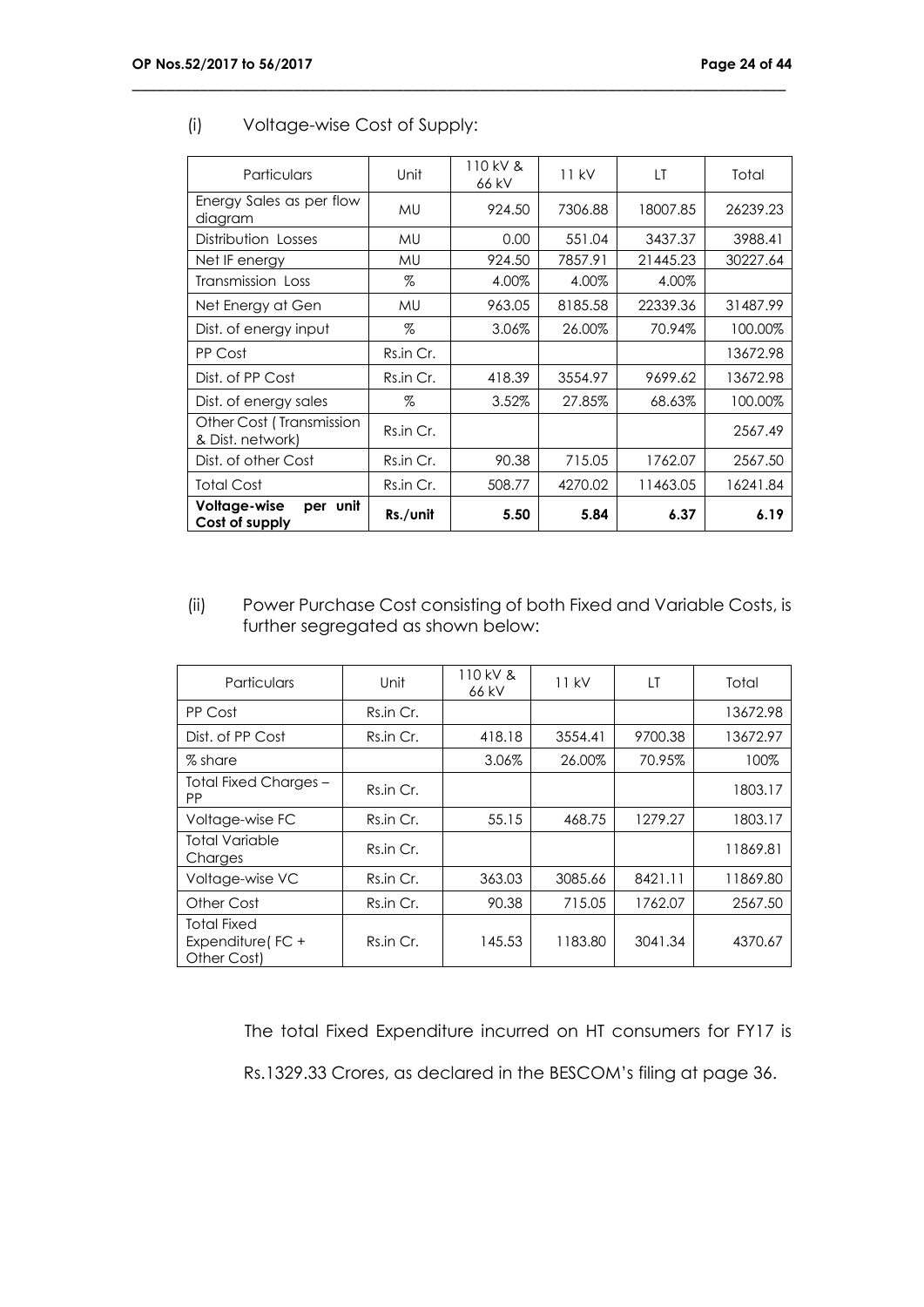(iii) The Fixed Charges and Energy Charges for LT and 11 kV and above consumers based on the above computations are as shown in the Table below:

\_\_\_\_\_\_\_\_\_\_\_\_\_\_\_\_\_\_\_\_\_\_\_\_\_\_\_\_\_\_\_\_\_\_\_\_\_\_\_\_\_\_\_\_\_\_\_\_\_\_\_\_\_\_\_\_\_\_\_\_\_\_\_\_\_\_\_\_\_\_\_\_\_\_\_\_\_

(Amount in Rs. Crs.)

|           | 11 kV and above consumers (HT) | LT consumers |
|-----------|--------------------------------|--------------|
| FC        | 1329.33                        | 3041.34      |
| EC        | 3448.69                        | 8421.11      |
| Total     | 4778.02                        | 11462.45     |
| <b>FC</b> | 28%                            | 27%          |
| EC        | 72%                            | 73%          |

- (iv) However, as per the D21 format furnished along with tariff filing for the APR of FY17 by the 1st Petitioner (BESCOM), the actual fixed cost collected from 11kV and above voltage class consumers was Rs.881.83 crores, for a sale of energy of 8231.38 MU for the year FY17 and the Fixed Charges would work out to Rs.1.07 per Unit.
- (v) The under-recovery of fixed cost from the 11kV & above voltage class consumers for the FY17 was Rs.447.50 crores and works out to Rs.0.54 per unit. We note that, to the extent of sale of energy by the ESCOM to the consumers, the said under- recovery in fixed cost was recovered through the energy charges from the embedded consumers. However, this component of fixed cost, which is included in the energy charges, is not recovered from the OA consumers once they draw energy from outside sources.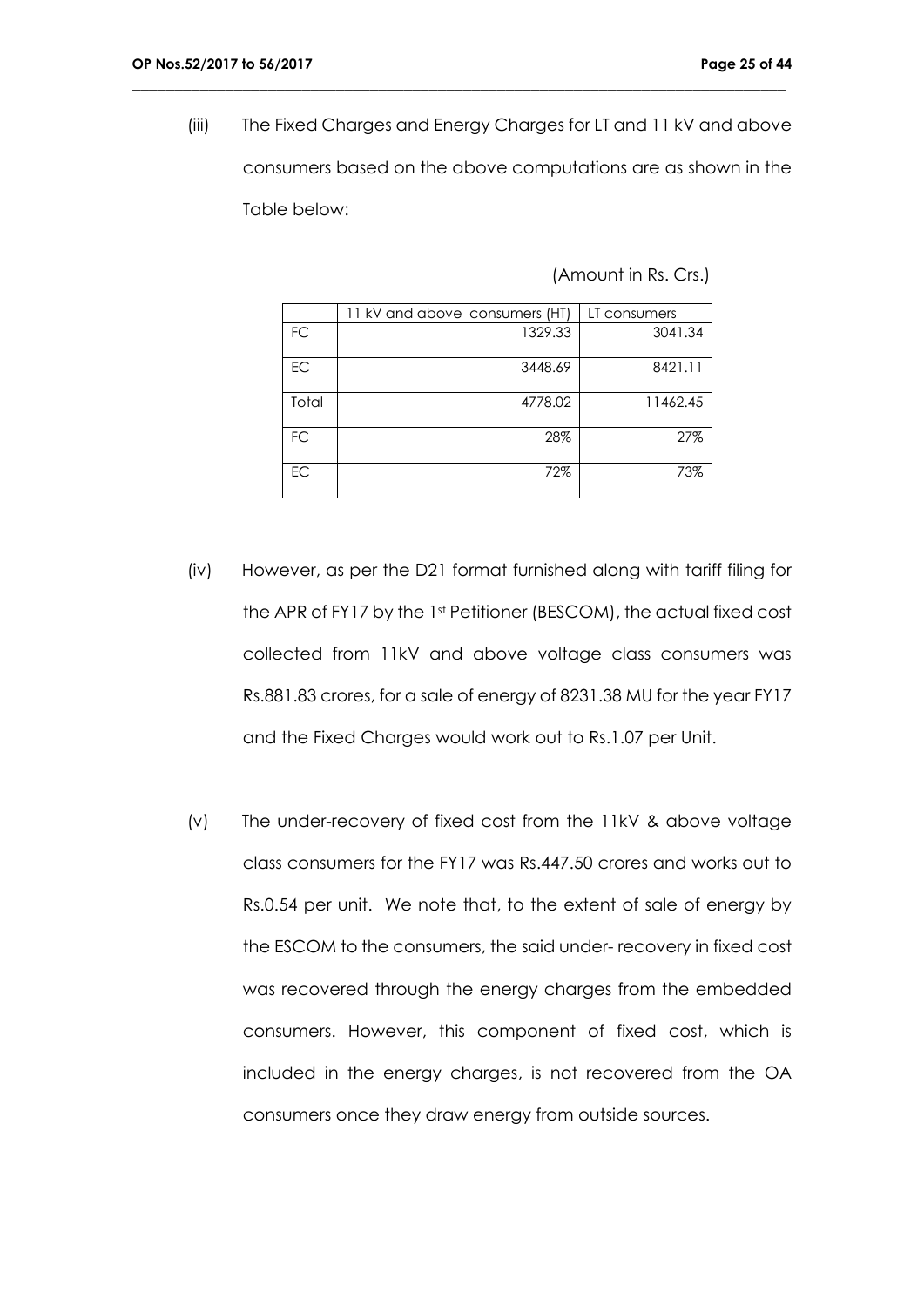(s) (i) We may also compute the Additional Surcharge on the basis of the approved relevant data found in the Annual Revenue Requirement (ARR) for FY19, as per the Commission's Tariff Orders FY19, issued on the Tariff Petitions filed by all the ESCOMs. The following Table discloses the relevant particulars for the computation of the additional Surcharge that could be levied for FY19 to recover the estimated under-recovered Fixed Charges:

\_\_\_\_\_\_\_\_\_\_\_\_\_\_\_\_\_\_\_\_\_\_\_\_\_\_\_\_\_\_\_\_\_\_\_\_\_\_\_\_\_\_\_\_\_\_\_\_\_\_\_\_\_\_\_\_\_\_\_\_\_\_\_\_\_\_\_\_\_\_\_\_\_\_\_\_\_

## **TABLE**

|                | <b>Computation of Additional Surcharge for the State</b>                             |               |               |               |               |             |              |  |
|----------------|--------------------------------------------------------------------------------------|---------------|---------------|---------------|---------------|-------------|--------------|--|
| SI.No          | <b>Particulars</b>                                                                   | <b>BESCOM</b> | <b>MESCOM</b> | <b>HESCOM</b> | <b>GESCOM</b> | <b>CESC</b> | <b>Total</b> |  |
|                | Total EHT & HT<br>sales in MU                                                        | 8852.51       | 1124.18       | 1761.83       | 1236.02       | 1401.43     | 14376        |  |
| $\overline{2}$ | <b>Total Fixed</b><br>Charges to be<br>collected as per<br>ARR FY19 (Crs)            | 1830.45       | 252.13        | 325.26        | 250.92        | 266.34      | 2925.10      |  |
| 3              | Proposed fixed<br>charges from EHT<br>& HT consumers in<br>ARR FY19 (Crs)            | 1187.89       | 124.10        | 230.53        | 161.12        | 129.81      | 1833.45      |  |
| $\overline{4}$ | <b>Estimated Under</b><br>recovery from<br>Fixed Charges as<br>per ARR FY19<br>(Crs) | 642.13        | 128.03        | 94.73         | 89.80         | 136.53      | 1091.22      |  |
| 5              | <b>Additional</b><br>Surcharge as per<br>ARR FY19 (Rs)                               | 0.73          | 1.14          | 0.54          | 0.73          | 0.97        | 0.76         |  |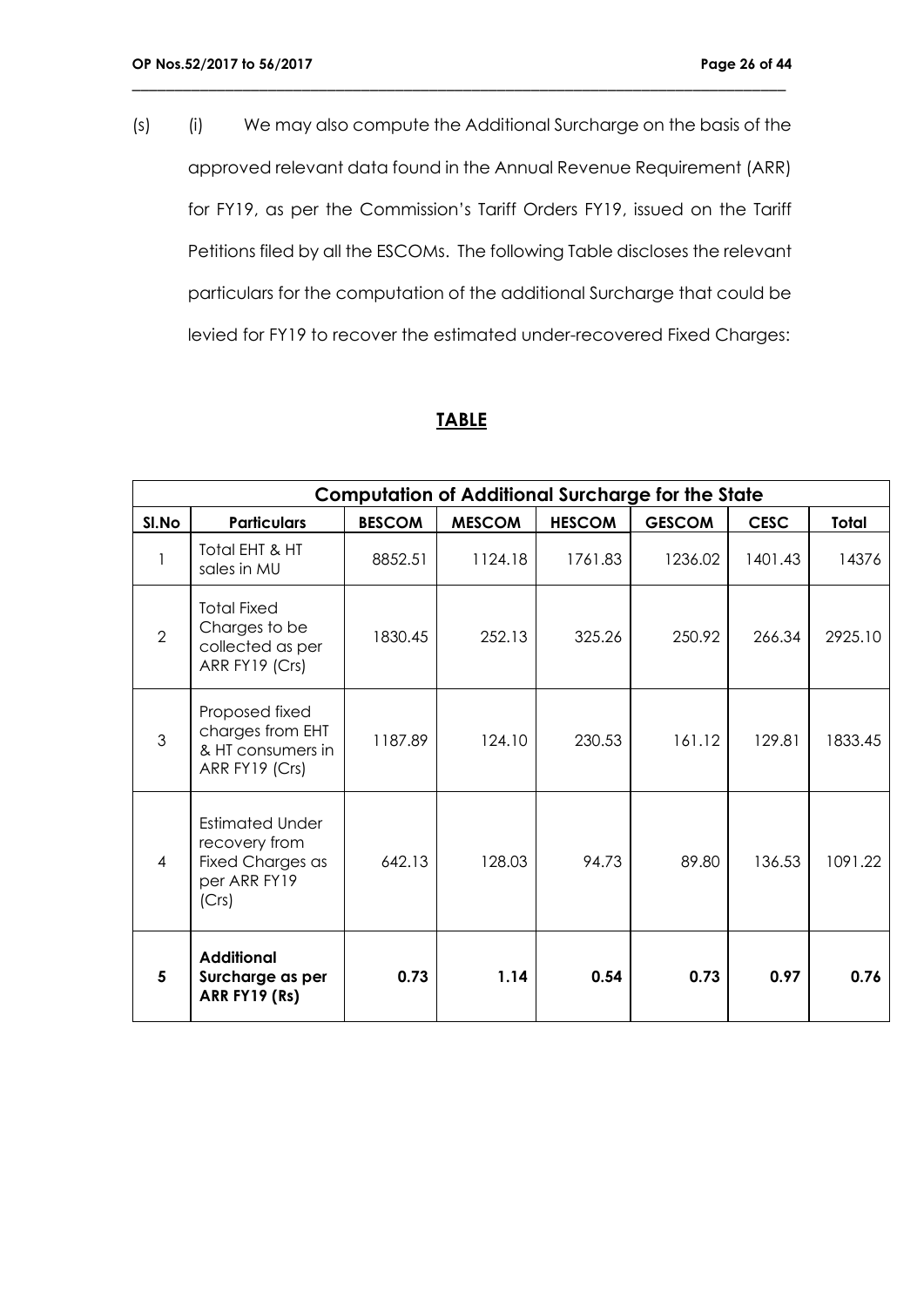The details of the computation of the relevant factors, shown in the different columns / rows of the above Table, relating to the different ESCOMs, are enclosed to this Order as **ANNEXURES – II to VI.**

\_\_\_\_\_\_\_\_\_\_\_\_\_\_\_\_\_\_\_\_\_\_\_\_\_\_\_\_\_\_\_\_\_\_\_\_\_\_\_\_\_\_\_\_\_\_\_\_\_\_\_\_\_\_\_\_\_\_\_\_\_\_\_\_\_\_\_\_\_\_\_\_\_\_\_\_\_

(ii) The Commission adopts a uniform retail supply tariff for the various categories of consumers of all the ESCOMs across the State, as desired by the State Government. Therefore, it is proper to consider the total sale of energy of EHT and HT consumers of all the ESCOMs and the total estimated under-recovery of the Fixed Charges, out of the approved Fixed Charges component, in order to arrive at the determination of the Additional Surcharge to be levied, as per the ARR for FY19, though the Additional Surcharge, arrived at, is different for different ESCOMs, as shown in the above Table.

(iii) The total estimated EHT and HT sales of all the ESCOMS is 14376 MU and the estimated under-recovery from the Fixed Charges is Rs.1091.22 Crores. Therefore, the under recovery of the Fixed Charges would work out to Rs.0.76 per unit. We note that, to the extent of sale of energy by the ESCOMs to the consumers, the said under- recovery in fixed cost would have to be recovered through the energy charges from the embedded consumers. However, this component of fixed cost, which would be included in the energy charges, would not be recovered from the OA consumers, once they are allowed to draw energy from outside sources.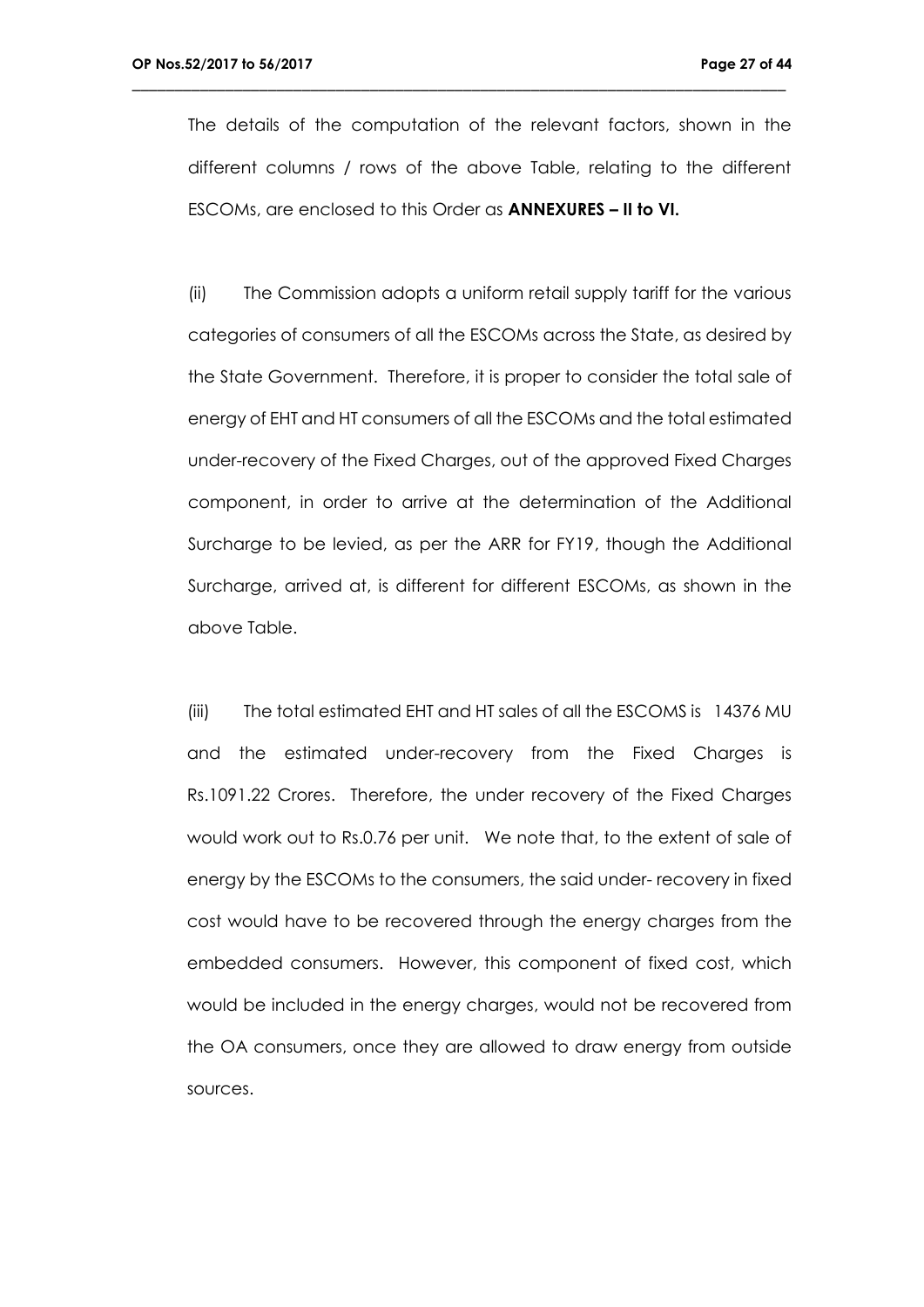(iv) The Additional Surcharge would become applicable only if it is conclusively demonstrated that the obligation of the Licensee in terms of the existing power purchase commitments has been and continues to be stranded. As noted in Paragraph-13(r) above, the Additional Surcharge that could be recovered on the basis of the approved actuals for FY17 for the 1st Petitioner (BESCOM) was Rs.0.54 per unit. Similarly, the Additional Surcharge that could be recovered as per the ARR of the 1st Petitioner (BESCOM) for FY19 is Rs.0.73 per unit. The Commission is of the considered view that, Rs.0.54, arrived at on the basis of the APR for FY17, could be made applicable for levy of the Additional Surcharge, as it would sufficiently meet with the requirement of proving conclusively, at least to this extent, the obligation of the Distribution Licensee in terms of the existing power purchase commitments, has been and would continue to be stranded.

\_\_\_\_\_\_\_\_\_\_\_\_\_\_\_\_\_\_\_\_\_\_\_\_\_\_\_\_\_\_\_\_\_\_\_\_\_\_\_\_\_\_\_\_\_\_\_\_\_\_\_\_\_\_\_\_\_\_\_\_\_\_\_\_\_\_\_\_\_\_\_\_\_\_\_\_\_

(t) The Objectors / Open Access consumers could not deny that a substantial part of the Fixed Charges is included in the Energy Charges of the Retail Supply Tariff. As already noted, one of the Objectors / OA consumers, in his Rejoinder, has admitted this fact. Now, we are limiting the Additional Surcharge only to the extent of Rs.0.54 per Unit. Most of the objections raised by the stakeholders are not relevant to the issue involved in this case. We have already considered the payment of Demand Charges by the OA consumers, which is found to be insufficient to meet with the Fixed Charges of the quantum of energy procured under OA. The liability of the OA consumers procuring power from the RE generators is considered under Issue No.(4) below. The data provided by the Petitioners regarding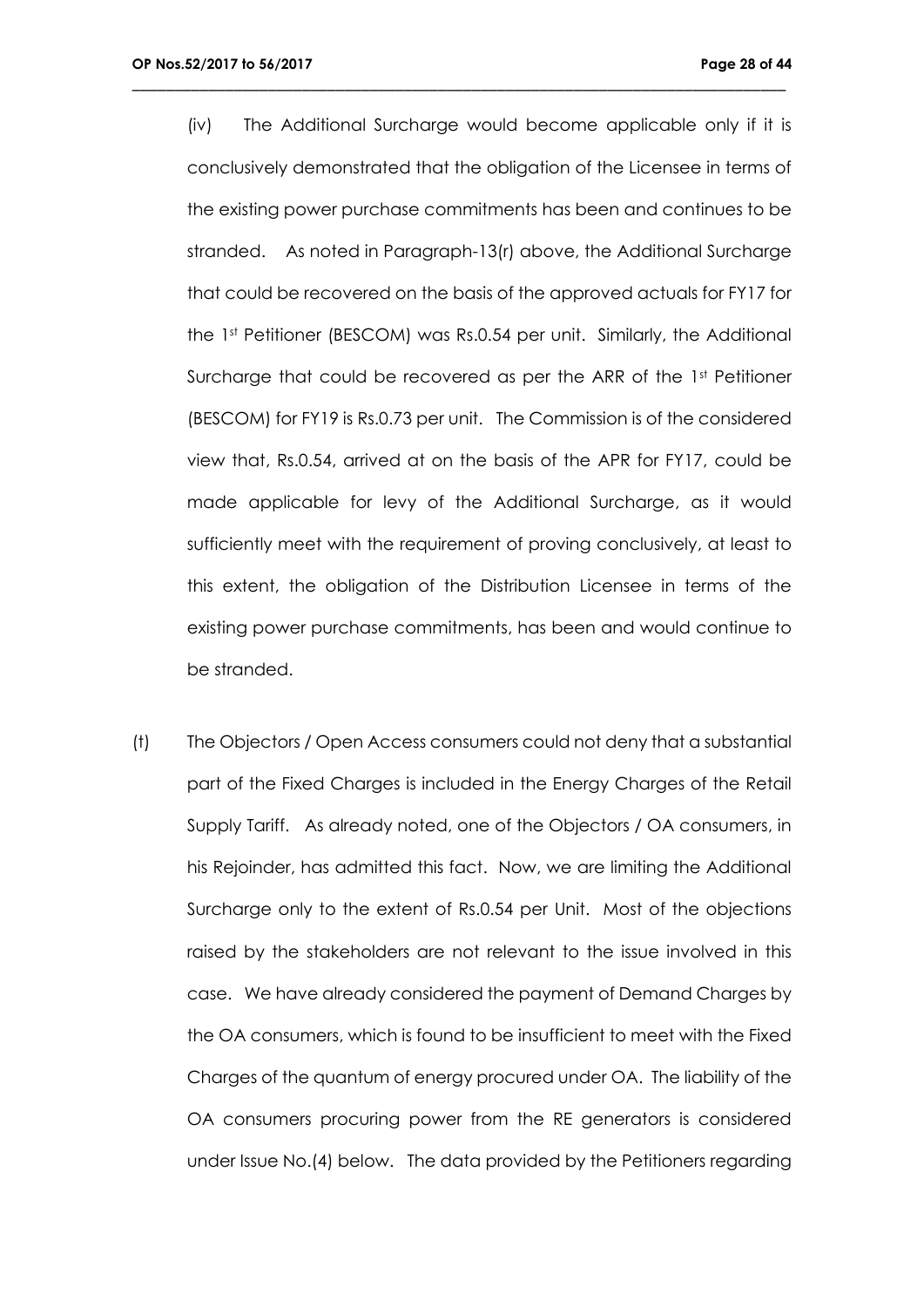the quantum of backed-down energy and the quantum of the OA volume, would show that the quantum of the backed-down energy was much more than the quantum of the Open Access volume. If it were to be found that the volumes of OA is greater than the volume of the backed-down energy, there could have been a contention that the Additional Surcharge would work out to less than Rs.1.00 per Unit, as claimed by the Petitioners. However, it is not so in the present cases.

\_\_\_\_\_\_\_\_\_\_\_\_\_\_\_\_\_\_\_\_\_\_\_\_\_\_\_\_\_\_\_\_\_\_\_\_\_\_\_\_\_\_\_\_\_\_\_\_\_\_\_\_\_\_\_\_\_\_\_\_\_\_\_\_\_\_\_\_\_\_\_\_\_\_\_\_\_

(v) For the above reasons, we answer Issue Nos.(1) and (2), accordingly.

#### 14) **ISSUE No.(3):** *Whether Additional Surcharge could be levied on Captive Consumers?*

- (a) It is contended by the Objectors that, the question of imposing the Additional Surcharge would arise only when the Distribution Licensee of the area has a corresponding duty to supply energy to an OA consumer. Further, it is submitted that, in the case of the Captive Consumers, there is no such duty cast upon the Distribution Licensee of the area to supply energy to the extent of captive consumption. However, in the event of an OA consumer purchasing energy from a Captive Generator, he is liable to the Additional Surcharge.
- (b) For the above reasons, we answer Issue No. (3) in the negative.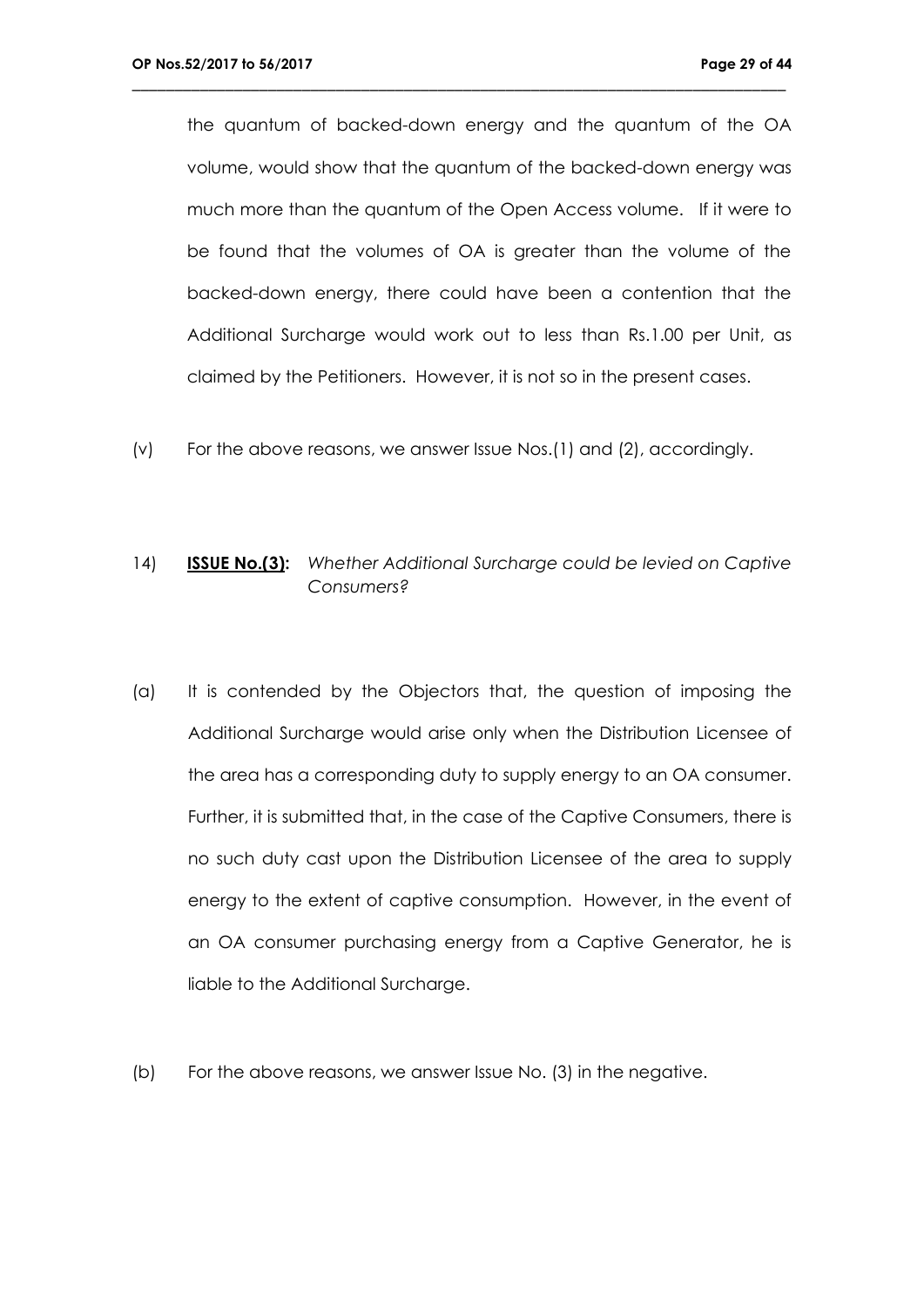15) **ISSUE No.(4):** *Whether Additional Surcharge cannot be levied on the OA consumers procuring power from the RE generators? If not, what should be the rate of the Additional Surcharge to such OA consumers?*

- (a) It is contented by the RE generators that levy of additional surcharge would be against the promotional measures to be extended to the RE generators and, therefore, the Additional Surcharge cannot be levied on their OA consumers. The Petitioners have denied the said contention.
- (b) The contention that, the Additional Surcharge cannot be levied on the OA consumers, procuring power from the RE generators, has no substance. Merely because certain promotional measures are extended to the RE generators, one cannot contend that the Additional Surcharge cannot be levied on the OA consumers. However, the Commission may examine whether any concession could be extended to the OA consumers providing power from the RE generators while levying the Additional Surcharge.
- (c) The OA consumers procuring power from the RE generators had been granted the concession / exemption of the Wheeling Charges, as per the various Orders passed by this Commission. So far as the Solar power is concerned, payment of the Wheeling Charge was exempted, and for the other RE sources of power, the Wheeling Charge was only at 5% of the energy injected. Now, the Commission has decided in its proceedings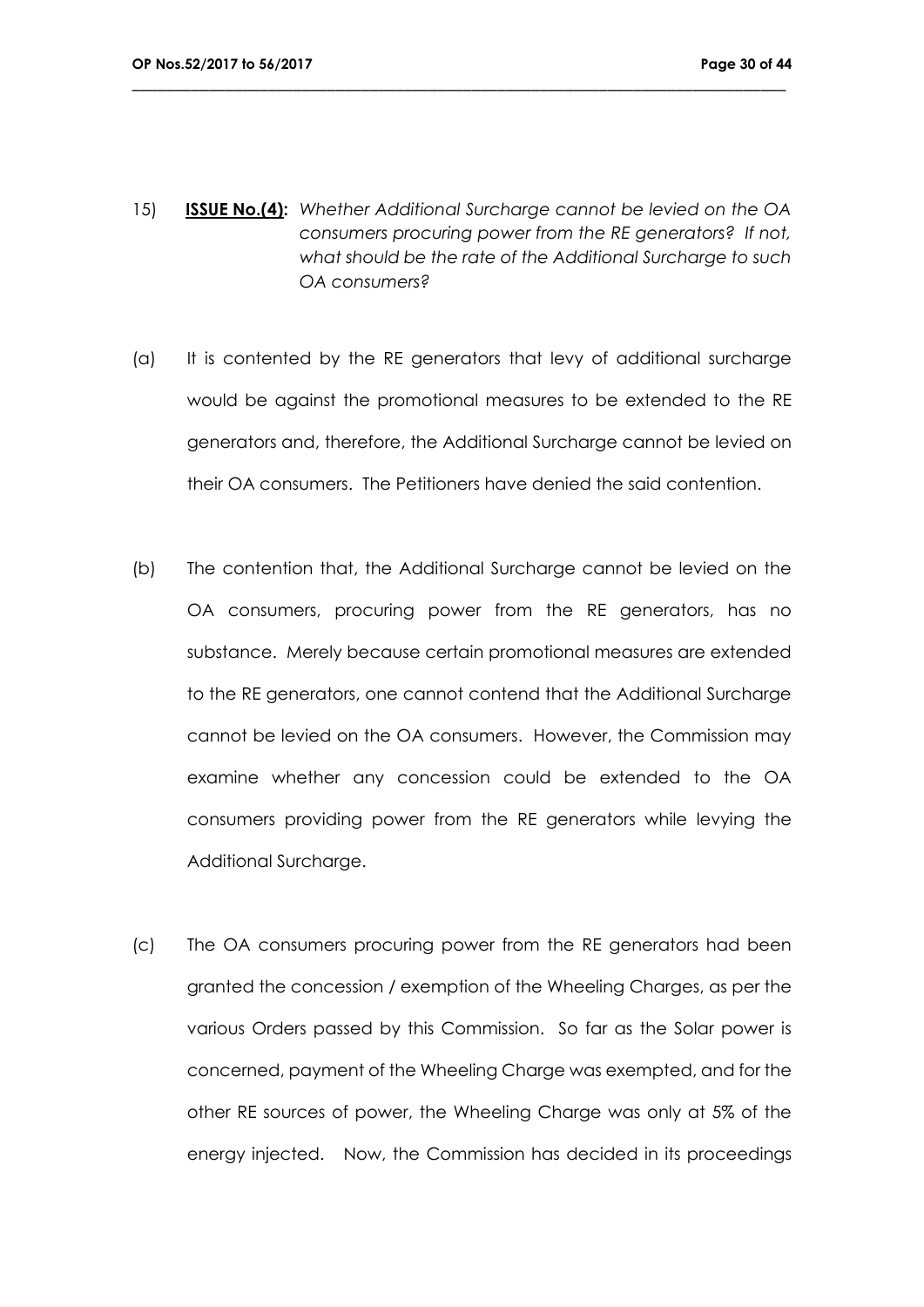bearing No.S/03/2017 dated 14.05.2018 that, 25% of the normal Transmission Charges and/or Wheeling Charges shall be levied on the OA consumers obtaining power from the RE sources with a few exceptions, as noted in the said proceedings. Therefore, the Commission considers that 25% of the normal Additional Surcharge of Rs.0.54 per unit could be levied on the OA consumers obtaining power from such RE sources, which have been granted 25% of the normal Wheeling Charges under the said Order.

\_\_\_\_\_\_\_\_\_\_\_\_\_\_\_\_\_\_\_\_\_\_\_\_\_\_\_\_\_\_\_\_\_\_\_\_\_\_\_\_\_\_\_\_\_\_\_\_\_\_\_\_\_\_\_\_\_\_\_\_\_\_\_\_\_\_\_\_\_\_\_\_\_\_\_\_\_

- (d) Therefore, we answer Issue No.(4), accordingly.
- 16) **ISSUE No.(5):** *Whether Additional Surcharge could be allowed from 01.04.2017, as prayed for by the ESCOMs, or from any other date?*
- (a) We note that, the Petitioners in their Petitions have sought Additional Surcharge with effect from 01.04.2017. Any Order of the Commission, imposing certain new levies cannot normally be given effect to, retrospectively and hence, the claim for recovery of the Additional Surcharge from 01.04.2017, is not acceptable. However, the same can be allowed from 01.04.2018.
- (b) Therefore, we answer Issue No.(4), accordingly.

#### 16) **ISSUE No.(5):** *What Order?*

For the foregoing reasons, we pass the following: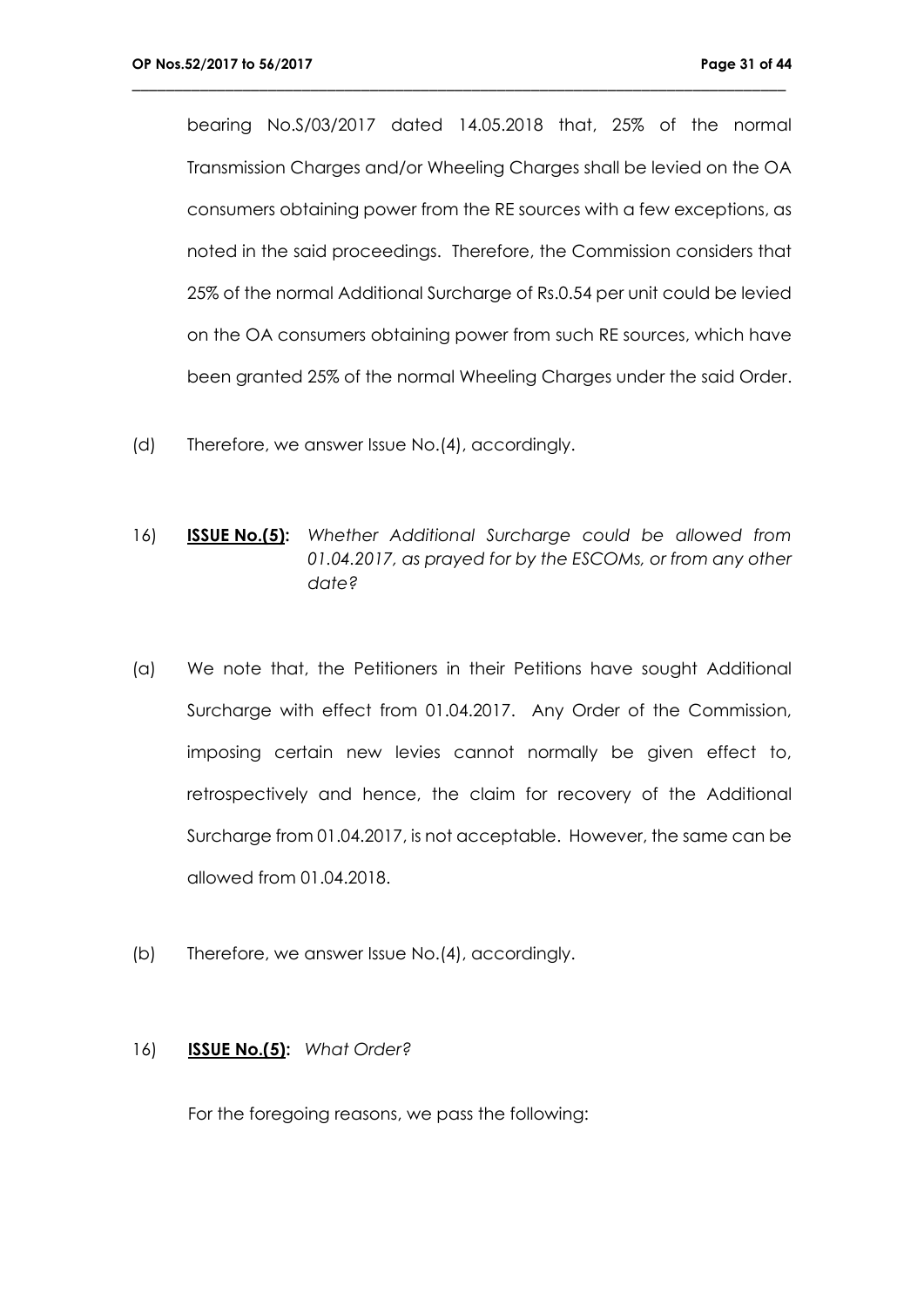#### **ORDER**

\_\_\_\_\_\_\_\_\_\_\_\_\_\_\_\_\_\_\_\_\_\_\_\_\_\_\_\_\_\_\_\_\_\_\_\_\_\_\_\_\_\_\_\_\_\_\_\_\_\_\_\_\_\_\_\_\_\_\_\_\_\_\_\_\_\_\_\_\_\_\_\_\_\_\_\_\_

- (a) The Open Access consumers, procuring power from sources, including procuring power from the Power Exchanges, other than the RE generators, who have been granted the concessional Wheeling Charges under the above-referred proceedings, shall pay an Additional Surcharge of 54 (fifty four) paise per unit;
- (b) The Open Access consumers, procuring power from the RE generators, who have been granted the concessional Wheeling Charges under the above-referred proceedings, shall pay an Additional Surcharge of 13 (thirteen) paise per unit;
- (c) The levy of Additional Surcharge shall not be applicable to a Captive Consumer, to the extent of his captive consumption; and,
- (d) The levy of Additional Surcharge stated at (a) and (b) above shall be in force from 01.04.2018 to 31.03.2019.

The Order shall be kept in OP No.52/2017 and copies, thereof, in the other four connected cases.

Sd/- Sd/- Sd/- (M.K. SHANKARALINGE GOWDA) (H.D. ARUN KUMAR) (D.B. MANIVAL RAJU) CHAIRMAN MEMBER MEMBER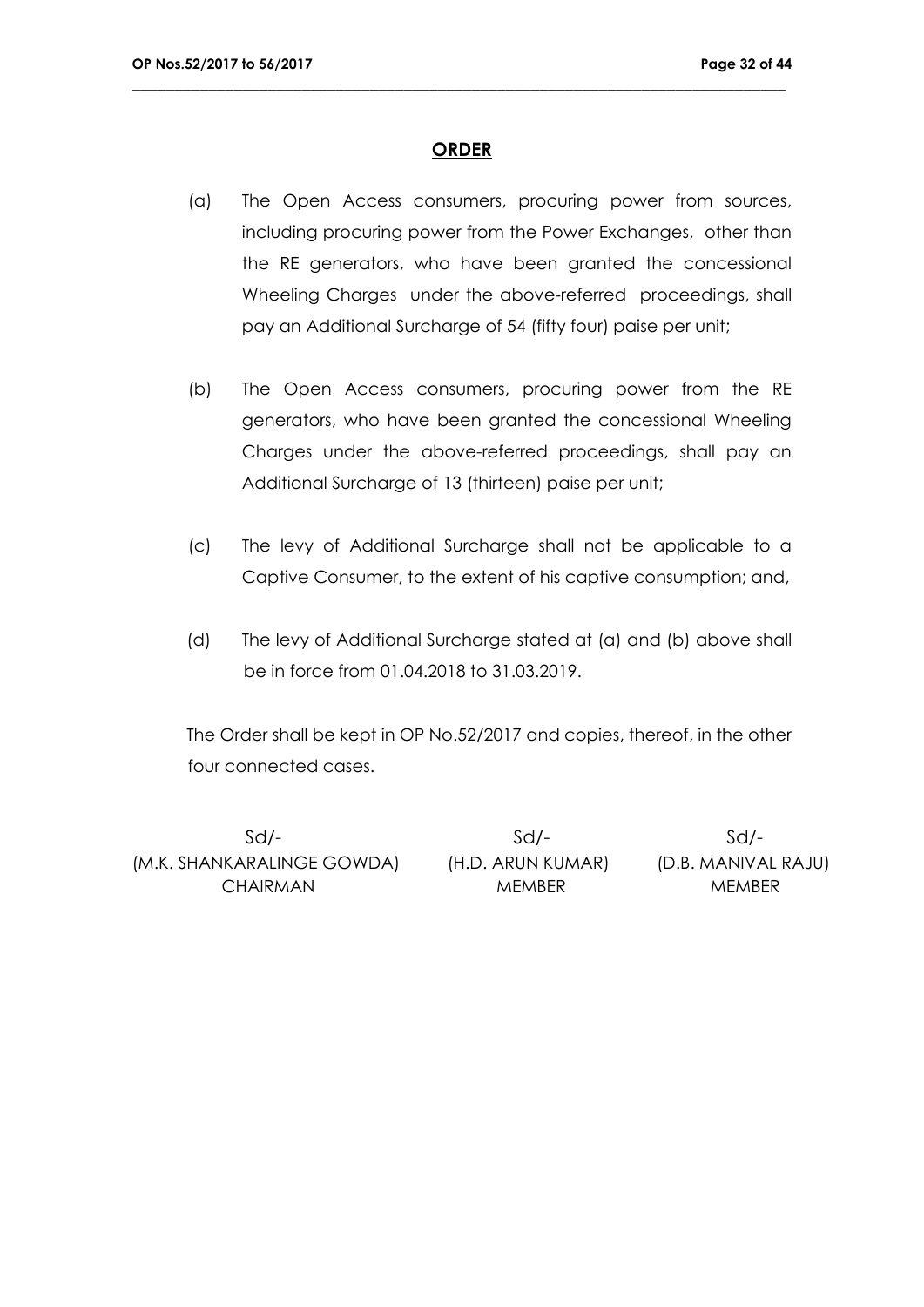## **ANNEXURE – I**

# **List of Persons who have furnished the Comments/Objections:**

| SI.No.         | <b>Name of the Firm</b>                                                   |
|----------------|---------------------------------------------------------------------------|
| 1              | Indian Energy Exchange, New Delhi                                         |
| $\overline{2}$ | Stat Kraft Markets Pvt Ltd, New Delhi                                     |
| 3              | Bangalore Chamber of Industry and Commerce, Bengaluru                     |
| $\overline{4}$ | General Electrical India Industrial Pvt Ltd. Bengaluru                    |
| 5              | FKCCI, Bangalore.                                                         |
| 6              | ReNew Power Ventures Pvt Ltd, Gurugaon                                    |
| 7              | Indian Wind Power Association, Bengaluru.                                 |
| 8              | IPPAI, New Delhi                                                          |
| 9              | Mittal Processors Pvt Ltd, New Delhi                                      |
| 10             | SLR Metaliks, Narayandevarakere village, H.B.Halli Taluk.Bellari District |
| 11             | Federation of Karnataka Chambers of Commerce & Industry,                  |
|                | Bengaluru                                                                 |
| 12             | HIKAL, Jigani Industrial Area, Bengaluru                                  |
| 13             | VRKP Steel Industries Pvt Ltd, Old Madras Road, Bengalauru                |
| 4              | Valdel Extent Outsourcing Pvt Ltd, Bellandur Khane Village, Bengaluru     |
| 15             | Prestige Dynasty, Halasur Road, Bengaluru                                 |
| 16             | Sahuwala Grains Pvt Ltd, Malur, Karnataka                                 |
| 17             | VRKP Sponge & Power Plant LLP, Halkundi village, Bellari District         |
| 18             | Kalyani Steels Ltd, Hospet Road, Ginigera, Koppal Taluk & District        |
| 19             | Prestige Estate Projects Ltd, Industry Software, Bengaluru                |
| 20             | Ashirvad Pipes, Attibele Industrial Area, Hosur Road, Bengaluru.          |
| 21             | West Palm Developers Pvt Ltd, Softward Industry KC Valley, Bengalruru.    |
| 22             | Chaitanya Properties Pvt Ltd, Whitefield Shanti, Bangalore                |
| 23             | Exora Business Parks Pvt Ltd, Bellandur Village, Varthur Hobli,           |
|                | Bengalauru.                                                               |
| 24             | Triton Vales Ltd, Sunrise Chambers, Ulsoor Road, Bengaluru                |
| 25             | The Banahatti Co-operative Spinning Mill Ltd, Basava nagar, Banahatti,    |
|                | Jamakhandi Taluk, Bagalkot District.                                      |
| 26             | Bhuwalka Castings and Forging Pvt Ltd, Tamka Industrial Area, Kolar       |
| 27             | MSPL Ltd, Baldota Road, Hosapete, Bellary District                        |
| 28             | Bangalore Metallurgicals, Shidlagatta Road, Hosakote, Bangalore           |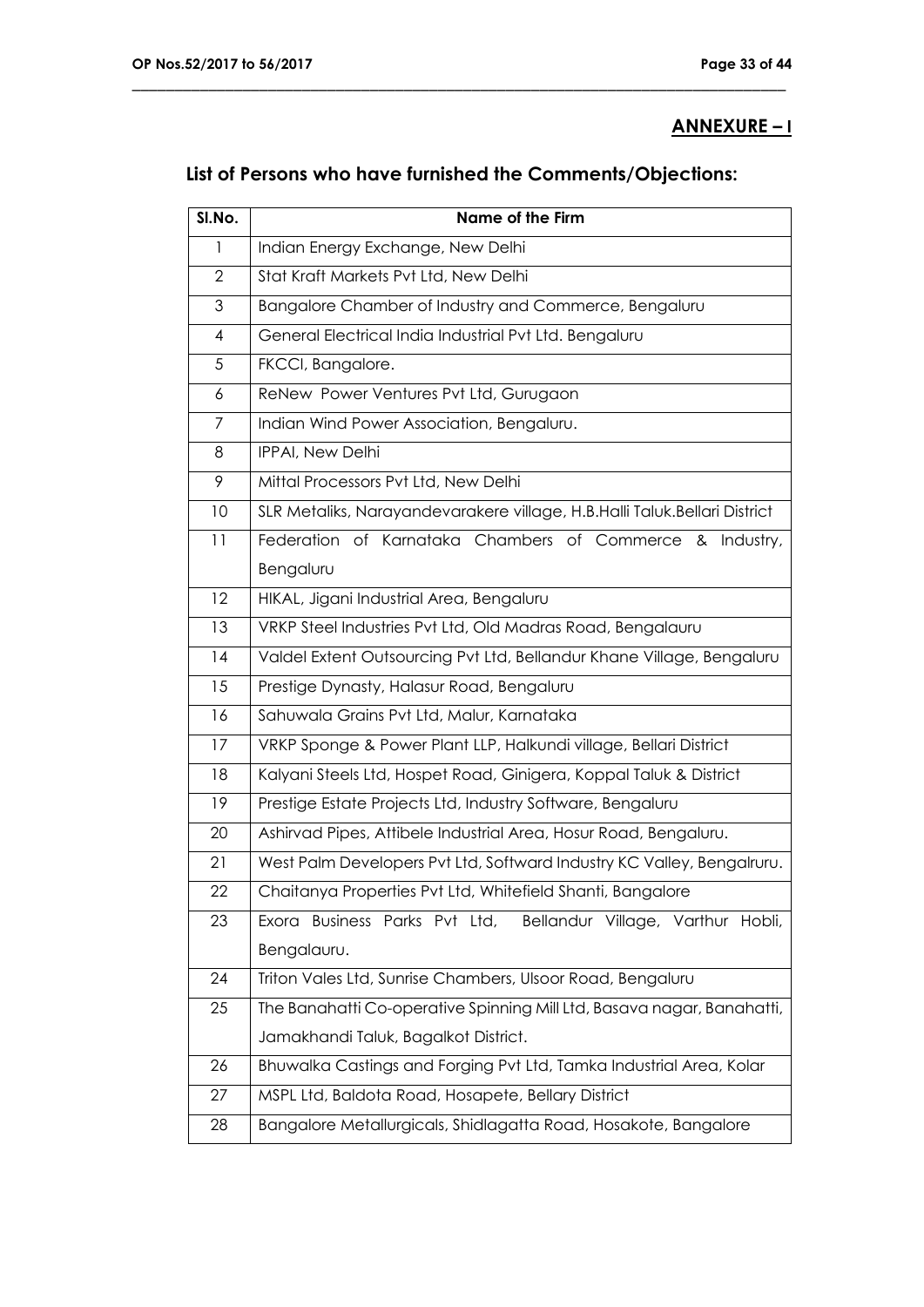| 29 | AkzoNobel Hoskote Industrial Area, Bangalore                      |  |  |  |  |  |  |
|----|-------------------------------------------------------------------|--|--|--|--|--|--|
| 30 | SANSERA Engineering, Jigani Link Road, Bangalore                  |  |  |  |  |  |  |
| 31 | Open Access Users Association, New Delhi.                         |  |  |  |  |  |  |
| 32 | GEAROCK Forge Pvt Ltd, Bommasandra Industrial Area, Bangalore     |  |  |  |  |  |  |
| 33 | Universal Air Products Pvt Ltd, Peenya Industrial Area, Bangalore |  |  |  |  |  |  |
| 34 | Khayati Steel Industries Pvt Ltd, Thandavapura, Nanjangud Taluk,  |  |  |  |  |  |  |
|    | Mysore District.                                                  |  |  |  |  |  |  |
| 35 | MEDREICH, Saraswathi Ammal Street, Maruthi Sevanagara, Bangalore  |  |  |  |  |  |  |
| 36 | Mangalore Chemicals & Ferticlizers Ltd, Panambur, Mangalore       |  |  |  |  |  |  |
| 37 | Southern Ferro Ltd, Gokak Road, Industrial Area, Hubballi         |  |  |  |  |  |  |
| 38 | DGEPL, Bangalore.                                                 |  |  |  |  |  |  |
| 39 | <b>APPCPL</b>                                                     |  |  |  |  |  |  |
| 40 | ITC, Bangalore.                                                   |  |  |  |  |  |  |
| 41 | Mr. Doreraj, Advocate, Navayana Law Office, Bangalore.            |  |  |  |  |  |  |
| 42 | Greenko Energies Private Limited, Hyderabad                       |  |  |  |  |  |  |

\_\_\_\_\_\_\_\_\_\_\_\_\_\_\_\_\_\_\_\_\_\_\_\_\_\_\_\_\_\_\_\_\_\_\_\_\_\_\_\_\_\_\_\_\_\_\_\_\_\_\_\_\_\_\_\_\_\_\_\_\_\_\_\_\_\_\_\_\_\_\_\_\_\_\_\_\_

- - - - - -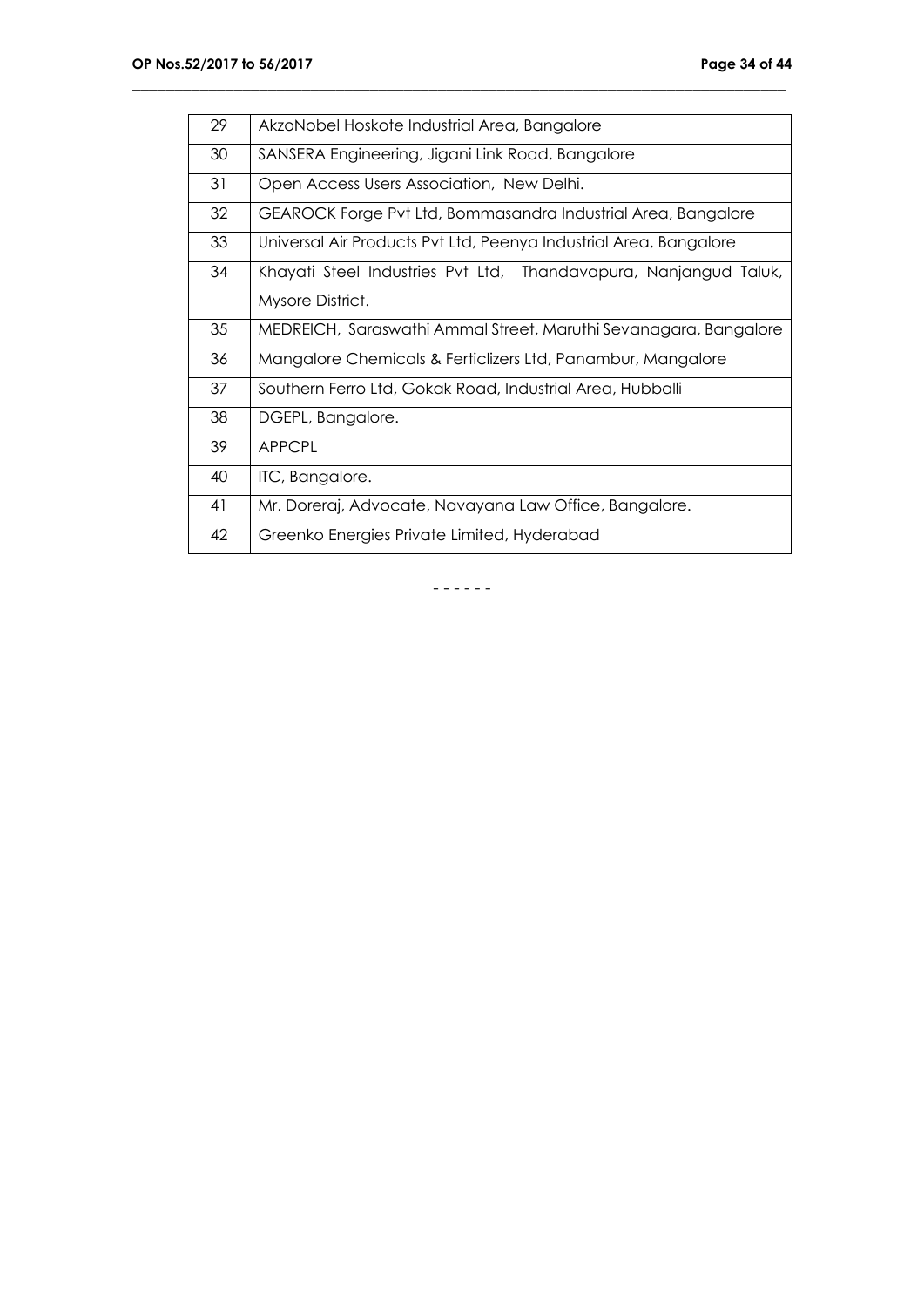# **ANNEXURE - II**

| <b>BESCOM Voltage-Wise Cost of Supply</b>    |           |               |         |          |          |  |  |
|----------------------------------------------|-----------|---------------|---------|----------|----------|--|--|
| <b>Particulars</b>                           | Unit      | 110kV & 66 kV | 11 kV   | LT       | Total    |  |  |
| Energy Sales as per flow<br>diagram          | MU        | 978.53        | 7873.98 | 19434.24 | 28286.75 |  |  |
| Distribution Losses                          | MU        | 0             | 578.12  | 3370.75  | 3948.87  |  |  |
| Net IF energy                                | MU        | 978.53        | 8452.10 | 22804.99 | 32235.62 |  |  |
| Transmission Loss                            | $\%$      | 3.083         | 3.083   | 3.083    |          |  |  |
| Net Energy at Gen                            | MU        | 1009.66       | 8720.97 | 23530.43 | 33261.06 |  |  |
| Dist of Energy input                         | %         | 3.036         | 26.22   | 70.745   |          |  |  |
| PP Cost                                      | Rs.in Cr. |               |         |          | 16000.78 |  |  |
| Dist of PP Cost                              | Rs.in Cr. | 485.71        | 4195.37 | 11319.70 | 16000.78 |  |  |
| Dist of energy sales                         | $\%$      | 3.459         | 27.836  | 68.70    |          |  |  |
| Other Cost (Transmission &<br>Dist. Network) | Rs.in Cr. |               |         |          | 3001.27  |  |  |
| Dist. Of other cost                          | Rs.in Cr. | 103.82        | 835.44  | 2062.00  | 3001.27  |  |  |
| <b>Total Cost</b>                            | Rs.in Cr. | 589.54        | 5030.81 | 13381.71 | 19002.05 |  |  |
| Voltage wise per unit Cost                   | Rs./unit  | 6.025         | 6.389   | 6.886    | 6.718    |  |  |

| <b>Particulars</b>                                 | Unit      | 110kV & 66 kV | <b>11 kV</b> | LT       | Total    |
|----------------------------------------------------|-----------|---------------|--------------|----------|----------|
| PP Cost                                            | Rs.in Cr. |               |              |          | 16000.78 |
| Dist. Of PP Cost                                   | Rs.in Cr. | 485.71        | 4195.37      | 11319.70 | 16000.78 |
| % share                                            |           | 3.036         | 26.220       | 70.745   |          |
| <b>Total Fixed Charges PP</b>                      | Rs.in Cr. |               |              |          | 3046.24  |
|                                                    |           |               |              |          |          |
| Voltage wise Fixed Charge                          | Rs.in Cr. | 92.47         | 798.72       | 2155.05  | 3046.24  |
| <b>Total Variable Charges</b>                      | Rs.in Cr. |               |              |          | 12952.60 |
| Voltage wise VC                                    | Rs.in Cr. | 393.18        | 3396.14      | 9163.28  | 12952.60 |
| other Cost                                         | Rs.in Cr. | 103.82        | 835.44       | 2062.00  | 3001.27  |
| <b>Total Fixed Expenditure (FC+</b><br>Other Cost) | Rs.in Cr. | 196.29        | 1634.16      | 4217.06  | 6047.51  |

|       | 11 kV and<br>above<br>consumers<br>(HI) | LT consumers |
|-------|-----------------------------------------|--------------|
| FC    | 1830.45                                 | 4217.06      |
| EC    | 3789.32                                 | 9163.28      |
| Total | 5619.78                                 | 13380.33     |
| FC %  | 32.57                                   | 31.52        |
| Ec%   | 67.43                                   | 68.48        |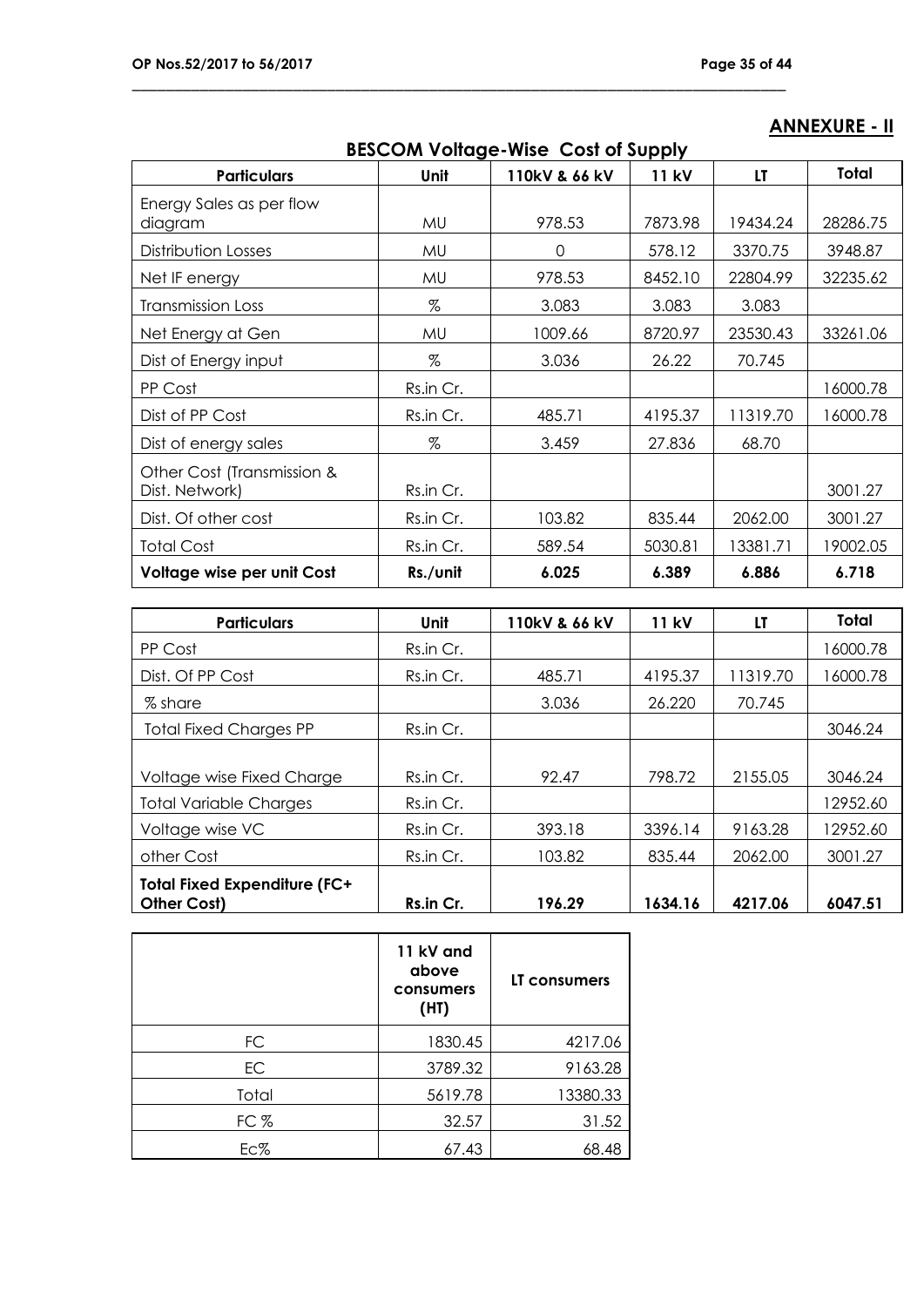Proposed fixed charges from HT consumers= Rs.1187.89 Crores. Total Fixed Charges to be collected = Rs.1830.02 Crores Estimated Under recovery from Fixed Charges = Rs.642.13 Crores Additional Surcharge = Rs.0.73 ( 73 Paisa)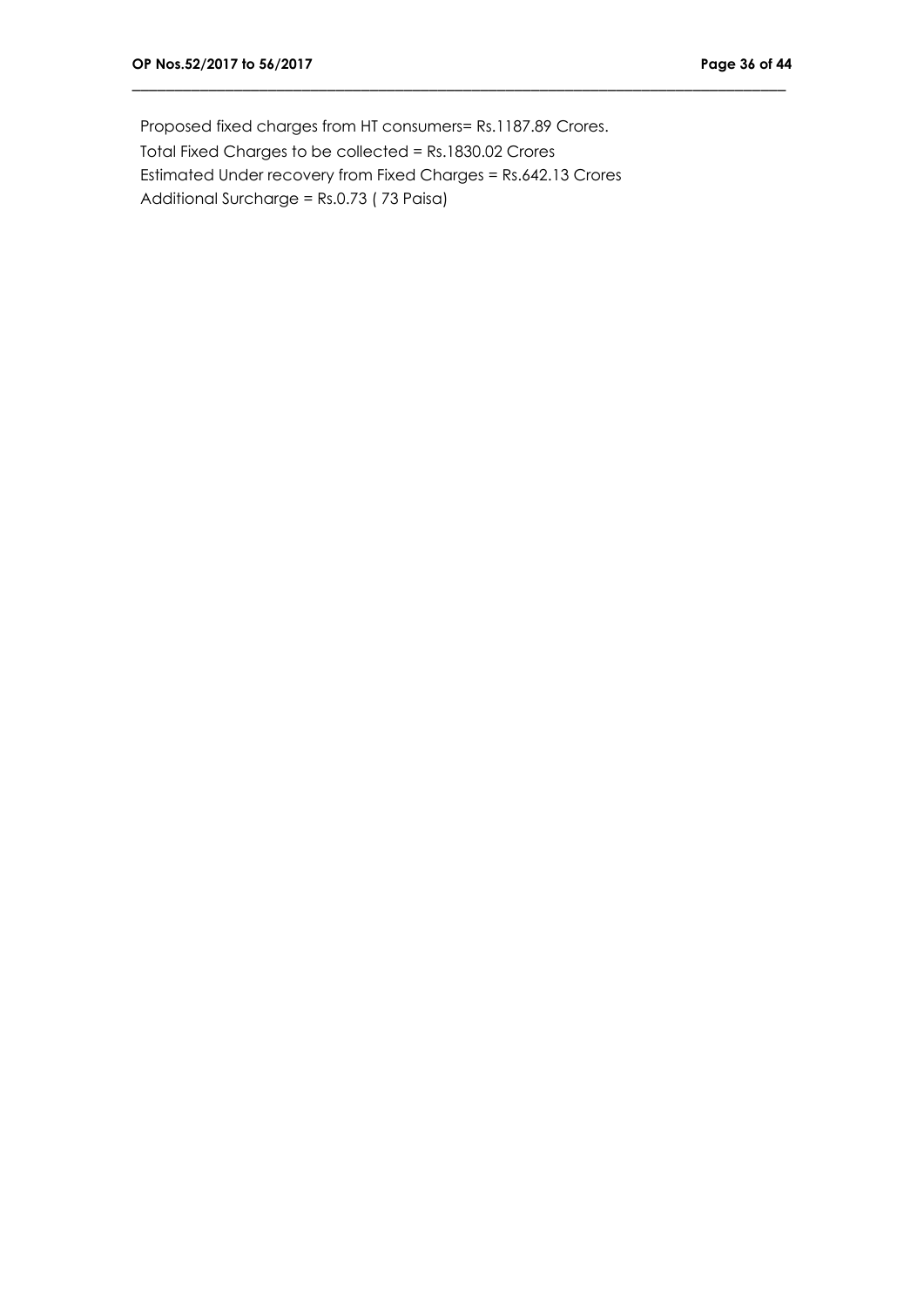| <b>MESCOM Voltage-Wise Cost of supply</b>    |           |               |              |         |         |  |  |
|----------------------------------------------|-----------|---------------|--------------|---------|---------|--|--|
| <b>Particulars</b>                           | Unit      | 110kV & 66 kV | <b>11 kV</b> | LT      | Total   |  |  |
| Energy Sales as per flow<br>diagram          | MU        | 110.43        | 1013.75      | 3610.94 | 4735.12 |  |  |
| Distribution Losses                          | MU        | 0             | 65.97        | 516.27  | 582.24  |  |  |
| Net IF energy                                | MU        | 110.43        | 1079.72      | 4127.21 | 5317.36 |  |  |
| <b>Transmission Loss</b>                     | %         | 3.083         | 3.083        | 3.083   |         |  |  |
| Net Energy at Gen                            | MU        | 113.94        | 1114.07      | 4258.50 | 5486.51 |  |  |
| Dist of Energy input                         | %         | 2.08          | 20.31        | 77.62   |         |  |  |
| PP Cost                                      | Rs.in Cr. |               |              |         | 1867.02 |  |  |
| Dist of PP Cost                              | Rs.in Cr. | 38.77         | 379.11       | 1449.14 | 1867.02 |  |  |
| Dist of energy sales                         | %         | 2.33          | 21.41        | 76.26   |         |  |  |
| Other Cost (Transmission &<br>Dist. Network) | Rs.in Cr. |               |              |         | 824.84  |  |  |
| Dist. Of other cost                          | Rs.in Cr. | 19.24         | 176.59       | 629.012 | 824.84  |  |  |
| <b>Total Cost</b>                            | Rs.in Cr. | 58.01         | 555.70       | 2078.15 | 2691.86 |  |  |
| Voltage wise per unit Cost                   | Rs./unit  | 5.25          | 5.48         | 5.76    | 5.68    |  |  |

\_\_\_\_\_\_\_\_\_\_\_\_\_\_\_\_\_\_\_\_\_\_\_\_\_\_\_\_\_\_\_\_\_\_\_\_\_\_\_\_\_\_\_\_\_\_\_\_\_\_\_\_\_\_\_\_\_\_\_\_\_\_\_\_\_\_\_\_\_\_\_\_\_\_\_\_\_

# **ANNEXURE - III**

| <b>Particulars</b>                                 | Unit      | 110kV & 66 kV | <b>11 kV</b> | LT      | <b>Total</b> |
|----------------------------------------------------|-----------|---------------|--------------|---------|--------------|
| PP Cost                                            | Rs.in Cr. |               |              |         | 1867.02      |
| Dist. Of PP Cost                                   | Rs.in Cr. | 38.77         | 379.11       | 1449.14 |              |
| % share                                            |           | 2.08          | 20.31        | 77.62   |              |
| <b>Total Fixed Charges PP</b>                      | Rs.in Cr. |               |              |         | 251.55       |
| Voltage wise Fixed<br>Charge                       | Rs.in Cr. | 5.22          | 51.08        | 195.25  |              |
| <b>Total Variable Charges</b>                      | Rs.in Cr. |               |              |         | 1615.47      |
| Voltage wise VC                                    | Rs.in Cr. | 33.55         | 328.03       | 1253.90 |              |
| other Cost                                         | Rs.in Cr. | 19.24         | 176.59       | 629.01  |              |
| <b>Total Fixed Expenditure</b><br>(FC+ Other Cost) | Rs.in Cr. | 24.46         | 227.67       | 824.26  | 1076.39      |

|       | 11 kV and<br>above<br>consumers<br>(HI) | LT consumers |  |
|-------|-----------------------------------------|--------------|--|
| FC    | 252.13                                  | 824.26       |  |
| EC.   | 361.58                                  | 1253.90      |  |
| Total | 613.71                                  | 2078.15      |  |
| FC    | 41.08                                   | 39.66        |  |
| Ec%   | 58.92                                   | 60.34        |  |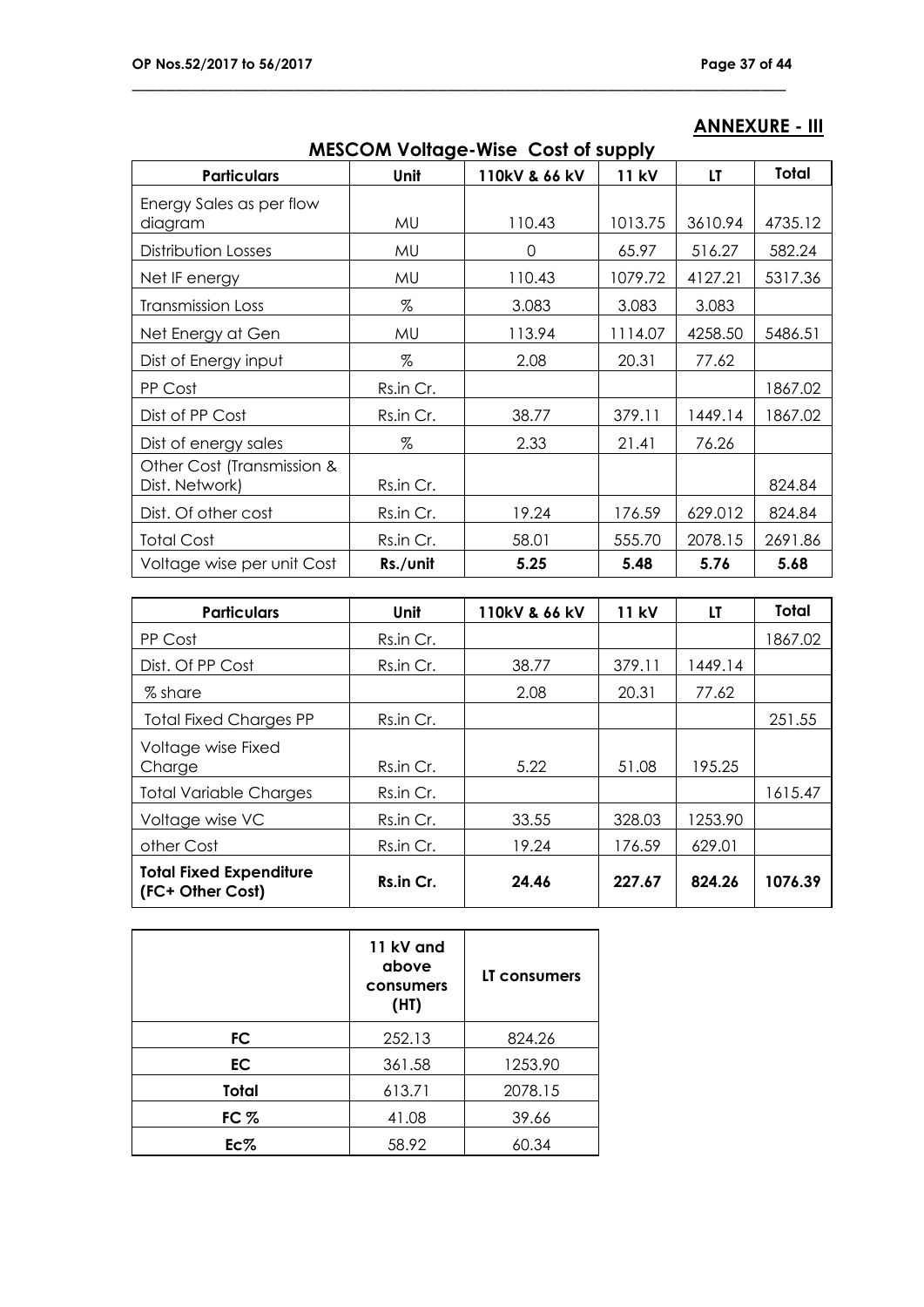Proposed fixed charges from HT consumers= Rs.124.10 Crores. Total Fixed Charges to be collected = Rs.252.13 Crores Estimated Under recovery from Fixed Charges = Rs.128.03 Crores Additional Surcharge = Rs. 1.14( 114 Paisa)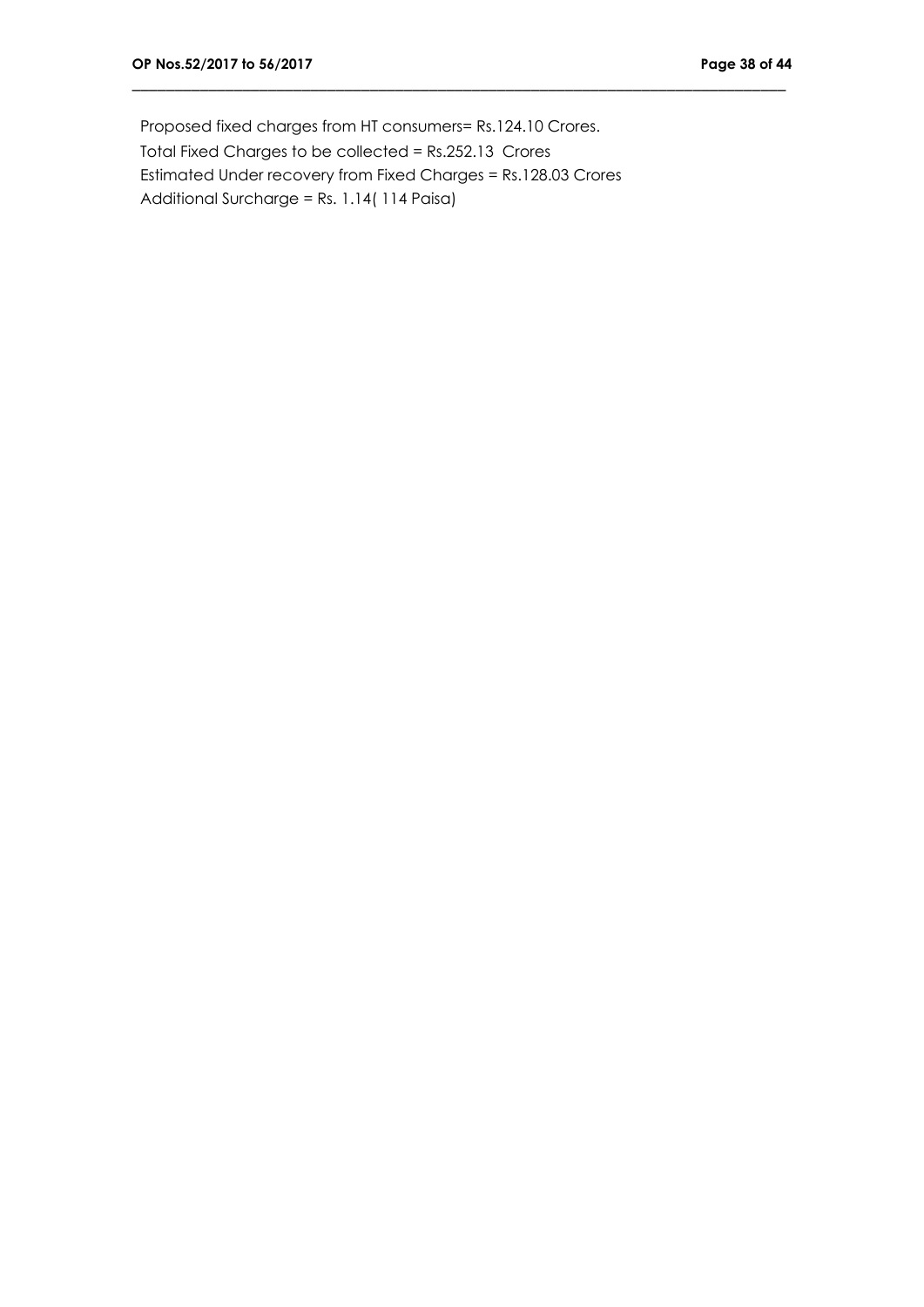| <b>CESC Voltage-Wise Cost of Supply</b>      |           |               |        |         |         |  |
|----------------------------------------------|-----------|---------------|--------|---------|---------|--|
| <b>Particulars</b>                           | Unit      | 110kV & 66 kV | 11 kV  | LT      | Total   |  |
| Energy Sales as per flow<br>diagram          | MU        | 700.4         | 701.03 | 5079.2  | 6480.63 |  |
| Distribution Losses                          | MU        |               | 53.73  | 893.30  | 947.03  |  |
| Net IF energy                                | MU        | 700.4         | 754.76 | 5972.50 | 7427.66 |  |
| <b>Transmission Loss</b>                     | %         | 3.083         | 3.083  | 3.083   |         |  |
| Net Energy at Gen                            | MU        | 722.68        | 778.77 | 6162.49 | 7663.94 |  |
| Dist of Energy input                         | %         | 9.43          | 10.16  | 80.41   | 100.00  |  |
| PP Cost                                      | Rs.in Cr. |               |        |         | 2781.54 |  |
| Dist of PP Cost                              | Rs.in Cr. | 262.29        | 282.65 | 2236.61 | 2781.54 |  |
| Dist of energy sales                         | Z         | 10.81         | 10.82  | 78.38   | 100.00  |  |
| Other Cost (Transmission &<br>Dist. Network) | Rs.in Cr. |               |        |         | 856.32  |  |
| Dist. Of other cost                          | Rs.in Cr. | 92.55         | 92.63  | 671.14  | 856.32  |  |
| <b>Total Cost</b>                            | Rs.in Cr. | 354.84        | 375.28 | 2907.75 | 3637.86 |  |
| Voltage wise per unit Cost                   | Rs./unit  | 5.07          | 5.35   | 5.72    | 5.61    |  |

\_\_\_\_\_\_\_\_\_\_\_\_\_\_\_\_\_\_\_\_\_\_\_\_\_\_\_\_\_\_\_\_\_\_\_\_\_\_\_\_\_\_\_\_\_\_\_\_\_\_\_\_\_\_\_\_\_\_\_\_\_\_\_\_\_\_\_\_\_\_\_\_\_\_\_\_\_

# **ANNEXURE - IV**

| <b>Particulars</b>                                 | Unit      | 110kV & 66 kV | 11 kV  | LT      | Total   |
|----------------------------------------------------|-----------|---------------|--------|---------|---------|
| PP Cost                                            | Rs.in Cr. |               |        |         | 2781.54 |
| Dist. Of PP Cost                                   | Rs.in Cr. | 262.29        | 282.65 | 2236.61 | 2781.54 |
| % share                                            |           | 9.43          | 10.16  | 80.41   | 100.00  |
| <b>Total Fixed Charges PP</b>                      | Rs.in Cr. |               |        |         | 414.30  |
| Voltage wise Fixed Charge                          | Rs.in Cr. | 39.07         | 42.10  | 333.13  | 414.30  |
| <b>Total Variable Charges</b>                      | Rs.in Cr. |               |        |         | 2367.24 |
| Voltage wise VC                                    | Rs.in Cr. | 223.22        | 240.55 | 1903.47 | 2367.24 |
| other Cost                                         | Rs.in Cr. | 92.55         | 92.63  | 671.14  | 856.32  |
| <b>Total Fixed Expenditure</b><br>(FC+ Other Cost) | Rs.in Cr. | 131.61        | 134.73 | 1004.28 | 1270.62 |

|       | 11 kV and<br>above<br>consumers<br>(HI) | LT consumers |  |
|-------|-----------------------------------------|--------------|--|
| FC.   | 266.34                                  | 1004.28      |  |
| EC.   | 463.77                                  | 1903.47      |  |
| Total | 730.11                                  | 2907.75      |  |
| FC %  | 36.48                                   | 34.54        |  |
| Ec%   | 63.52                                   | 65.46        |  |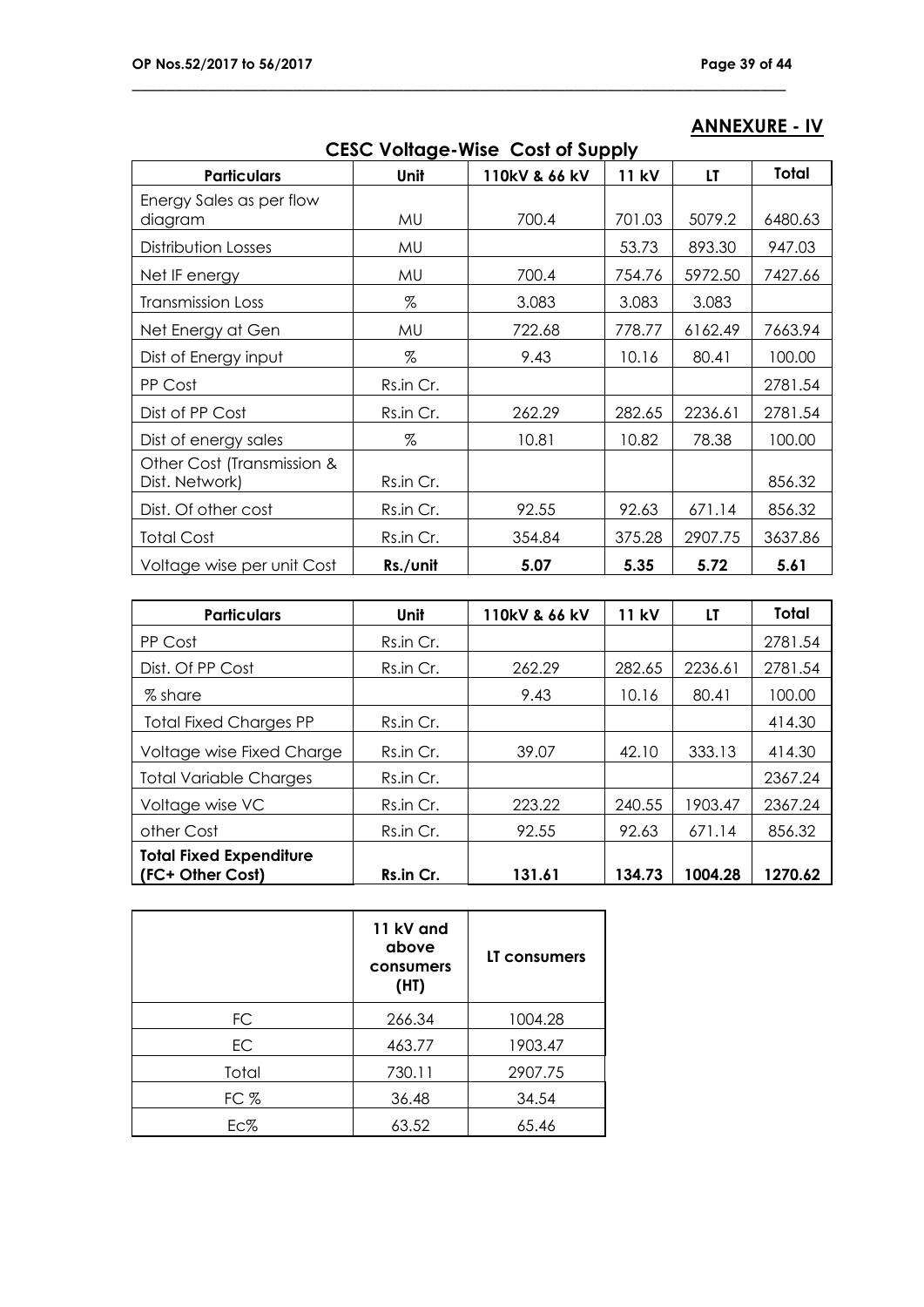Proposed fixed charges from HT consumers= Rs.129.81Crores. Total Fixed Charges to be collected = Rs.266.34 Crores Estimated Under recovery from Fixed Charges = Rs.136.53 Crores Additional Surcharge = Rs.0.97 (97 Paisa)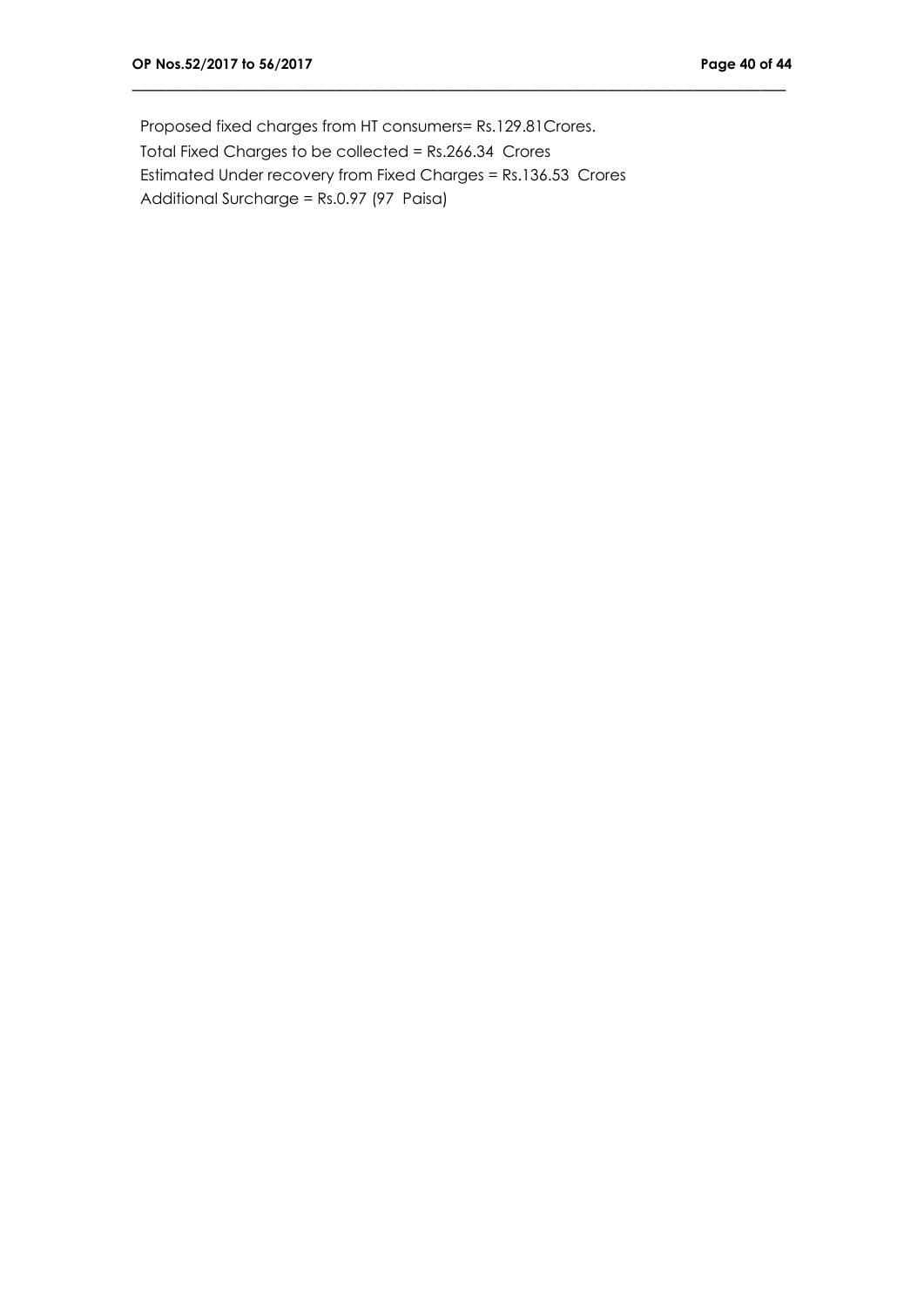## **ANNEXURE-V**

| <b>ILLOCUM VUILLUGE-WISE COST OF SUPPLY</b>  |           |                  |         |          |          |  |
|----------------------------------------------|-----------|------------------|---------|----------|----------|--|
| <b>Particulars</b>                           | Unit      | 110kV &<br>66 kV | 11 kV   | LT       | Total    |  |
| Energy Sales as per flow diagram             | MU.       | 348.31           | 1413.52 | 8940.58  | 10702.41 |  |
| Distribution Losses                          | MU        | $\Omega$         | 128.38  | 1745.48  | 1873.86  |  |
| Net IF energy                                | MU        | 348.31           | 1541.80 | 10686.06 | 12576.17 |  |
| <b>Transmission Loss</b>                     | %         | 3.083            | 3.083   | 3.083    |          |  |
| Net Energy at Gen                            | MU        | 359.39           | 1590.85 | 11025.99 | 12976.23 |  |
| Dist of Energy input                         | %         | 2.77             | 12.26   | 84.97    | 100.00   |  |
| PP Cost                                      | Rs.in Cr. |                  |         |          | 5379.02  |  |
| Dist of PP Cost                              | Rs.in Cr. | 148.98           | 659.45  | 4570.59  | 5379.02  |  |
| Dist of energy sales                         | %         | 3.25             | 13.21   | 83.54    | 100.00   |  |
| Other Cost (Transmission & Dist.<br>Network) | Rs.in Cr. |                  |         |          | 1159.34  |  |
| Dist. Of other cost                          | Rs.in Cr. | 37.73            | 153.12  | 968.49   | 1159.34  |  |
| <b>Total Cost</b>                            | Rs.in Cr. | 186.71           | 812.57  | 5539.08  | 6538.36  |  |
| Voltage wise per unit Cost                   | Rs./unit  | 5.36             | 5.75    | 6.20     | 6.11     |  |

| <b>HESCOM Voltage-Wise Cost of Supply</b> |  |
|-------------------------------------------|--|
|-------------------------------------------|--|

| <b>Particulars</b>                                 | Unit      | <b>110kV &amp;</b><br>66 kV | <b>11 kV</b> | LT      | <b>Total</b> |
|----------------------------------------------------|-----------|-----------------------------|--------------|---------|--------------|
| PP Cost                                            | Rs.in Cr. |                             |              |         | 5379.02      |
| Dist. Of PP Cost                                   | Rs.in Cr. | 148.98                      | 659.45       | 4570.59 | 5379.02      |
| % share                                            |           | 2.77                        | 12.26        | 84.97   | 100.00       |
| <b>Total Fixed Charges PP</b>                      | Rs.in Cr. |                             |              |         | 894.30       |
| Voltage wise Fixed Charge                          | Rs.in Cr. | 24.77                       | 109.64       | 759.89  | 894.30       |
| <b>Total Variable Charges</b>                      | Rs.in Cr. |                             |              |         | 4484.72      |
| Voltage wise VC                                    | Rs.in Cr. | 124.21                      | 549.81       | 3810.70 | 4484.72      |
| other Cost                                         | Rs.in Cr. | 37.73                       | 153.12       | 968.49  | 1159.34      |
| <b>Total Fixed Expenditure (FC+ Other</b><br>Cost) | Rs.in Cr. | 62.50                       | 262.76       | 1728.38 | 2053.64      |

|        | 11 kV and above<br>consumers (HT) | LT<br>consumers |  |
|--------|-----------------------------------|-----------------|--|
| FC     | 325.26                            | 1728.38         |  |
| EC.    | 674.02                            | 3810.70         |  |
| Total  | 999.28                            | 5539.08         |  |
| FC $%$ | 32.55                             | 31.20           |  |
| $Ec\%$ | 67.45                             | 68.80           |  |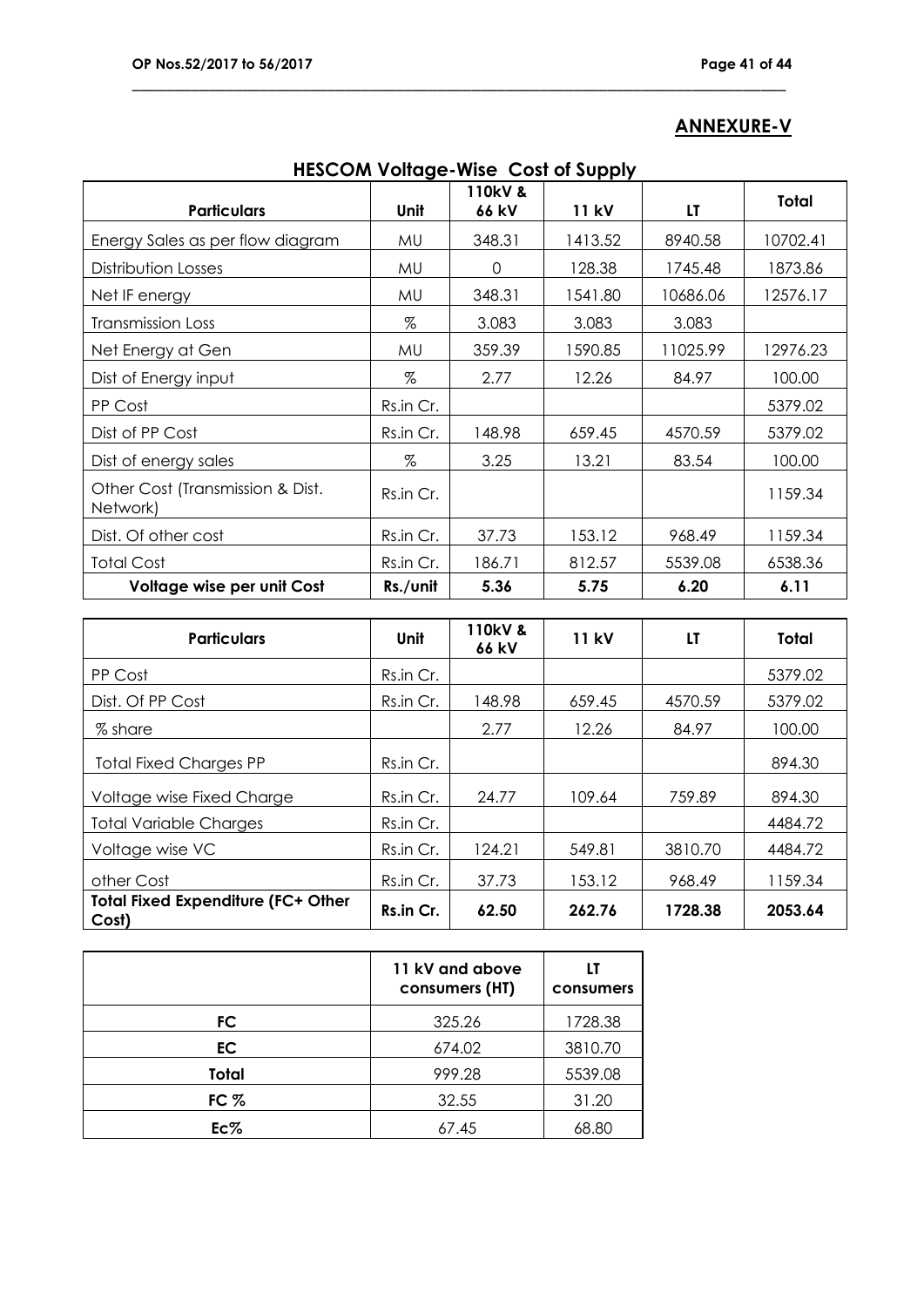Proposed fixed charges from HT consumers= Rs.230.53 Crores. Total Fixed Charges to be collected = Rs.325.26 Crores Estimated Under recovery from Fixed Charges = Rs.94.73 Crores Additional Surcharge = Rs.0.54 ( 54 Paisa)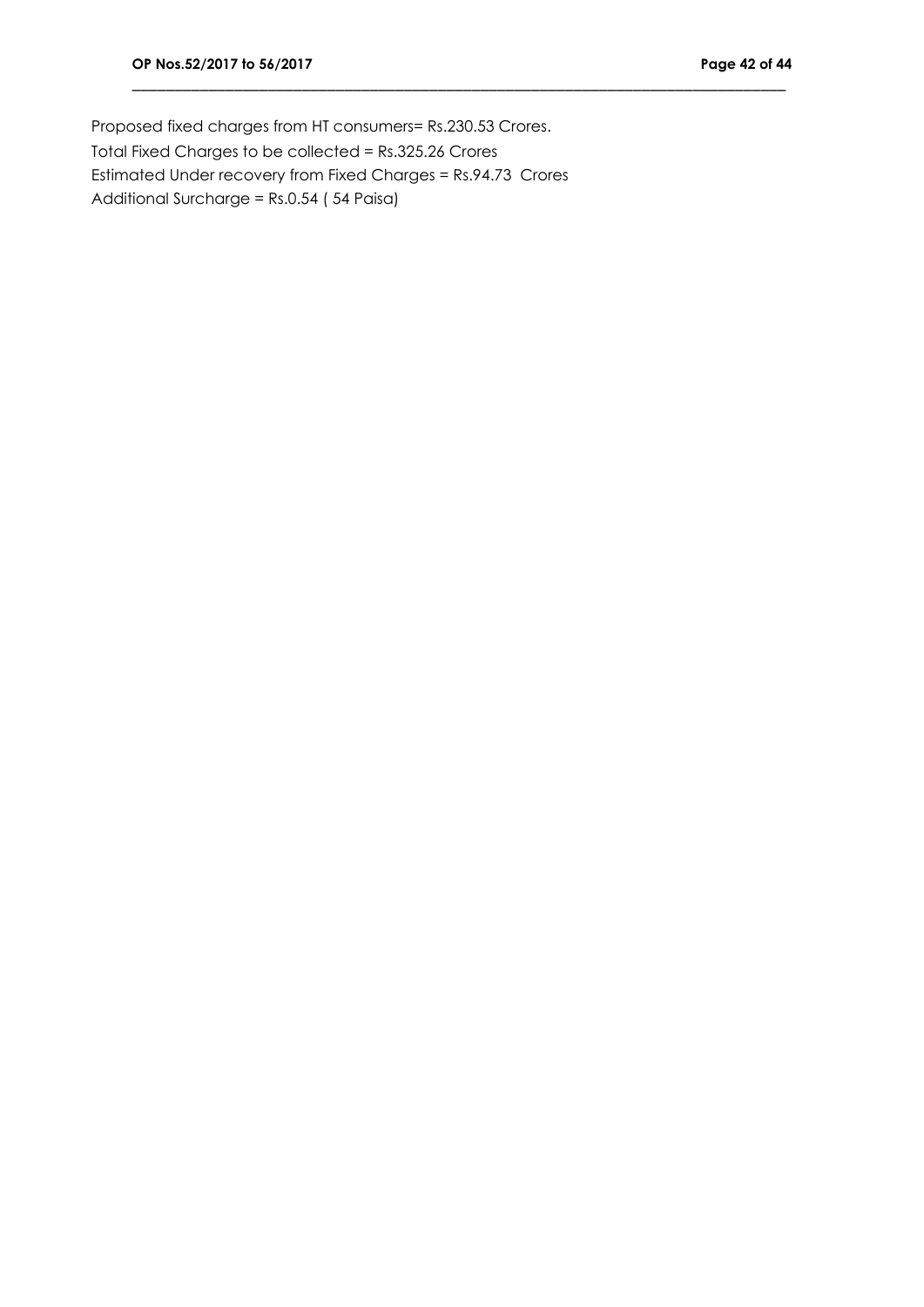| <b>GESCOM Voltage-Wise Cost of Supply</b>    |           |               |        |         |         |  |
|----------------------------------------------|-----------|---------------|--------|---------|---------|--|
| <b>Particulars</b>                           | Unit      | 110kV & 66 kV | 11 kV  | LT      | Total   |  |
| Energy Sales as per flow<br>diagram          | MU        | 566           | 670.02 | 5745.09 | 6981.11 |  |
| Distribution Losses                          | MU        | 0             | 61.20  | 1170.76 | 1231.96 |  |
| Net IF energy                                | MU        | 566           | 731.22 | 6915.85 | 8213.07 |  |
| <b>Transmission Loss</b>                     | $\%$      | 3.083         | 3.083  | 3.083   |         |  |
| Net Energy at Gen                            | MU        | 584.00        | 754.48 | 7135.85 | 8474.33 |  |
| Dist of Energy input                         | $\%$      | 6.89          | 8.90   | 84.21   |         |  |
| PP Cost                                      | Rs.in Cr. |               |        |         | 3266.75 |  |
| Dist of PP Cost                              | Rs.in Cr. | 225.13        | 290.84 | 2750.78 | 3266.75 |  |
| Dist of energy sales                         | $\%$      | 8.11          | 9.60   | 82.29   |         |  |
| Other Cost (Transmission &<br>Dist. Network) | Rs.in Cr. |               |        |         | 975.27  |  |
| Dist. Of other cost                          | Rs.in Cr. | 79.07         | 93.60  | 802.60  | 975.27  |  |
| <b>Total Cost</b>                            | Rs.in Cr. | 304.20        | 384.45 | 3553.38 | 4242.02 |  |
| Voltage wise per unit Cost                   | Rs./unit  | 5.37          | 5.74   | 6.19    | 6.08    |  |

\_\_\_\_\_\_\_\_\_\_\_\_\_\_\_\_\_\_\_\_\_\_\_\_\_\_\_\_\_\_\_\_\_\_\_\_\_\_\_\_\_\_\_\_\_\_\_\_\_\_\_\_\_\_\_\_\_\_\_\_\_\_\_\_\_\_\_\_\_\_\_\_\_\_\_\_\_

| <b>Particulars</b>                                 | Unit      | 110kV & 66 kV | <b>11 kV</b> | LT      | <b>Total</b> |
|----------------------------------------------------|-----------|---------------|--------------|---------|--------------|
| PP Cost                                            | Rs.in Cr. |               |              |         | 3266.75      |
| Dist. Of PP Cost                                   | Rs.in Cr. | 225.13        | 290.84       | 2750.78 | 3266.75      |
| % share                                            |           | 6.89          | 8.90         | 84.21   |              |
| <b>Total Fixed Charges PP</b>                      | Rs.in Cr. |               |              |         | 495.43       |
|                                                    |           |               |              |         |              |
| Voltage wise Fixed Charge                          | Rs.in Cr. | 34.14         | 44.11        | 417.18  | 495.43       |
| <b>Total Variable Charges</b>                      | Rs.in Cr. |               |              |         | 2771.32      |
| Voltage wise VC                                    | Rs.in Cr. | 190.98        | 246.73       | 2333.60 | 2771.32      |
| other Cost                                         | Rs.in Cr. | 79.07         | 93.60        | 802.60  | 975.27       |
| <b>Total Fixed Expenditure</b><br>(FC+ Other Cost) | Rs.in Cr. | 113.21        | 137.71       | 1219.78 | 1470.70      |

|           | 11 kV and<br>above<br>consumers<br>(HI) | LT consumers |
|-----------|-----------------------------------------|--------------|
| FC        | 250.92                                  | 1219.78      |
| <b>EC</b> | 437.72                                  | 2333.60      |
| Total     | 688.64                                  | 3553.38      |
| FC $%$    | 36.44                                   | 34.33        |
| Ec%       | 63.56                                   | 65.67        |

## **ANNEXURE - VI**